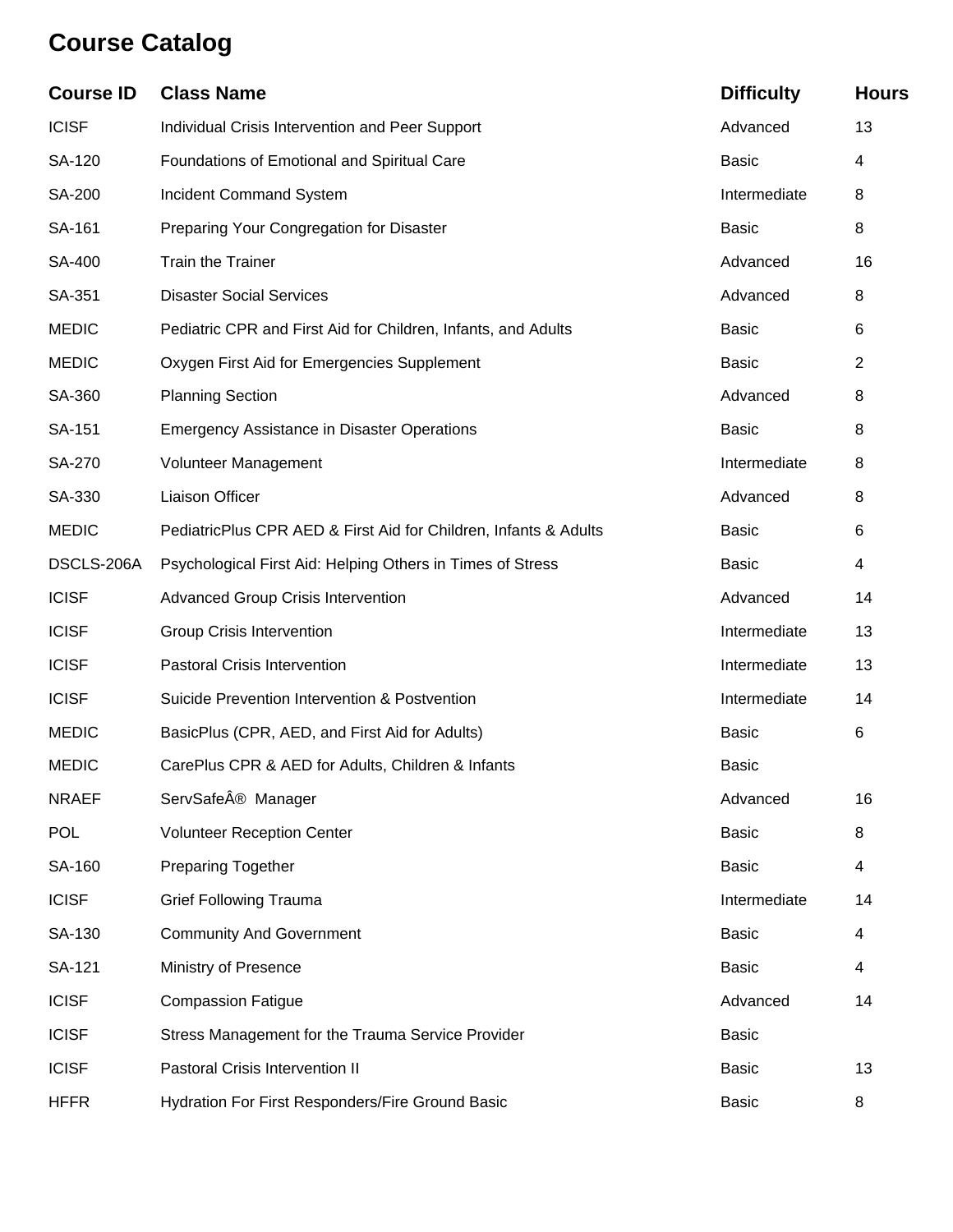| <b>SA-CEN</b>     | <b>Disaster Operations CENTRAL</b>                                              | Advanced     | 8              |
|-------------------|---------------------------------------------------------------------------------|--------------|----------------|
| <b>SPFA TTT</b>   | Spiritual and Psychological First Aid Train The Trainer                         | Advanced     | 18             |
| <b>HFG</b>        | <b>Hydration_Fire Ground</b>                                                    | <b>Basic</b> | 8              |
| <b>SRTC</b>       | <b>Strategic Response to Crisis</b>                                             | Intermediate | 14             |
| SA-133            | Liaison 1: Understanding Emergency Management & Whole Community                 | <b>Basic</b> | 8              |
| <b>USCSFH</b>     | Safe From Harm                                                                  | <b>Basic</b> | 4              |
| SFH.1             | Safe From Harm - Level 1                                                        | <b>Basic</b> | $\overline{2}$ |
| SFH.EAST          | KeepSAfe                                                                        | <b>Basic</b> | 4              |
| SA-CEN            | Disaster Case Management In Long Term Recovery                                  | <b>Basic</b> | 8              |
| SA-380            | Logistics                                                                       | Advanced     | 8              |
| <b>EOFESC</b>     | <b>Essentials of Emotional and Spiritual Care</b>                               | <b>Basic</b> | 8              |
| <b>NRAEF</b>      | ServSafeÂ <sup>®</sup> Handler (5th Edition)                                    | <b>Basic</b> | 4              |
| ES34-TTT          | Trainer - Emotional and Spiritual Care in Disasters                             | Advanced     | 16             |
| SFH.3             | Safe From Harm - Level 3                                                        | <b>Basic</b> | 6              |
| SFH.2             | Safe From Harm - Level 2                                                        | <b>Basic</b> | 3              |
| SFH.5             | Safe From Harm - Level 5                                                        | <b>Basic</b> | 3              |
| SFH.4             | Safe From Harm - Level 4                                                        | <b>Basic</b> | 8              |
| SA-100.B          | Introduction to The Salvation Army Emergency Disaster Services                  | <b>Basic</b> | 4              |
| <b>SA-320.TTT</b> | Emotional and Spiritual Care in Disaster Operations - Train the Trainer Version | Advanced     | 16             |
| <b>SA-IES-001</b> | <b>PREPARE</b>                                                                  | Advanced     | 36             |
| <b>SA-IES-002</b> | International Deployment                                                        | Intermediate | 8              |
| SA-150.C          | Disaster Food Service & Canteen Operations                                      | <b>Basic</b> | 8              |
| <b>SPFA</b>       | Spiritual and Psychological First Aid                                           | Basic        | 14             |
| <b>SA46</b>       | Suicide Awareness: An Introduction for Crisis Responders                        | Advanced     | 16             |
| A <sub>2</sub>    | Right Place, Right Stuff, Right Time: Resource Management                       | <b>Basic</b> | $\overline{2}$ |
| A3                | Roadmap: Service Delivery Planning for Disaster Events                          | Basic        | 2              |
| A4                | Partnerships: The Good, The Bad & The Ugly                                      | <b>Basic</b> | $\overline{2}$ |
| B1                | Theological Foundations for Ministering to Survivors in Crisis - Part 1         | Intermediate | $\overline{2}$ |
| B <sub>2</sub>    | Theological Foundations for Ministering to Survivors in Crisis - Part 2         | Intermediate | $\overline{2}$ |
| <b>ICISF</b>      | <b>CISM Application with Children</b>                                           | Advanced     | 14             |
| SA-110.B          | Public Information 1: The First 24 Hours                                        | <b>Basic</b> | 8              |
| SA-310.B          | Public Information 2: The Public Information Officer                            | Advanced     | 8              |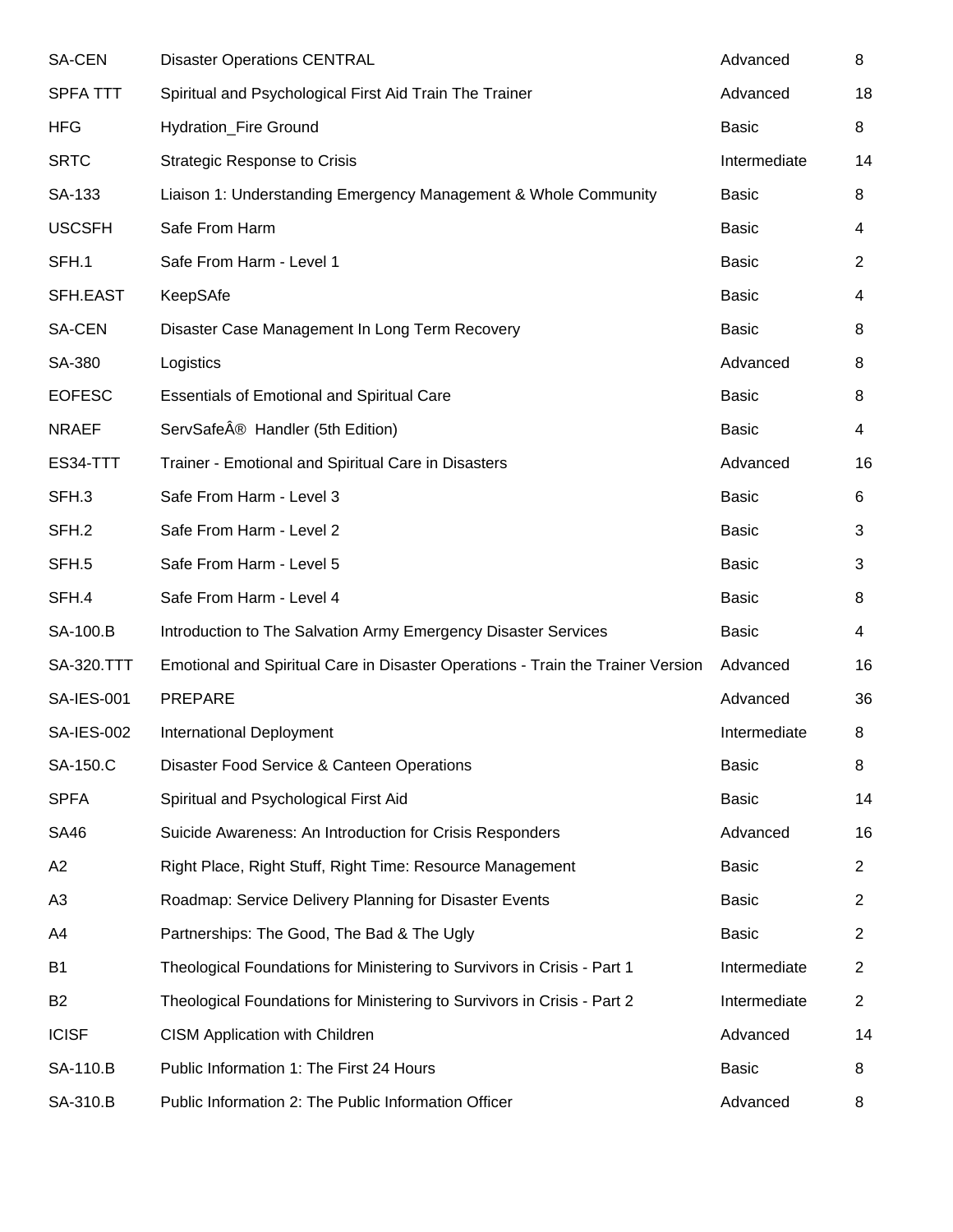| <b>NRAEF</b>    | ServSafe® Food Handler (6th Edition)                                                        | <b>Basic</b> | 4              |
|-----------------|---------------------------------------------------------------------------------------------|--------------|----------------|
| SA-370.B        | Finance and Administration                                                                  | Advanced     | 8              |
| <b>ICISF</b>    | Assisting Individuals in Crisis                                                             | Advanced     | 13             |
| <b>NCBH</b>     | Mental Health First Aid - Adult                                                             | <b>Basic</b> | 8              |
| <b>NCBH</b>     | Mental Health First Aid - Youth                                                             | <b>Basic</b> | 8              |
| SA-122          | Emotional & Spiritual Care: The ESC Specialist                                              | <b>Basic</b> | 8              |
|                 | Operating Utility Terrain Vehicles (UTV) In A Disaster Response                             | <b>Basic</b> | 3              |
| SA-390          | Operations (A)                                                                              | Advanced     | 8              |
| <b>FLC</b>      | <b>Forklift Certification</b>                                                               | Advanced     | 4              |
| <b>SMC</b>      | <b>Disaster Shelter Operation</b>                                                           | <b>Basic</b> | 8              |
|                 | FS&CO TTHood Service & Canteen Ops TTT                                                      | Advanced     | 6              |
| <b>SUI</b>      | Understanding Suicide: Effective Tools for Prevention, Intervention and Survivor SAmpranted |              | 14             |
| <b>ICISF</b>    | <b>Building Skills for Crisis Intervention Teams</b>                                        | <b>Basic</b> | 13             |
| <b>DPG</b>      | <b>Disaster Policy Group</b>                                                                | Advanced     | 8              |
| <b>UTV</b>      | UTV (Utility-Terrain Vehicle) Introduction and Driver's Safety                              | Advanced     | 4              |
| SA-390.B        | Operations                                                                                  | Advanced     | 8              |
| <b>WORKSHOP</b> | Alabama Regional Workshop                                                                   | <b>Basic</b> |                |
| <b>WORKSHOP</b> | Mississippi Regional Workshop                                                               | <b>Basic</b> |                |
| <b>WORKSHOP</b> | Louisiana Regional Workshop                                                                 | <b>Basic</b> |                |
| SA-410          | Leadership and Supervision In ICS                                                           | Advanced     | 8              |
| SA-340.B        | Safety                                                                                      | Advanced     | 8              |
| <b>OSHA-GEN</b> | <b>General Industry Procedures</b>                                                          | Advanced     | 16             |
| <b>SKYWARN</b>  | <b>Skywarn Spotter</b>                                                                      | <b>Basic</b> | $\overline{2}$ |
| G-288           | Volunteer and Donations Management                                                          | Advanced     | 16             |
| <b>LCR</b>      | <b>Local Community Response</b>                                                             | <b>Basic</b> | 4              |
| SA-EAS          | Applications of Emotional and Spiritual Care                                                | Advanced     | 16             |
| <b>BLS</b>      | <b>Basic Life Support</b>                                                                   | Advanced     | 8              |
| <b>ICISF</b>    | Assisting Individuals in Crisis Approved Instructor Program                                 | Advanced     | 17             |
| <b>ICISF</b>    | Emotional & Spiritual Care in Disaster Operations                                           | <b>Basic</b> | 14             |
| <b>ICISF</b>    | <b>Strategic Response to Crisis</b>                                                         | Advanced     | 14             |
| <b>WORKSHOP</b> | NSC Canteen Workshop                                                                        | <b>Basic</b> |                |
| <b>WORKSHOP</b> | TEX--Incident Command System Workshop                                                       | Advanced     | 8              |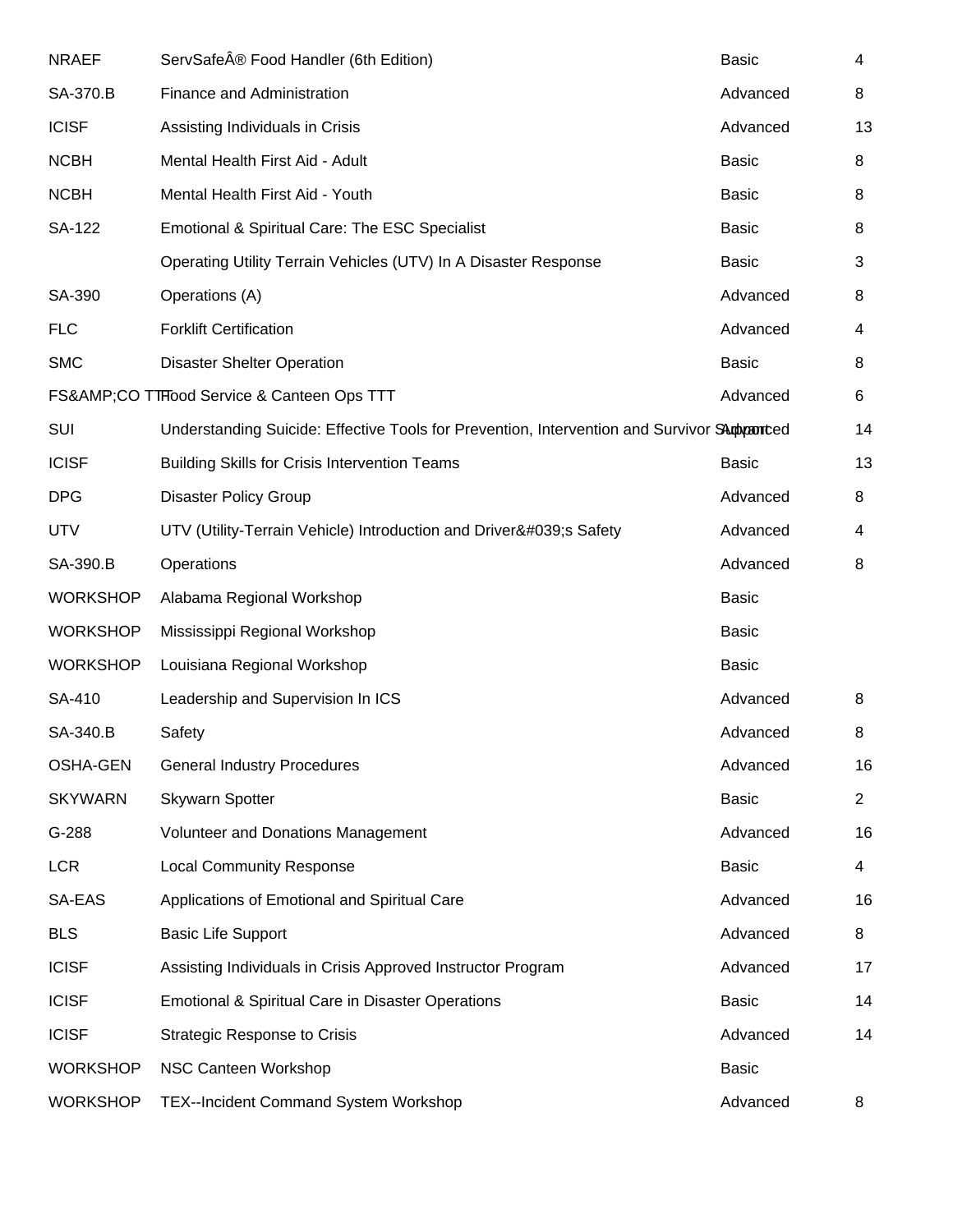| <b>GCHR</b>     | General Class Ham Radio Course                                               | Intermediate | 24             |
|-----------------|------------------------------------------------------------------------------|--------------|----------------|
| <b>TCHR</b>     | Technician Class Ham Radio Course                                            | Intermediate | 24             |
| SA-CEN          | Stress, Compassion Fatigue & Resilience                                      | Advanced     | 14             |
| <b>WORKSHOP</b> | AOK--Incident Command System Workshop                                        | Advanced     | 8              |
| <b>ATV</b>      | ATV (All - Terrain Vehicle) Introduction and Driver's Safety                 | Intermediate | 4              |
| 370.B           | Planning                                                                     | Advanced     | 8              |
| SA 170          | All Hazards Facility Preparedness Planning                                   | Intermediate | 8              |
| SA 360.B        | Planning                                                                     | Advanced     | 8              |
| SA 149          | Cleaning, Sanitizing & Field Kitchens                                        | <b>Basic</b> | 4              |
| <b>ICISF</b>    | Spiritual aand Psychological First Aid                                       | Intermediate | 16             |
| SA 210          | Imaging and Interviewing: Media in Disasters                                 | Intermediate | 8              |
| <b>FEMA</b>     | Religious and Cultural Literacy and Competency in Disaster                   | Intermediate | 8              |
| <b>CFR</b>      | <b>Chaplaincy with First Responders</b>                                      | Intermediate | $\overline{2}$ |
| <b>DCM</b>      | Disaster Case Management                                                     | Intermediate | 12             |
| SA-321          | Disaster Chaplaincy Skills (Advanced)                                        | Intermediate | 8              |
| <b>APRS</b>     | <b>Automatic Position Reporting System</b>                                   | <b>Basic</b> | 1              |
| <b>AUXC</b>     | Illinois Introduction to AUXCOMM                                             | <b>Basic</b> | 4              |
| <b>WORKSHOP</b> | <b>TEX-Home Preparedness</b>                                                 | <b>Basic</b> | 3              |
| <b>CIDP</b>     | <b>Critical Incident Desensitization Protocols</b>                           | Advanced     | 8              |
|                 | ICISF - ESCIDOICISF - Emotional & Spiritual Care in Disaster Operations      | <b>Basic</b> |                |
| SA-125          | Compassion Resilience: A Toolkit for Preventing Burnout in Work and Ministry | <b>Basic</b> | 4              |
| SA-CEN          | Salvation Army Bloodborne Pathogens                                          | Basic        |                |
| SA-140          | Fundamentals of Diversity, Equity, and Inclusion                             | Basic        | 8              |
| SA-CEN          | <b>Forklift Certification</b>                                                | <b>Basic</b> |                |
| <b>MEDIC</b>    | 2021 Adult First Aid CPR AED (includes Child and Infant CPR AED)             | Basic        | 7              |
| <b>MEDIC</b>    | 2022-Pediatric First Aid CPR AED (includes adult CPR AED)                    | <b>Basic</b> | 6              |
| SA-SOU          | TX Volunteer Preparedness Workshop                                           | Basic        | 3              |
| SA-SOU          | TX Food Service Workshop                                                     | <b>Basic</b> | 3              |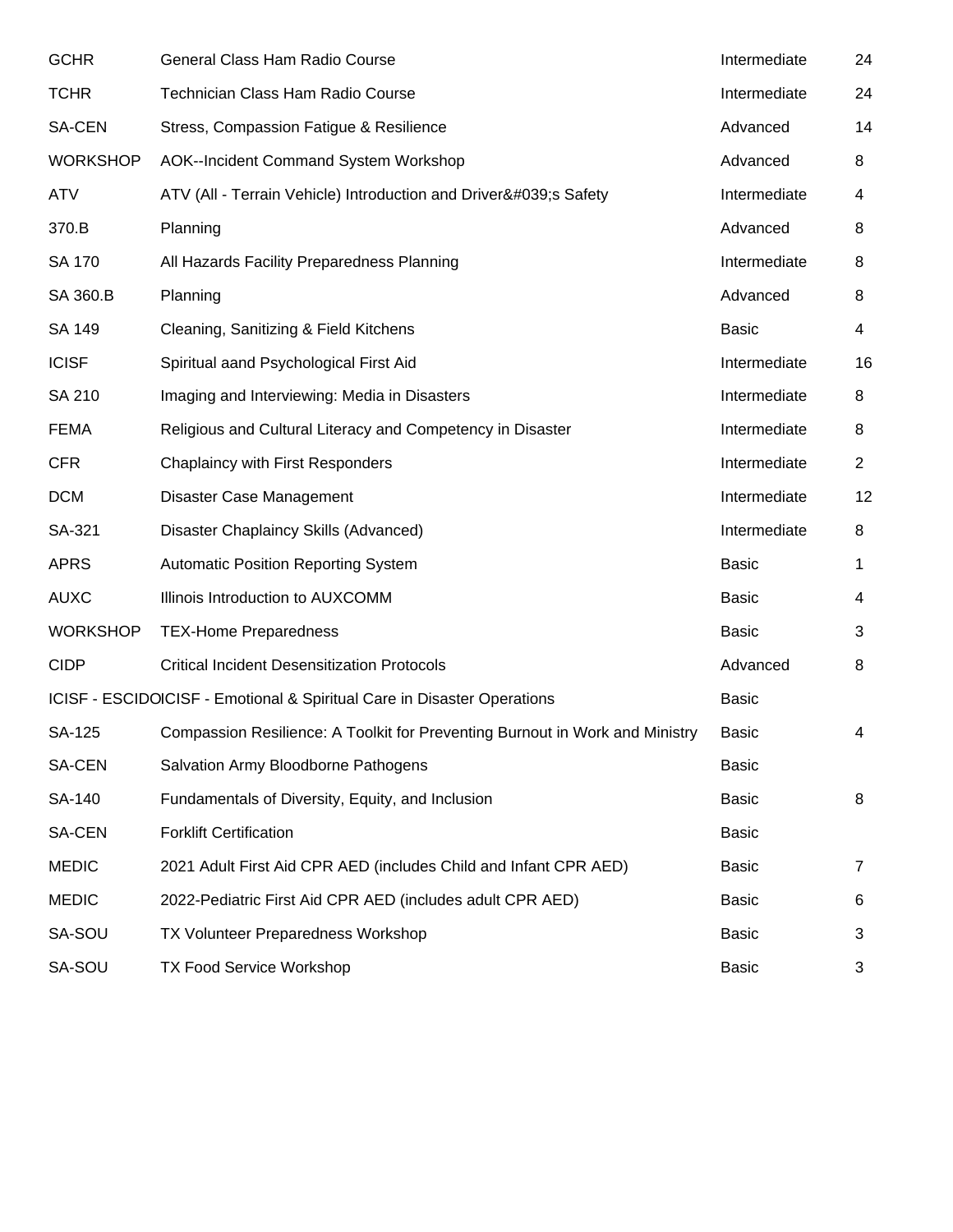# **Individual Crisis Intervention and Peer Support**

### **Description**

This course teaches participants the fundamentals of a specific protocol for individual intervention. The audience for this class includes emergency services, military, and business / industrial peer support personnel without formal training in mental health, as well as mental health professionals, who desire to increase their knowledge of individual crisis intervention techniques.

### **Primary Audience**

Anyone who desires to increase their knowledge of individual (one-on-one) crisis intervention techniques in the fields of Emotional and Spiritual Care, Disaster Response, Business & Industry, Crisis Intervention, Employee Assistance, Healthcare, Mental Health, and Traumatic Stress.

### **Prerequisites**

**Course Length**

13 Hours

# **Advanced Group Crisis Intervention**

### **Description**

Designed to provide participants with the latest information on critical incident stress management techniques and post-trauma syndromes, the Advanced Group Crisis Intervention course builds upon principles and concepts introduced in the Group Crisis Intervention course. Participants will be introduced to intervention strategies and advanced defusing and debriefing techniques specifically designed to assist those exposed to traumatic situations.

### **Primary Audience**

Emotional and spiritual care specialists, mental health professionals, and others already trained in the critical incident stress debriefing format. This course requires previous training and experience.

**Prerequisites** Group Crisis Intervention

**Course Length**

14 Hours

# **Group Crisis Intervention**

### **Description**

Designed to present the core elements of a comprehensive, systematic and multi-component crisis intervention curriculum, the Group Crisis Intervention course will prepare participants to understand a wide range of crisis intervention services. Fundamentals of Critical Incident Stress Management (CISM) will be outlined and participants will leave with the knowledge and tools to provide several group crisis interventions, specifically demobilizations, defusings and the Critical Incident Stress Debriefing (CISD). The need for appropriate follow-up services and referrals when necessary will also be discussed.

# **Primary Audience**

This course is designed for anyone in the fields of Business & Industry Crisis Intervention, Disaster Response, Education, Emergency Services, Employee Assistance, Healthcare, Homeland Security, Mental Health, Military, Spiritual Care, and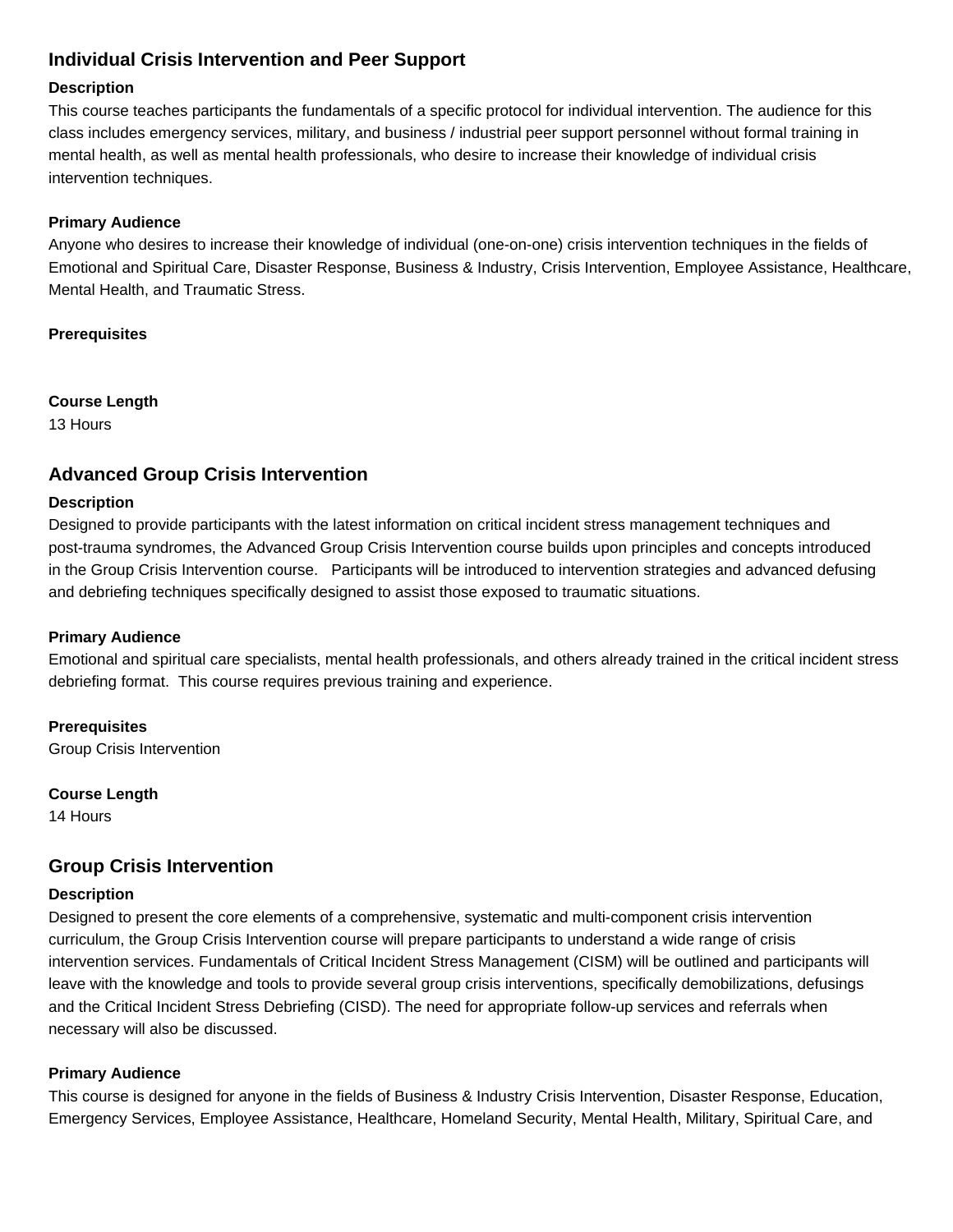Traumatic Stress.

**Prerequisites**

Group Crisis Intervention

### **Course Length**

13 Hours

# **Pastoral Crisis Intervention**

#### **Description**

Pastoral crisis intervention represents a powerful addition to traditional community and organizational psychological support resources. This two-day course assists participants in learning how pastoral interventions and traditional psychological crisis interventions may be effectively integrated.

### **Primary Audience**

Emotional and Spiritual Care Officers, chaplains, pastoral counselors, mental health professionals, ministers, and anyone interested in the use of faith-based resources in healing should find this course of interest

**Prerequisites** Group Crisis Intervention

### **Course Length**

13 Hours

# **Suicide Prevention Intervention & amp: Postvention**

### **Description**

Why do people kill themselves? How do I ask someone if they are feeling suicidal? What do I do if they say they ARE suicidal? How do I deal with the strong emotions suicide generates? This course will provide answers for these and other questions many of crisis interventionists have about suicide. It will provide participants with basic information about suicide as well as help participants develop practical skills for prevention, intervention and postvention. Small group role plays will allow participants to apply the suggested techniques as they are learned.

### **Primary Audience**

This course is open to anyone who wishes to learn more about intervening across the suicide spectrum. Professionals from the fields of Business & Industry Crisis Intervention, Disaster Response, Education, Emergency Services, Employee Assistance, Healthcare, Homeland Security, Mental Health, Military, Spiritual Care, and Traumatic Stress may all benefit.

**Prerequisites** Group Crisis Intervention

**Course Length** 14 Hours

# **Grief Following Trauma**

# **Description**

This Course Is Designed To Help People Develop A Basic Understanding Of How To Help Grieving People Following Trauma. Course Content Includes How To Identify Characteristics Of Trauma And Traumatic Events, The Normalcy Of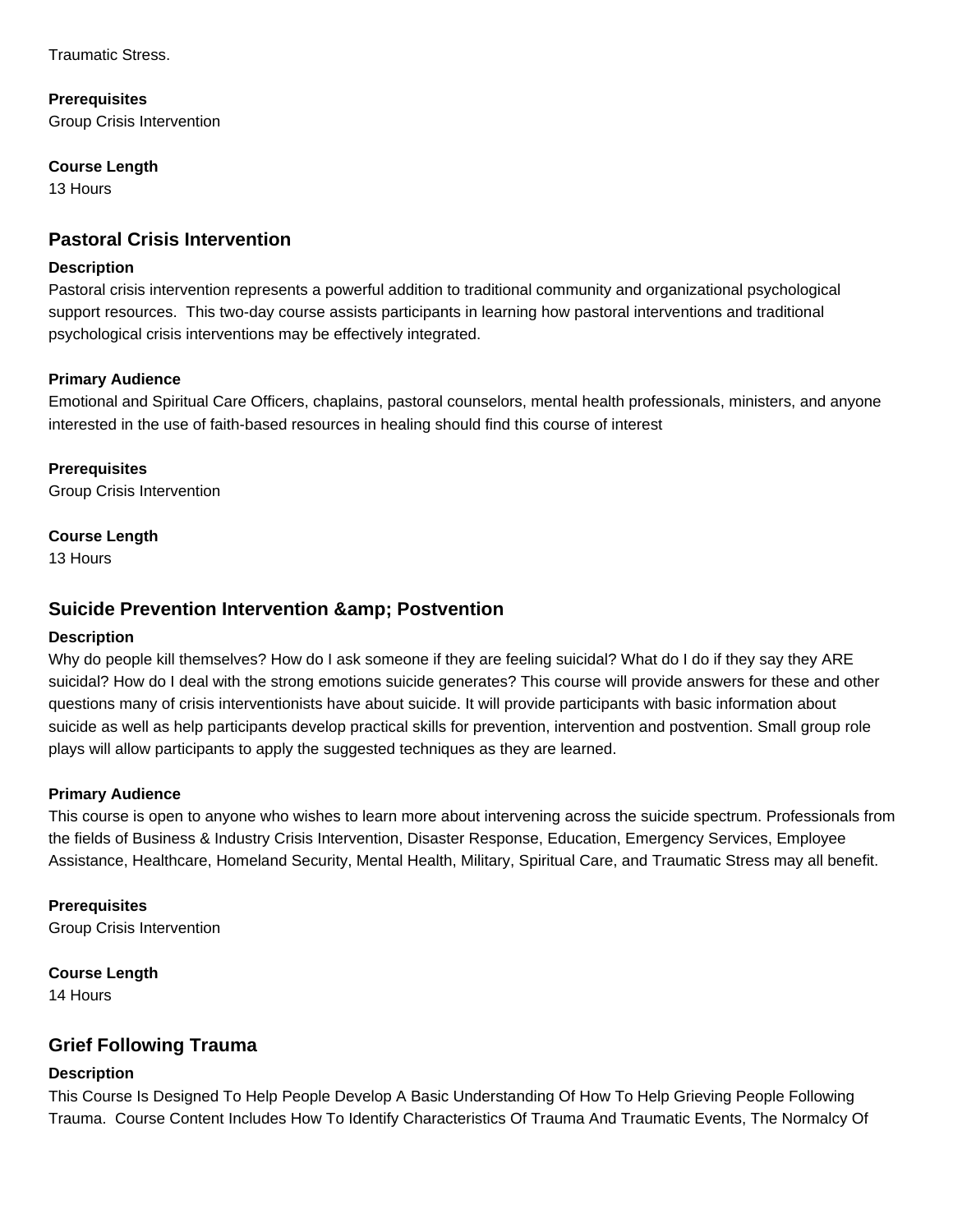Traumatic Grief Reactions, Learn Helpful Death Notification And Body Identification Techniques, Become Skilled At Identifying Warning Signs Of Complications, And Learn The Importance Of Early Interventions And Support Utilizing The Safer-r Model. Participants Will Increase Their Knowledge Of How Trauma Impacts The Grief Process And Will Gain Skills For Evaluating And Supporting Persons Who Have Experienced Traumatic Loss. Upon Completion, Participants Will Be Able To: Identify Types Of Traumatic Events And The Characteristics Of Trauma And Grief; Describe Normal Responses To Trauma And Normal Grief Responses; Describe Factors That May Complicate The Traumatic Grief Process; Learn Practical And Effective Methods Of Death Notification And Preparation For Body Identification; Identify The Primary Needs Of People Experiencing Grief Following Trauma; Outline Techniques For Supporting People Grieving A Trauma; And Self-care Assessment And Techniques.

### **Primary Audience**

Targeted participants will be trained clergy, chaplains, mental health professionals, and CISM trained crisis responders who work with people who experience grief and loss following a traumatic event.

**Prerequisites** Group Crisis Intervention

**Course Length** 14 Hours

# **Compassion Fatigue**

### **Description**

This workshop involves hands on solutions which can make a dramatic difference in the professional and private lives of those working with and around trauma. It is an intensive learning experience relating to all aspects of the care giver's life and the critical work they are being asked to do. It impacts the emotional, psychological, physical, social and spiritual well being of the individual. It offers an understanding of how these areas are affected by the work they are doing and tools to prevent and treat any negative effects of this critical work.

### **Primary Audience**

**Prerequisites** Group Crisis Intervention

**Course Length**

14 Hours

# **Stress Management for the Trauma Service Provider**

### **Description**

This important course is for all who work with traumatized people. Explore the "Stress Continuum,†the levels of stress including eustress (i.e., beneficial, motivating stress), traumatic stress, burnout, countertransference, compassion fatigue or secondary PTSD, and vicarious traumatization which may occur as a result of helping others. A discussion of coping strategies for those who work with traumatized children will also be offered. Individual self-report exercises and an experiential group support session will assist the participating trauma provider in assessing their own level of stress through sharing personal experiences with others. Stress management self care techniques will be presented, experienced and discussed.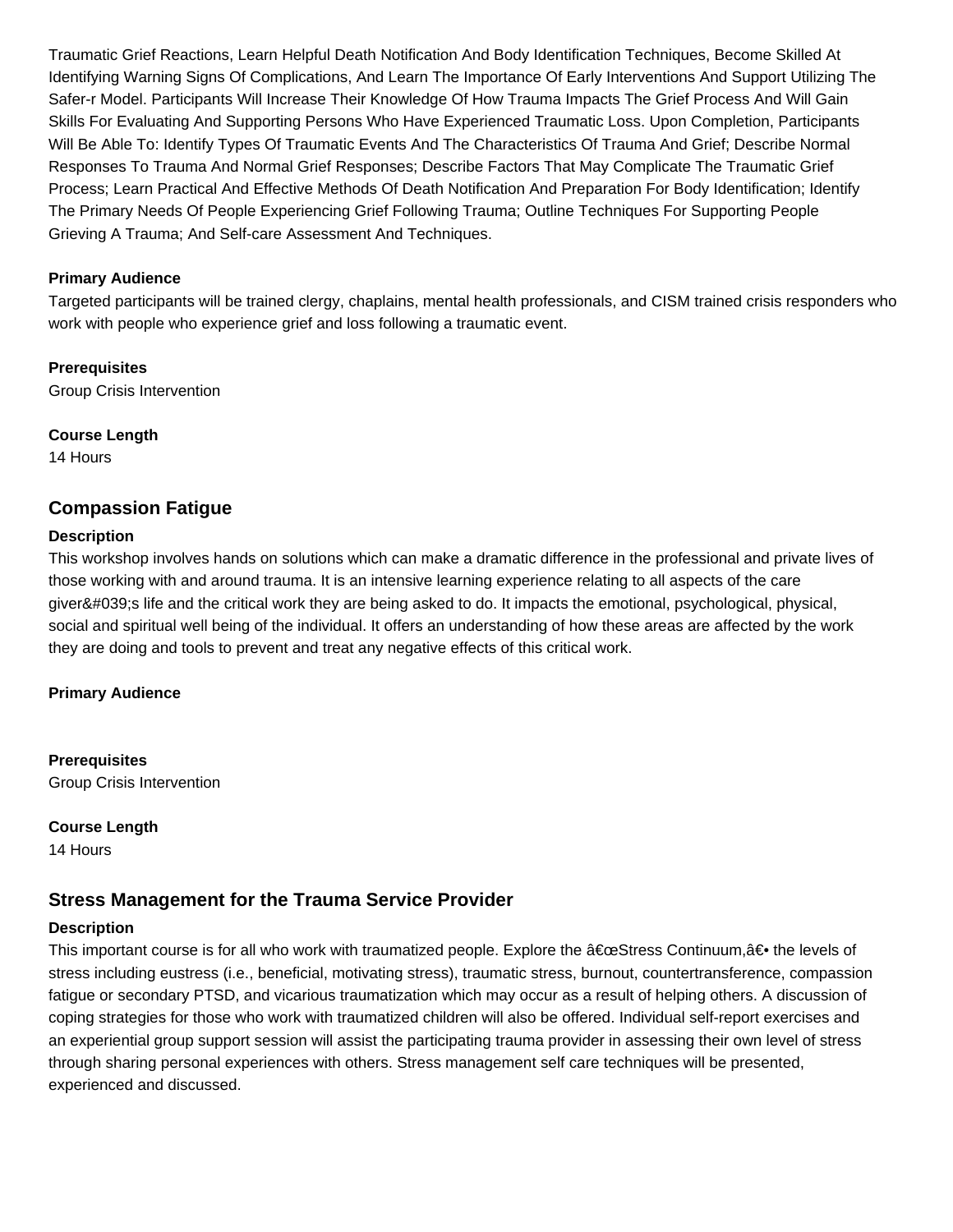### **Primary Audience**

This course is appropriate for all mental health professionals, emergency services personnel, and peer counselors.

### **Prerequisites**

Group Crisis Intervention

### **Course Length**

**Hours** 

# **Pastoral Crisis Intervention II**

### **Description**

This course builds on the foundations of ICISF's Pastoral Crisis Intervention class. More specific advanced concepts and specific field applications where pastoral crisis intervention is applied will be covered. Confirmation of full attendance in ICISF'S course Pastoral Crisis Intervention is a prerequisite to attend this class. A copy of your certificate for ICISF's Pastoral Crisis Intervention class indicating full attendance (13 Contact Hours) must be submitted with all fax and mail registrations. If registering on-line, upon completion of the registration, a copy of your registration confirmation along with a copy of your certificate for ICISFs Pastoral Crisis Intervention class indicating full attendance (13 Contact Hours) must be mailed to ICISF prior to the class start date. If registering and attending Pastoral Crisis Intervention and Pastoral Crisis Intervention II at same conference there is no need to send in confirmation of prerequisite.

**Primary Audience**

**Prerequisites** Pastoral Crisis Intervention

**Course Length**

13 Hours

# **Strategic Response to Crisis**

### **Description**

Knowing what sequence of crisis intervention processes to use for which individuals or groups, at what times, and under what circumstances is crucial to all effective early intervention programs. The course will present essential information for the assessment of both crisis situations and the effects of critical incidents on people involved in those situations. Learn to create an effective plan of action to assist those in crisis and complete a series of exercises designed to sharpen assessment and crisis planning skills. Strategic planning and tactical decision making are emphasized, as are rationales for choosing one set of crisis intervention processes over another.

This course builds confidence that crisis interventionists will make the right choices of interventions for the populations they are assisting under specific circumstances.

**Primary Audience**

### **Prerequisites**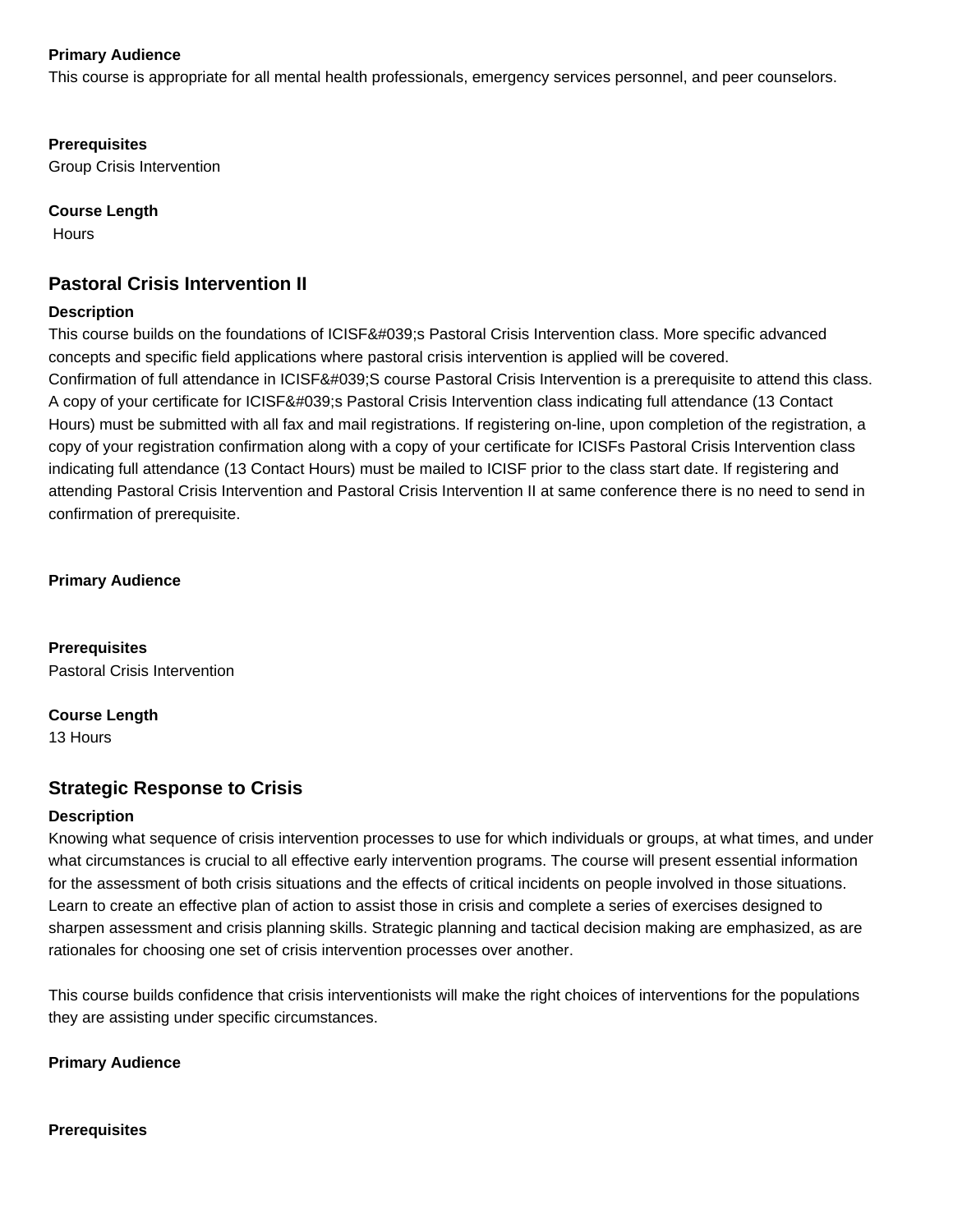Group Crisis Intervention, Individual Crisis Intervention and Peer Support

### **Course Length**

14 Hours

# **Trainer - Emotional and Spiritual Care in Disasters**

### **Description**

This advanced level ICISF train-the-trainer course trains participants to instruct the Emotional and Spiritual Care (ESC) in Disasters course. The ESC course is designed to enhance participants' emotional and spiritual care sklls to better meet the disaster-related needs of disaster responders and disaster affected families and individuals within disaster operations. This course builds on the crisis intervention principles taught in the Critical Incident Stress Management (CISM) core courses to effectively integrate these principles within ESC teams for appropriate care throughout the disaster continuum from the immediate to long-term recovery process.

### **Primary Audience**

Participants must have completed ICISF's Approved Instructor Candidate Program to teach this curriculum to others. Continuing education through ICISF is required to maintain your instructor status.

### **Prerequisites**

Group Crisis Intervention, Individual Crisis Intervention and Peer Support

### **Course Length**

16 Hours

# **CISM Application with Children**

### **Description**

Traumatic events involving children disturb and confuse both the children involved and the adult responders. Our children deserve the opportunity to heal from the frightening complications of childhood trauma. This course explores the developmental considerations and children's trauma response from infancy through adolescence. Preventive, intervention and recovery strategies will assist the adult responding to traumatized children. This course will provide a venue for adults to gain comfort in their capability to assist traumatized children through a discussion of crisis management principles and the necessary modifications for children. Self-care for adult caregivers who recognize the need to heal our children is emphasized. Adults working with traumatized children must deal with their feelings of inadequacy as they seek to assist a child in crisis. Most adults do not feel prepared to deal with the intense reactions of children.

### **Primary Audience**

Parents, caregivers, educators, crisis management professionals and emergency service CISM peer team members can benefit from the preventive and intervention guidelines and practical crisis management strategies offered in this course.

**Prerequisites** Group Crisis Intervention, Individual Crisis Intervention and Peer Support

**Course Length** 14 Hours

# **Assisting Individuals in Crisis**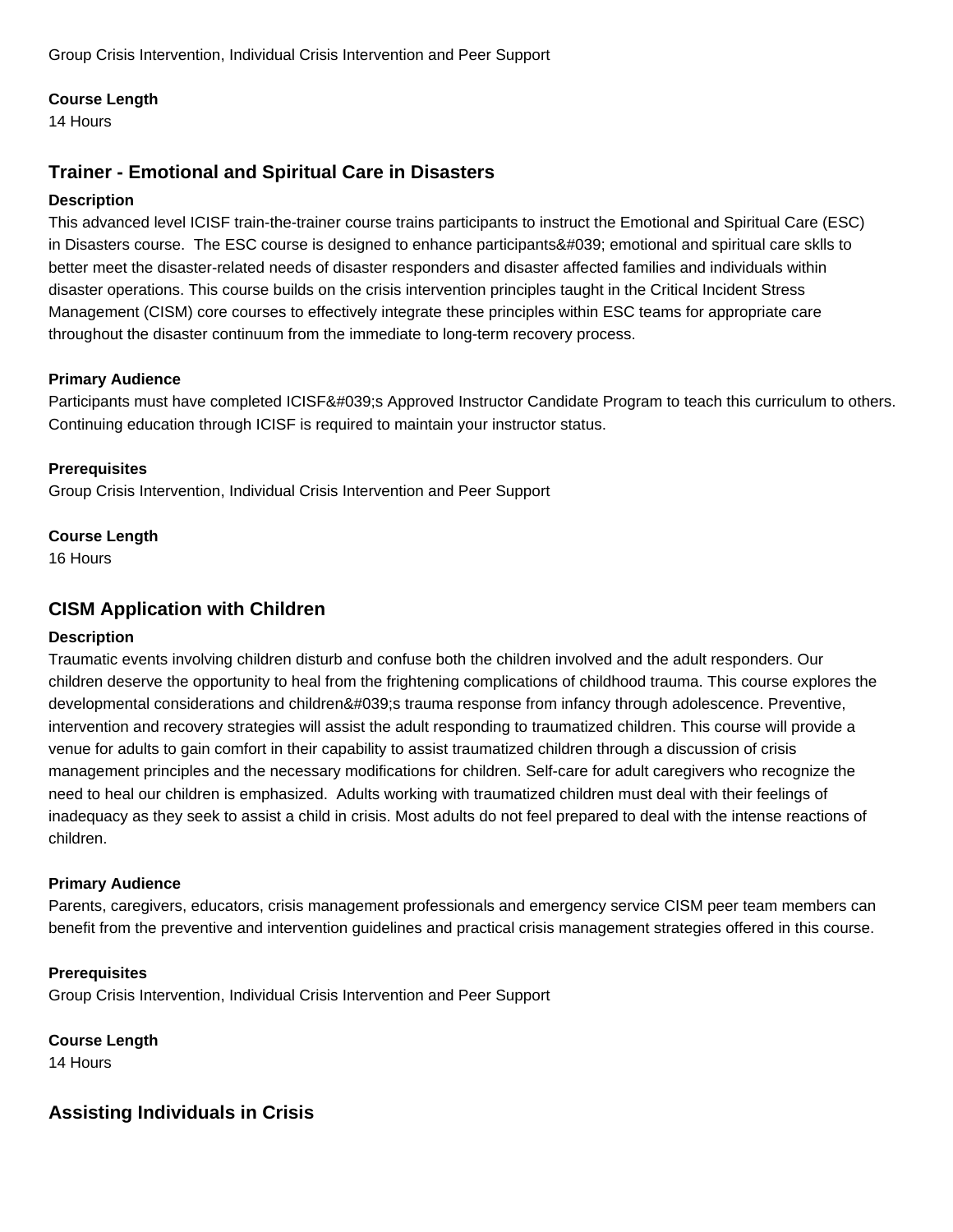### **Description**

This course, previously known as Individual Crisis Intervention and Peer Support, teaches participants the fundamentals of crisis intervention. Sometimes called "emotional first aid," crisis Intervention is NOT psychotherapy; rather, it is a specialized, emergency mental health practice which requires specialized training. Participants will learn about psychological crisis and psychological crisis intervention; the resistance, resiliency, recovery continuum; basic crisis communication techniques; and the SAFER-Revised model.

#### **Primary Audience**

Emotional and spiritual care specialists, mental health professionals, and others who work one-to-one with individuals in crisis.

### **Prerequisites**

Group Crisis Intervention, Individual Crisis Intervention and Peer Support

#### **Course Length**

13 Hours

# **Building Skills for Crisis Intervention Teams**

#### **Description**

After learning the CISM techniques it is important to get the experience in using and maintaining the skills necessary to do quality interventions. This course has been designed to provide participants with direct application and practice of skills of crisis intervention techniques. The course emphasizes a broadening of the knowledge base concerning critical incident stress management interventions as well as the practice of each application. Participants will learn some training techniques and activities that they might use to assist their teams in additional skill building.

### **Primary Audience**

Emotional and Spiritual Care Officers, Disaster workers who are already trained in the critical incident stress debriefing format, chaplains, mental health professionals, EAP, human resources and public safety personnel, emergency medical services providers, firefighters, physicians, police officers, nurses, dispatchers and airline personnel. It will also be useful for those working extensively with traumatized victims for various walks of life.

#### **Prerequisites**

Group Crisis Intervention, Individual Crisis Intervention and Peer Support

# **Course Length**

13 Hours

# **Assisting Individuals in Crisis Approved Instructor Program**

# **Description**

Train the Trainer Course to train to teach Assisting Individuals in Crisis.

# **Primary Audience**

# **Prerequisites**

Group Crisis Intervention, Individual Crisis Intervention and Peer Support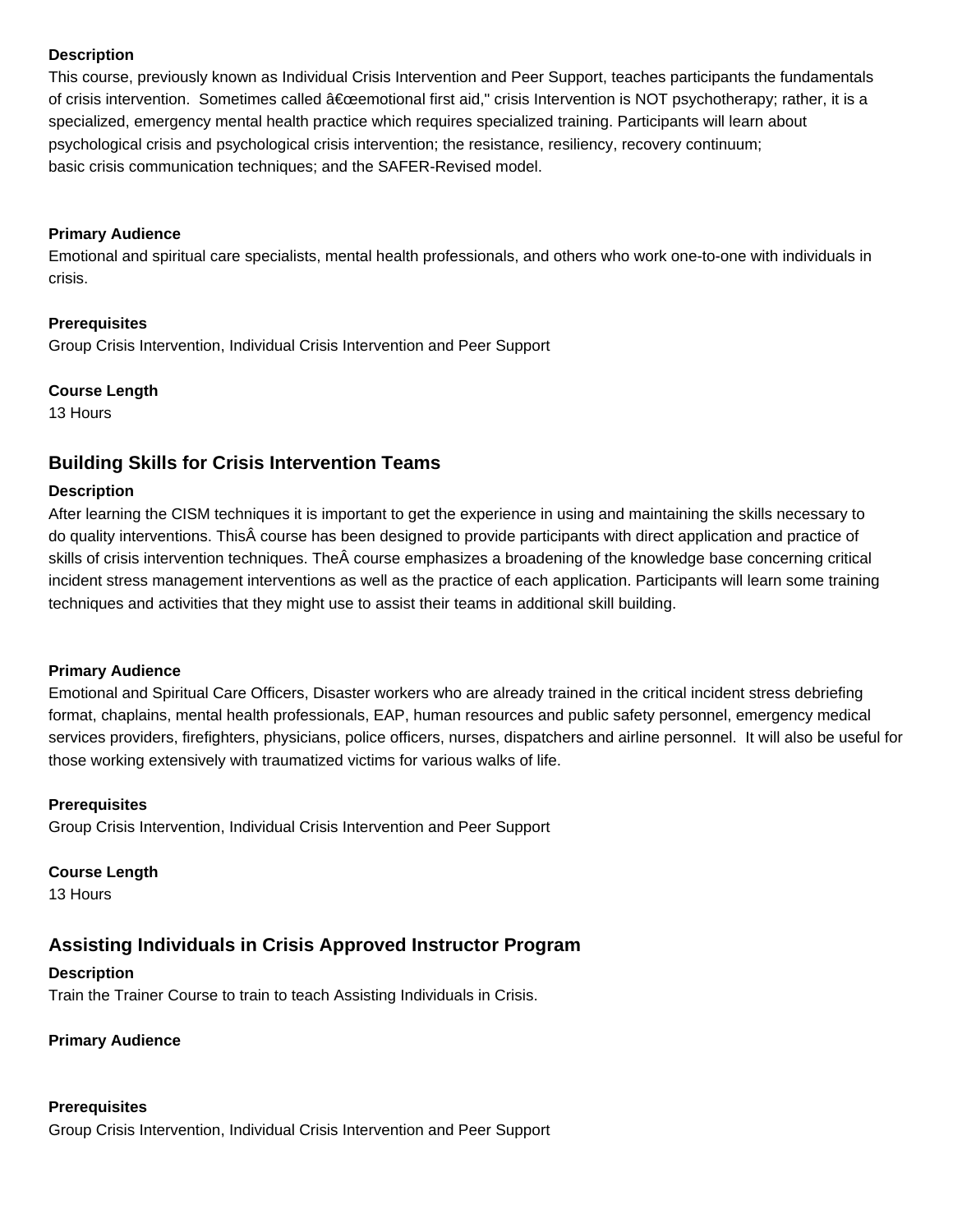### **Course Length**

17 Hours

# **Emotional & amp; Spiritual Care in Disaster Operations**

### **Description**

The purpose of this advanced level course is to enhance the skills of clergy, chaplains, mental health professionals, and trained crisis responders to provide effective emotional and spiritual care (ESC) to meet the disaster-related needs of disaster responders and disaster affected families and individuals within disaster operations. This course builds on the crisis intervention principles taught in the Critical Incident Stress Management (CISM) core courses to effectively integrate these principles within ESC teams for appropriate care throughout the disaster continuum from the immediate to long-term recovery process. This course examines the unique ministry The Salvation Army offers during a disaster event and identifies appropriate spiritual care support techniques for traumatized disaster survivor.

### **Primary Audience**

### **Prerequisites**

Group Crisis Intervention, Individual Crisis Intervention and Peer Support

### **Course Length**

14 Hours

# **Strategic Response to Crisis**

### **Description**

Knowing what sequence of crisis intervention processes to use for which individuals or groups, at what times, and under what circumstances is crucial to all effective early intervention programs. The course will present essential information for the assessment of both crisis situations and the effects of critical incidents on people involved in those situations. Learn to create an effective plan of action to assist those in crisis and complete a series of exercises designed to sharpen assessment and crisis planning skills. Strategic planning and tactical decision making are emphasized, as are rationales for choosing one set of crisis intervention processes over another.

This course builds confidence that crisis interventionists will make the right choices of interventions for the populations they are assisting under specific circumstances. This course requires previous training and experience. ICISF's "Group Crisis Intervention― and "Assisting Individuals in Crisis― (formerly Individual Crisis Intervention and Peer Support) should be viewed as prerequisites.

### **Primary Audience**

**Prerequisites** Group Crisis Intervention, Assisting Individuals in Crisis

**Course Length** 14 Hours

**Spiritual aand Psychological First Aid Description**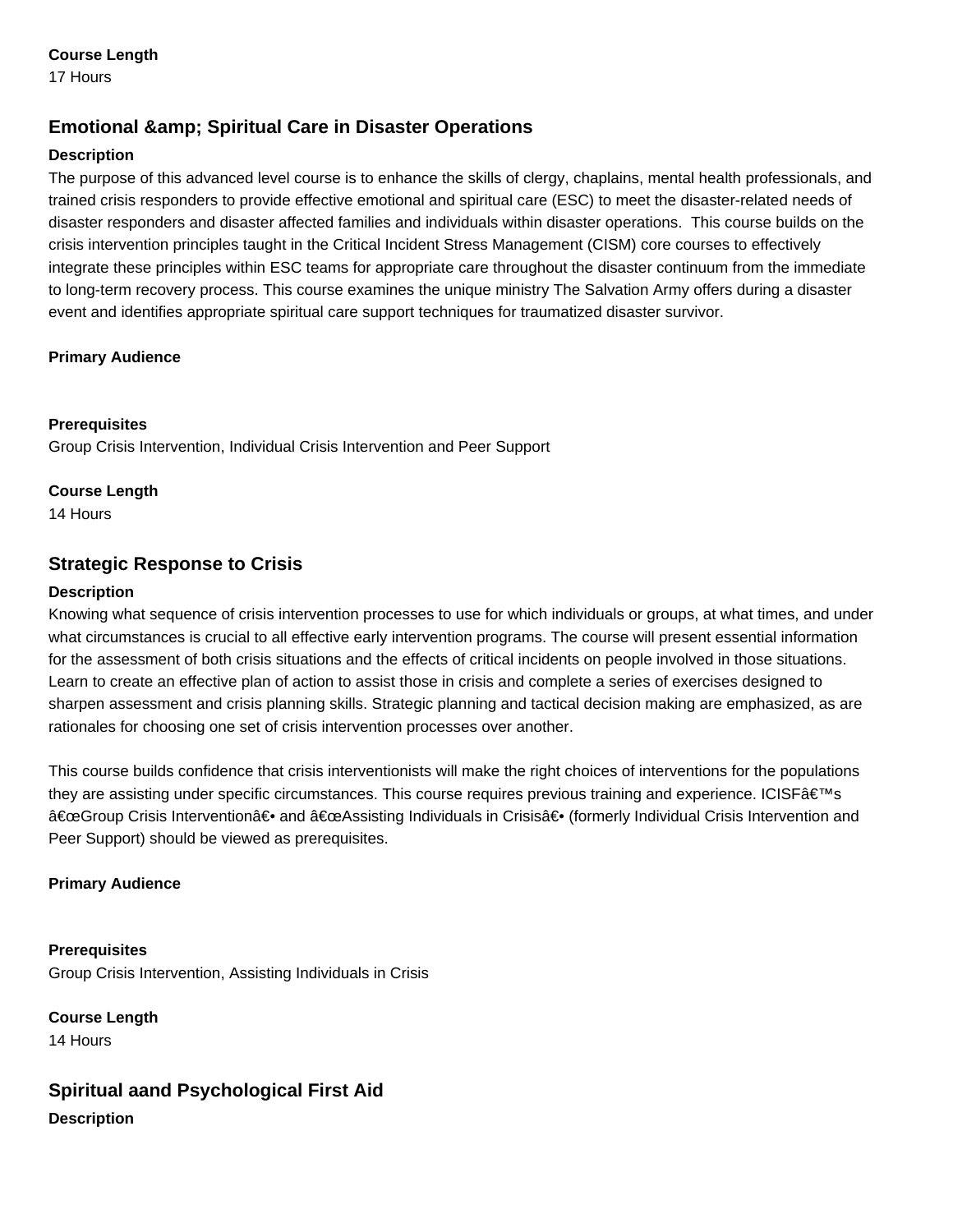This two-day course endeavors to build helping skills and a better understanding of the unique role of the crisis responder and trains participants in the fundamental principles of spiritual and psychological first aid (SPFA). Care provided in SPFA may be defined as practical, compassionate, supportive presence designed to mitigate acute distress, assess needs, provide essential supportive care, and link with other support systems as needed for ongoing spiritual, emotional, and mental health care.

#### **Primary Audience**

This course is designed for anyone who wants to enhance their skills in providing SPFA to survivors of loss, disaster, emergency, trauma, and crisis setting. This course is especially helpful for individuals who serve as emotional and spiritual care givers on a disaster operation.

**Prerequisites** Group Crisis Intervention, Assisting Individuals in Crisis

**Course Length**

16 Hours

# **Pediatric CPR and First Aid for Children, Infants, and Adults**

**Description**

**Primary Audience**

**Prerequisites** Group Crisis Intervention, Assisting Individuals in Crisis

**Course Length**

6 Hours

# **Oxygen First Aid for Emergencies Supplement**

### **Description**

This supplement teaches the trained first aid provider the importance of introducing oxygen as an integral part of the care provided for an ill or injured patient. Supplying emergency oxygen helps meet the ill or injured patient $\hat{a} \in \mathbb{N}$ s critical need for oxygen. When illness or injury reduces the body's ability to process oxygen, shock will soon occur, unless the effects of the decreased amount of oxygen in the blood can be reversed.

### **Primary Audience**

**Prerequisites** Group Crisis Intervention, Assisting Individuals in Crisis

**Course Length**

2 Hours

# **PediatricPlus CPR AED & amp: First Aid for Children, Infants & amp: Adults**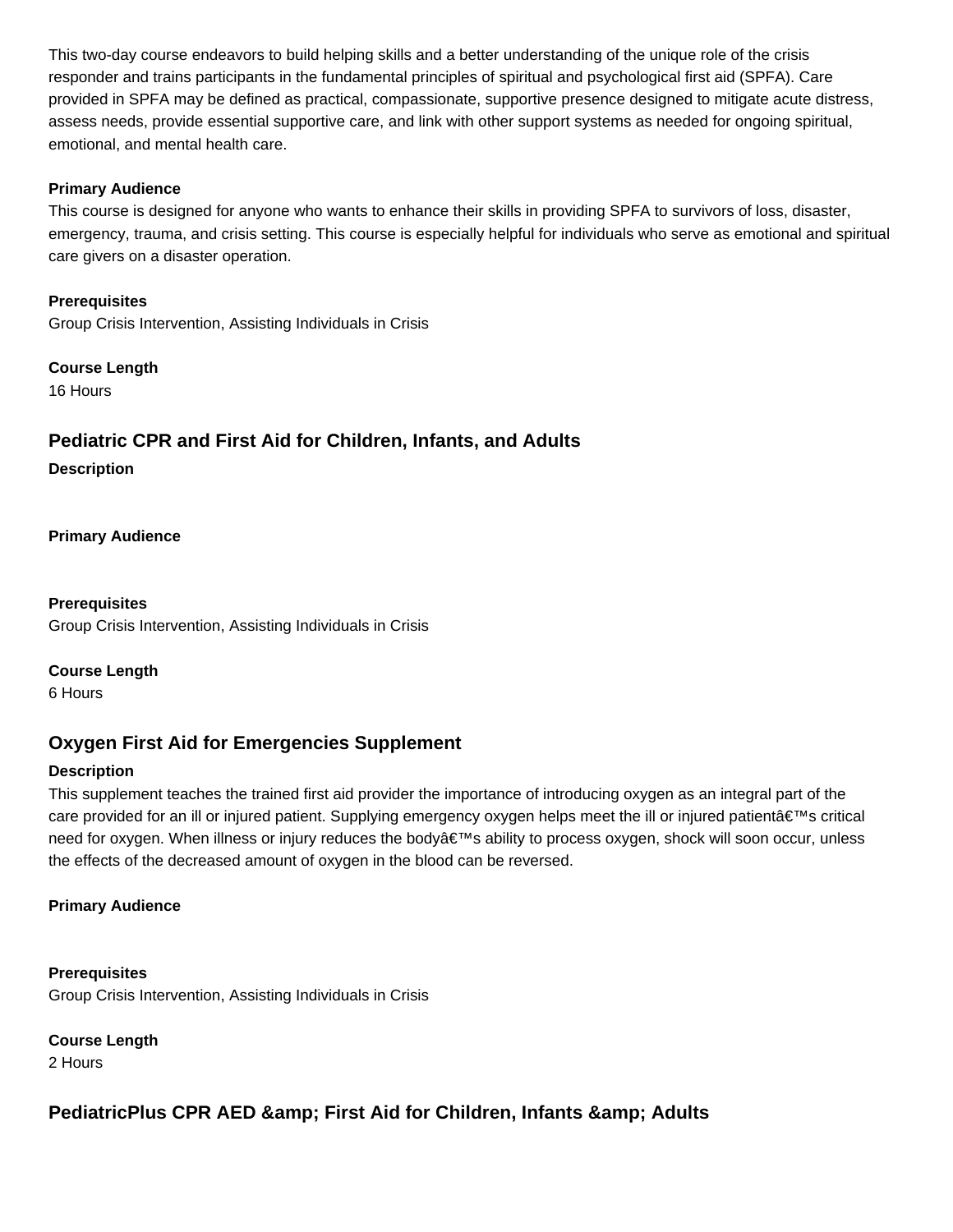**Description**

#### **Primary Audience**

#### **Prerequisites**

Group Crisis Intervention, Assisting Individuals in Crisis

#### **Course Length**

6 Hours

# **BasicPlus (CPR, AED, and First Aid for Adults)**

### **Description**

The MEDIC First Aid BasicPlus course is an adult CPR, AED, and first aid core training program designed specifically for the occupational first aid provider. This extremely flexible program will help employers meet OSHA and other federal and state regulatory requirements for training employees how to respond and care for medical emergencies at work. Additional supplements can be added to this core course for topics such as: Child/Infant CPR and AED Supplement; Bloodborne Pathogens in the Workplace; and Oxygen First Aid for Emergencies.

### **Primary Audience**

This course is open to anyone who wishes to learn basic first aid, CPR, and the proper application of an AED.

### **Prerequisites**

Group Crisis Intervention, Assisting Individuals in Crisis

#### **Course Length**

6 Hours

# CarePlus CPR & amp; AED for Adults, Children & amp; Infants

### **Description**

This course is a community-focused, comprehensive training program in adult, child, and infant emergency resuscitation for the lay rescuer. CarePlus CPR will teach students how to perform resuscitation for patients of all ages who are victims of sudden cardiac arrest, as well as those who have stopped breathing or are unresponsive or choking. <br><br>

The Automated External Defibrillation (AED) supplement training is designed to teach the use of Automated External Defibrillators (AEDs) when responding to a person experiencing sudden cardiac arrest. Sudden cardiac arrest is one of the leading causes of death in occupational settings. A defibrillator is the only definitive treatment. AEDs are used prior to arrival of EMS and are an integral component of the Chain of Survival. The first few minutes of care are critical for someone experiencing sudden cardiac arrest.

### **Primary Audience**

**Prerequisites** Group Crisis Intervention, Assisting Individuals in Crisis

### **Course Length**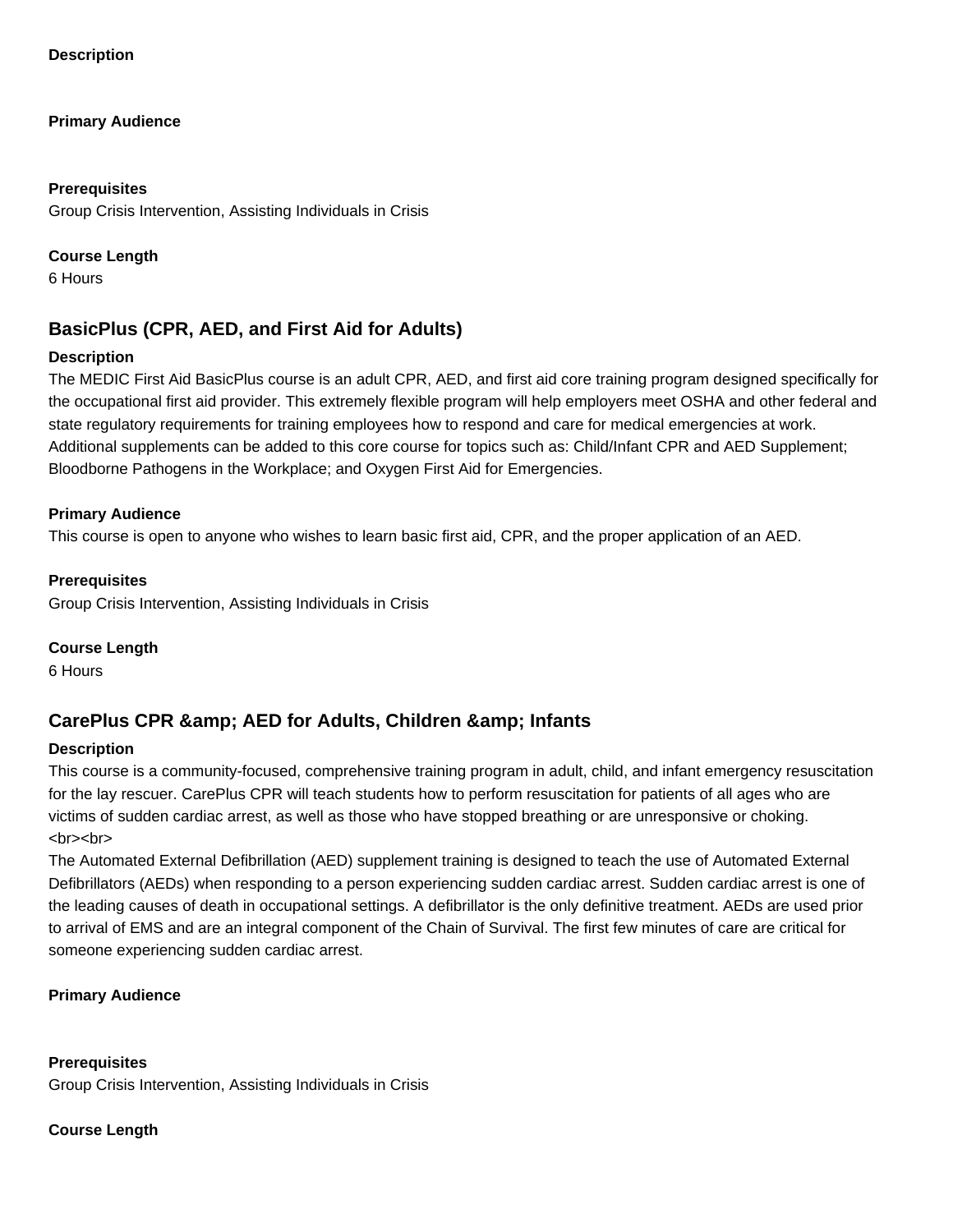**Hours** 

# **2021 Adult First Aid CPR AED (includes Child and Infant CPR AED)**

### **Description**

This course is designed for participants to gain or improve knowledge and skill proficiency in adult first aid, CPR AED for the adult, child and infant. Note: This class does not teach pediatric first aid.

### **Primary Audience**

This course is designed for individuals who are not healthcare providers or professional rescuers who desire, or are occupationally required, to be trained and certified in adult first aid and/or CPR AED for the adult, child or infant.

### **Prerequisites**

Group Crisis Intervention, Assisting Individuals in Crisis

### **Course Length**

7 Hours

# **2022-Pediatric First Aid CPR AED (includes adult CPR AED)**

### **Description**

The goal of the pediatric first aid and CPR AED training class is for participatns to gain or improve knowledge and skill proficiency in pediatric first aid and CPR AED for the adult, child and infant.

### **Primary Audience**

Individuals who are not healthcare providers or professional rescuers who desire, or are occupationally required, to be trained and certified in pediatric first aid and CPR AED for the child, infant, and adult.

### **Prerequisites**

Group Crisis Intervention, Assisting Individuals in Crisis

### **Course Length**

6 Hours

# **Foundations of Emotional and Spiritual Care**

### **Description**

This course is designed to provide a basic understanding of emotional and spiritual care within The Salvation Army's emergency disaster services program. The course provides participants with an overview of The Salvation Army's mission and the importance of the "Ministry of Presence", as a tool used in disaster work. Participants will be encouraged to seek other training to develop additional skills and a greater understanding of emotional and spiritual care.

### **Primary Audience**

### **Prerequisites** Intro to The Salvation Army Emergency Disaster Services

### **Course Length**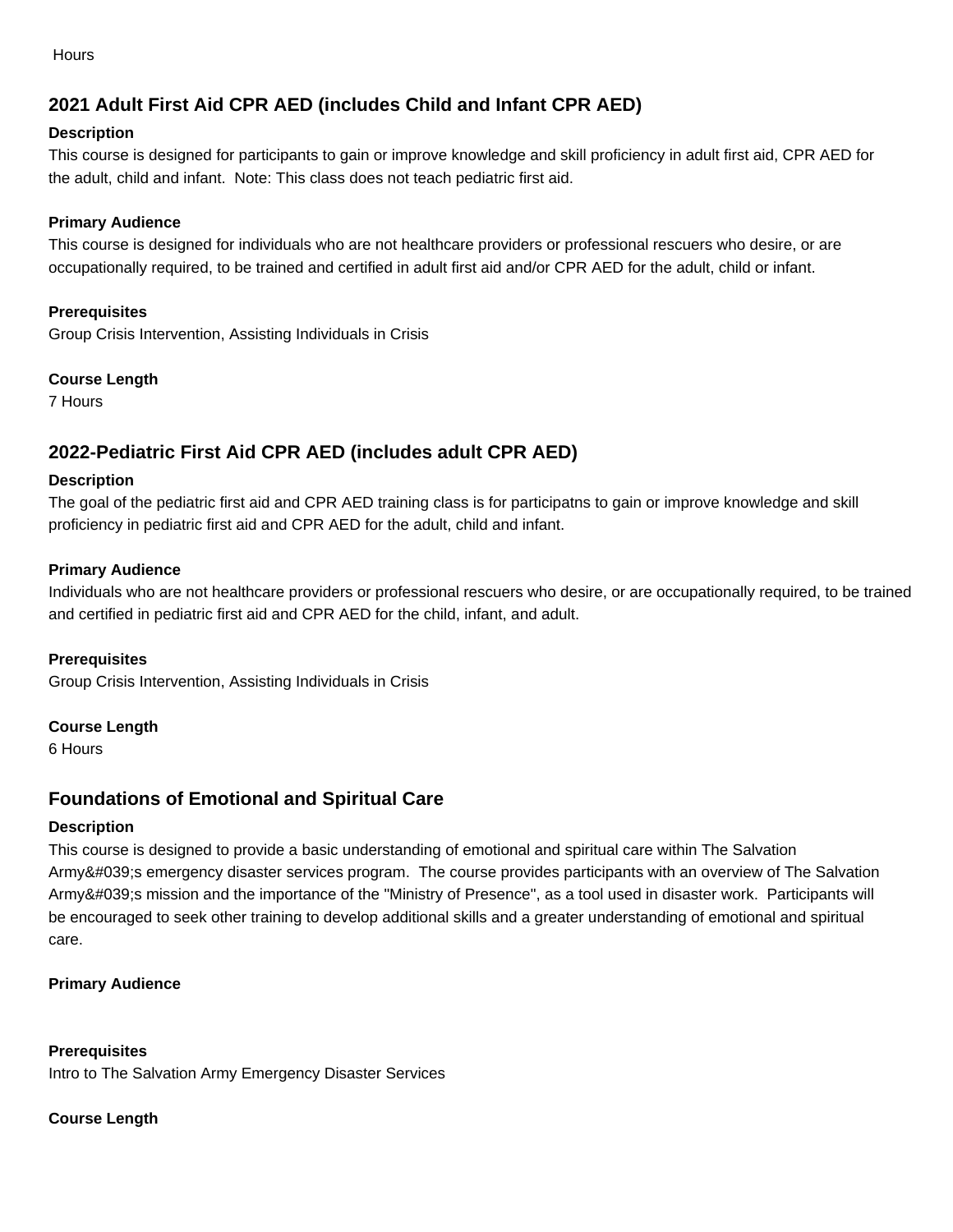# **Incident Command System**

### **Description**

This course provides a general orientation to the Incident Command System (ICS), an organizational management tool used by The Salvation Army and many other disaster relief agencies, to command, control, and coordinate emergency operations. The course covers the nine core ICS functions and management principles. Participants will be asked to apply what they have learned, using ICS to coordinate a response operation to an expanding disaster incident and in a culminating table-top exercise. ICS is a prerequisite for all advanced level Salvation Army disaster training.

### **Primary Audience**

All disaster workers assigned to a leadership or supervisory position within a Salvation Army disaster relief operation.

### **Prerequisites**

Intro to The Salvation Army Emergency Disaster Services

### **Course Length**

8 Hours

# **Preparing Your Congregation for Disaster**

### **Description**

Designed for Christian leaders, this course is designed for churches and other faith-based organizations looking to start a disaster preparedness and response program. The course reviews key concepts in emergency management. It also examines the responsibility of faith-based organizations in preparing their members and facilities for an emergency and how to effectively develop a disaster response plan to serve others.

# **Primary Audience**

Christian faith leaders -- outside of The Salvation Army -- interested in preparing their church and congregation for a disaster.

**Prerequisites** Intro to The Salvation Army Emergency Disaster Services

### **Course Length**

8 Hours

# **Train the Trainer**

### **Description**

This course prepares participants to serve as certified trainers within The Salvation Army's Emergency Disaster Services (EDS) program. The course stresses effective teaching techniques for adult learners, covering key concepts including classroom set-up, short effective lecturing, group exercise facilitation, and effective questioning and feedback techniques. The course concludes with a practicum in which participants will be asked to  $&\#039$ ; practice teach $&\#039$ ; EDS course material.

# **Primary Audience**

This course serves as a prerequisite for anyone seeking to become a certified Salvation Army disaster trainer. Perspective participants should consult with their divisional disaster department for approval to attend and qualify as an EDS trainer.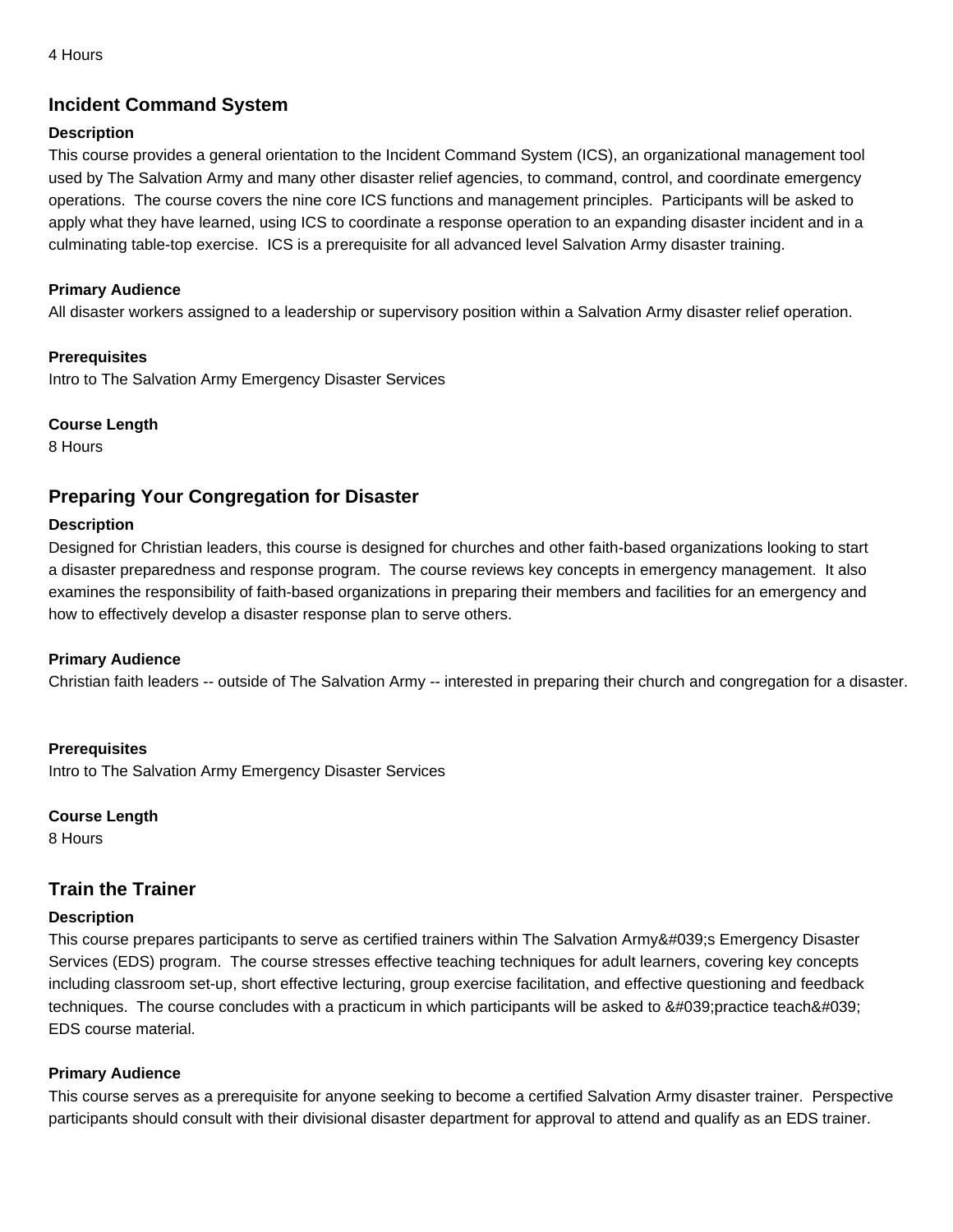Trainers are not permitted to instruct courses which they have not already successfully taken and passed.

#### **Prerequisites**

Introduction to The Salvation Army Emergency Disaster Services

#### **Course Length**

16 Hours

# **Disaster Social Services**

#### **Description**

This course is designed for supervisors working within the disaster social services function. The course will examine the role of disaster social services within a disaster operation, including its position within the Incident Command System (ICS) and connections with other disaster relief providers in the larger sequence of service delivery. Participants will learn five essential steps to setting up a disaster social services program and apply that knowledge in a table-top exercise that simulates setting up a Salvation Army Disaster Assistance Center (DAC). The course will conclude with an introduction to long-term recovery and an exercise that simulates participation in a long-term recovery / unmet needs committee.

#### **Primary Audience**

#### **Prerequisites**

Intro to The Salvation Army Emergency Disaster Services, Emergency Assistance in Disaster **Operations** 

#### **Course Length**

8 Hours

# **Planning Section**

#### **Description**

This course has been developed to provide advanced level training for those interested in serving in the Salvation Army's Planning Section within the Incident Command System. The course provides participants with an in-depth look at the role of the Planning Chief and the intricacies of the roles and responsibilities of the Planning Section participants will also be taught how to use the various tools and forms associated with this role.

#### **Primary Audience**

Experienced disaster workers interested in working in the Planning section.

#### **Prerequisites**

Intro to The Salvation Army Emergency Disaster Services, Incident Command System

#### **Course Length**

8 Hours

# **Emergency Assistance in Disaster Operations**

#### **Description**

This introductory disaster social services course is designed to train participants to serve as casework specialists on a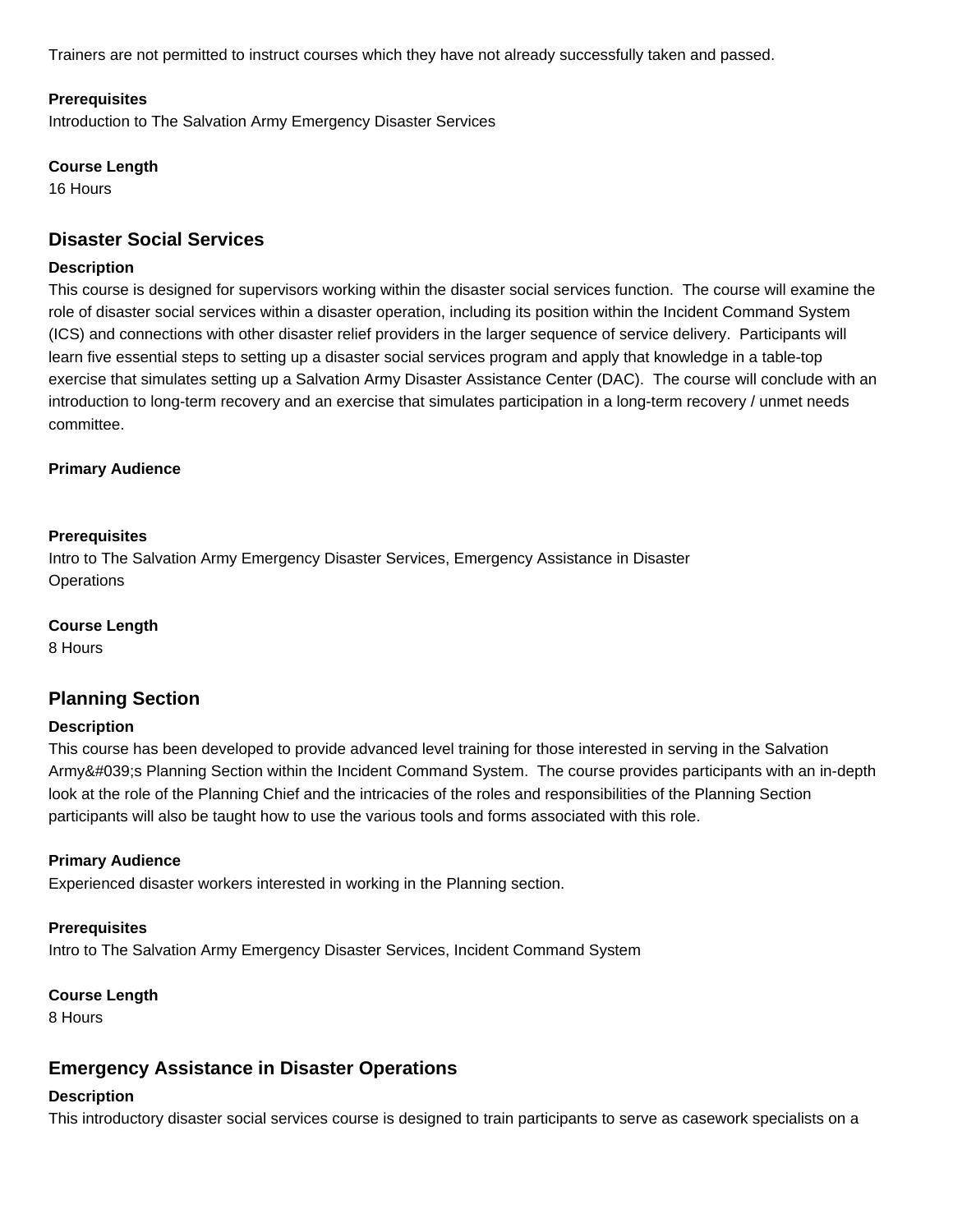Salvation Army disaster relief operation. The course will cover the basics of casework, covering practical skills such as interviewing clients, completing registration forms, and determining eligibility for assistance. The course culminates in a role-playing exercise where participants will play the roles of caseworkers and clients meeting within a disaster assistance center.

### **Primary Audience**

Disaster and social services workers interested in serving as a casework specialist on a disaster relief operation.

### **Prerequisites**

Intro to The Salvation Army Emergency Disaster Services

### **Course Length**

8 Hours

# **Volunteer Management**

### **Description**

This course will train participants to serve as a Salvation Army volunteer coordinator within the Finance and Administration function during a disaster relief operation. It also looks at critical issues in volunteer management, such as how to effectively coordinate spontaneous volunteers.

### **Primary Audience**

Disaster workers interested in serving in the Finance & Administration function as a Volunteer Coordinator.

### **Prerequisites**

Intro to The Salvation Army Emergency Disaster Services, Incident Command System

### **Course Length**

8 Hours

# **Liaison Officer**

### **Description**

This course prepares participants to serve as a Liaison Officer within the Liaison function of the Incident Command System. Participants will learn how to interact with government and voluntary partners and examine the role of an Emergency Operations Center during a disaster.

### **Primary Audience**

Disaster workers interested in serving in the Liaison function.

### **Prerequisites**

Intro to The Salvation Army Emergency Disaster Services, Incident Command System

### **Course Length**

8 Hours

# **Preparing Together**

**Description** A Preparedness Initiative for Seniors and People With Disabilities.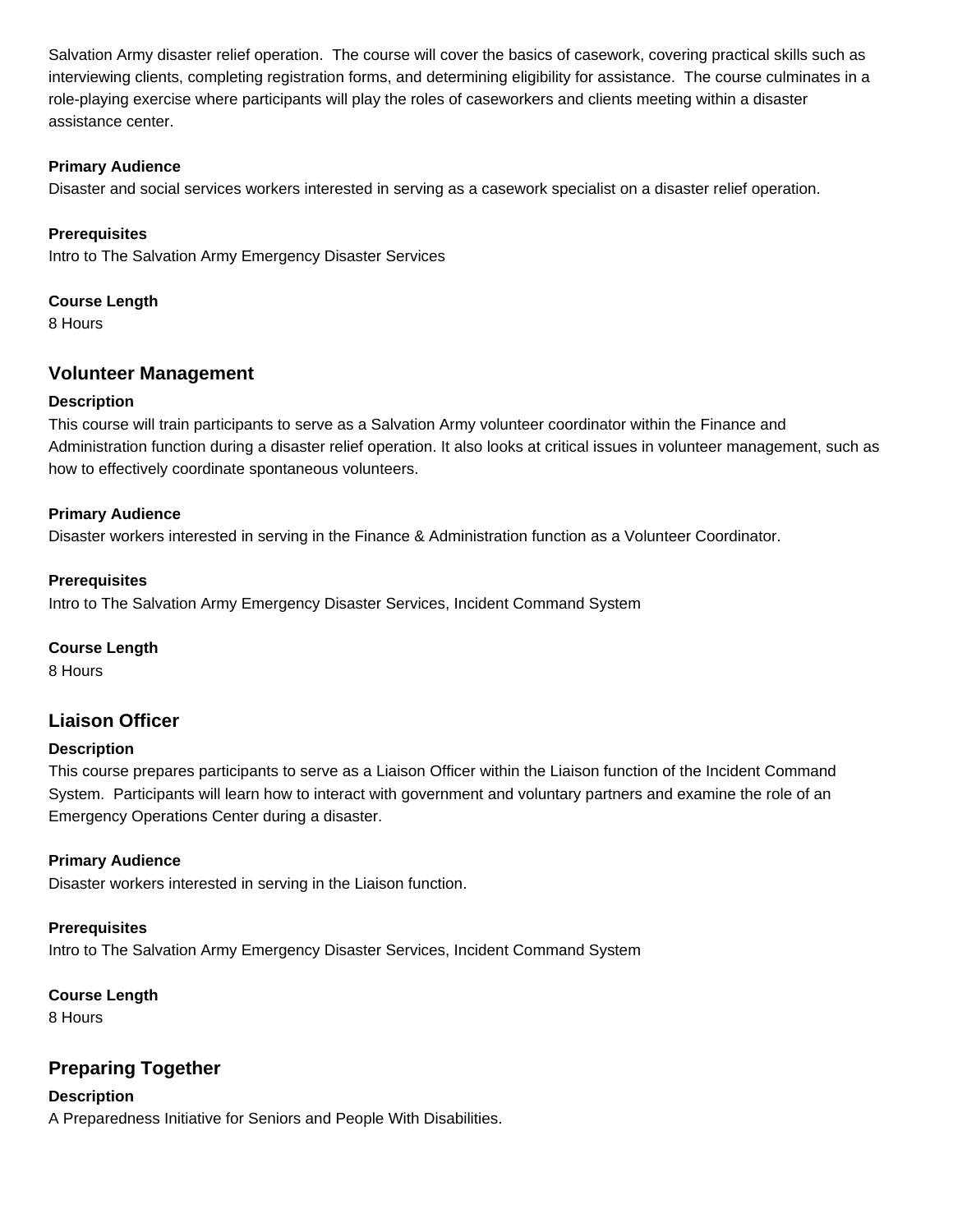Preparing Together is a volunteer driven initiative designed to assist senior citizens and people with disabilities in developing a personalized disaster preparedness plan. The course covers specific issues and preparedness needs related to both seniors and those with disabilities and cultivates volunteers to reach out to vulnerable populations through church groups, service clubs and community groups. < a href="http://www.preparingtogether.org">click here for more information</a>

#### **Primary Audience**

Anyone interested in helping seniors or people with special needs prepare for an emergency, including faith and community leaders with the capacity to mobilize volunteers.

### **Prerequisites**

Intro to The Salvation Army Emergency Disaster Services, Incident Command System

#### **Course Length**

4 Hours

# **Community And Government**

#### **Description**

This course will give the participant basic information about how The Salvation Army interfaces with government, community, and faith-based organizations. Information and tools to improve communication and collaborative skills will be provided to encourage and enhance working with partners.

#### **Primary Audience**

This course is designed for new disaster workers and introduces the fundamentals of emergency management. Anyone interested in a better understanding of how emergency management works within the United States should take this course. This course is also an essential starting point for anyone in interested in serving as a Liaison Officer on a Salvation Army disaster operation.

#### **Prerequisites**

Intro to The Salvation Army Emergency Disaster Services, Incident Command System

### **Course Length**

4 Hours

# **Ministry of Presence**

#### **Description**

The Salvation Army disaster service is more than just physical care; it also emotional and spiritual support. This course will explore appropriate emotional and spiritual care from its most basic level of "just being there" to the deeper aspects of pastoral counseling and referral. This is a highly interactive course that will both challenge and help participants to care for both others and themselves during a disaster deployment.

### **Primary Audience**

This course is designed for new disaster workers who are interested in understanding the basic principles of responsible and appropriate emotional and spiritual care on disaster operations. The target audience includes anyone who is interested in emotional and spiritual and is not limited to clergy.

#### **Prerequisites**

Intro to The Salvation Army Emergency Disaster Services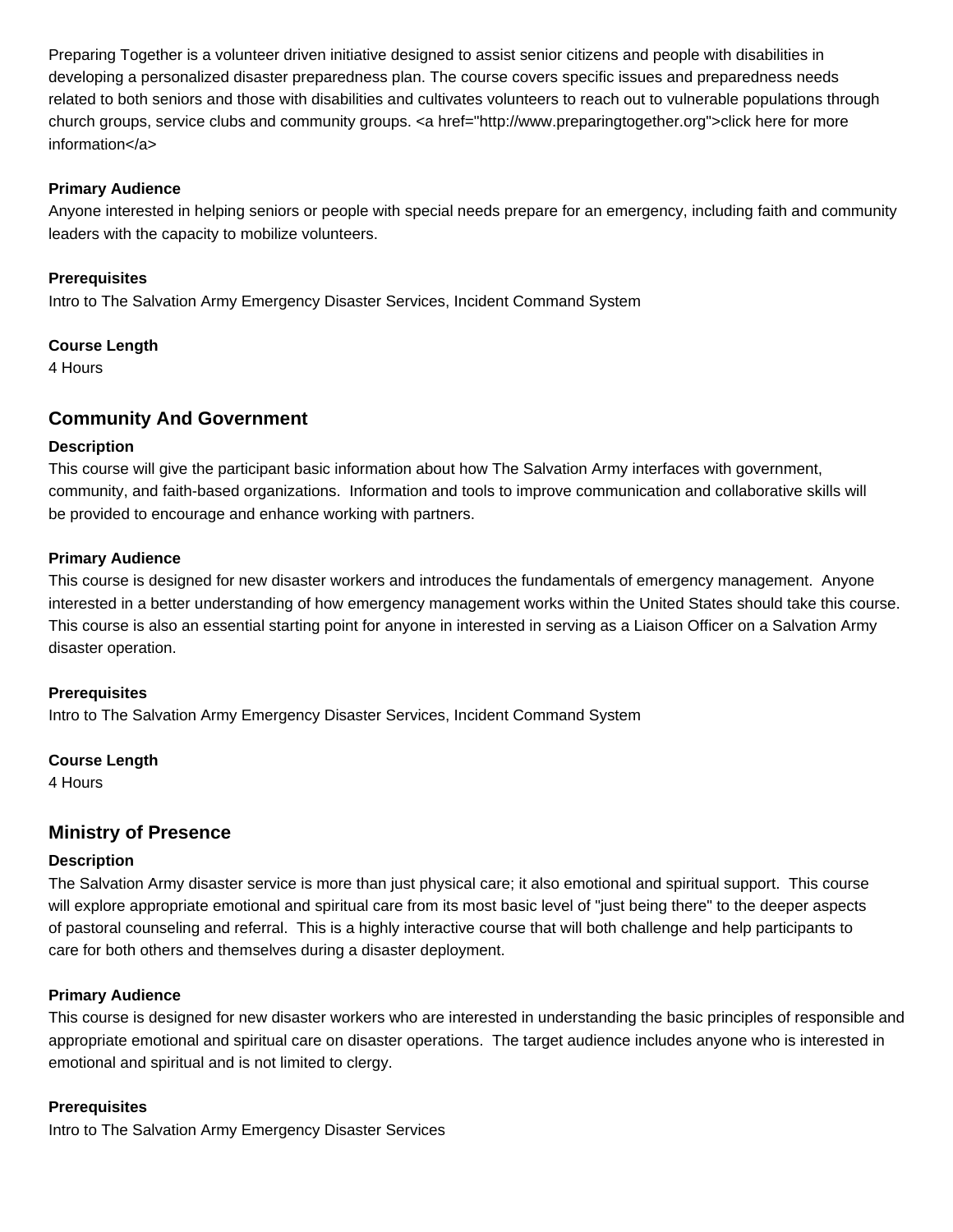### **Course Length**

4 Hours

# **Liaison 1: Understanding Emergency Management & amp; Whole Community**

### **Description**

This course provides an overview of emergency management in the United States, examining how The Salvation Army works together with other disaster relief providers, such as the Federal Emergency Management Agency (FEMA) and National Voluntary Organizations Active in Disaster (VOAD). The course will explore how all disasters are fundamentally local events, the federal disaster declaration process, the role of an emergency operations center (EOC), and the advantages of a 'whole community' approach to the emergency management planning process.

### **Primary Audience**

New disaster workers who wish to understand the basics of emergency management and local Salvation Army officers and liaisons who will be interacting with government agencies and VOADs.

### **Prerequisites**

Intro to The Salvation Army Emergency Disaster Services

### **Course Length**

8 Hours

# **Safe From Harm - Level 1**

### **Description**

Safe From Harm (SFH) is a comprehensive program, complete with model guidelines, designed to assist The Salvation Army's corps and social service institutions in their efforts to protect children and vulnerable adults from abuse.

# **Primary Audience**

Volunteers working with children/youth.

# **Prerequisites**

Intro to The Salvation Army Emergency Disaster Services

### **Course Length**

2 Hours

# **KeepSAfe**

### **Description**

KeepSAfe is The Salvation Army USA Eastern Territory's program to protect children and vulnerable adults from abuse. The protection and safety of children and vulnerable adults is a priority for The Salvation Army and this course will appropriate interaction and reporting techniques.

### **Primary Audience**

All Salvation Army disaster workers; KeepSAfe is requirement for disaster credentialling.

### **Prerequisites**

Intro to The Salvation Army Emergency Disaster Services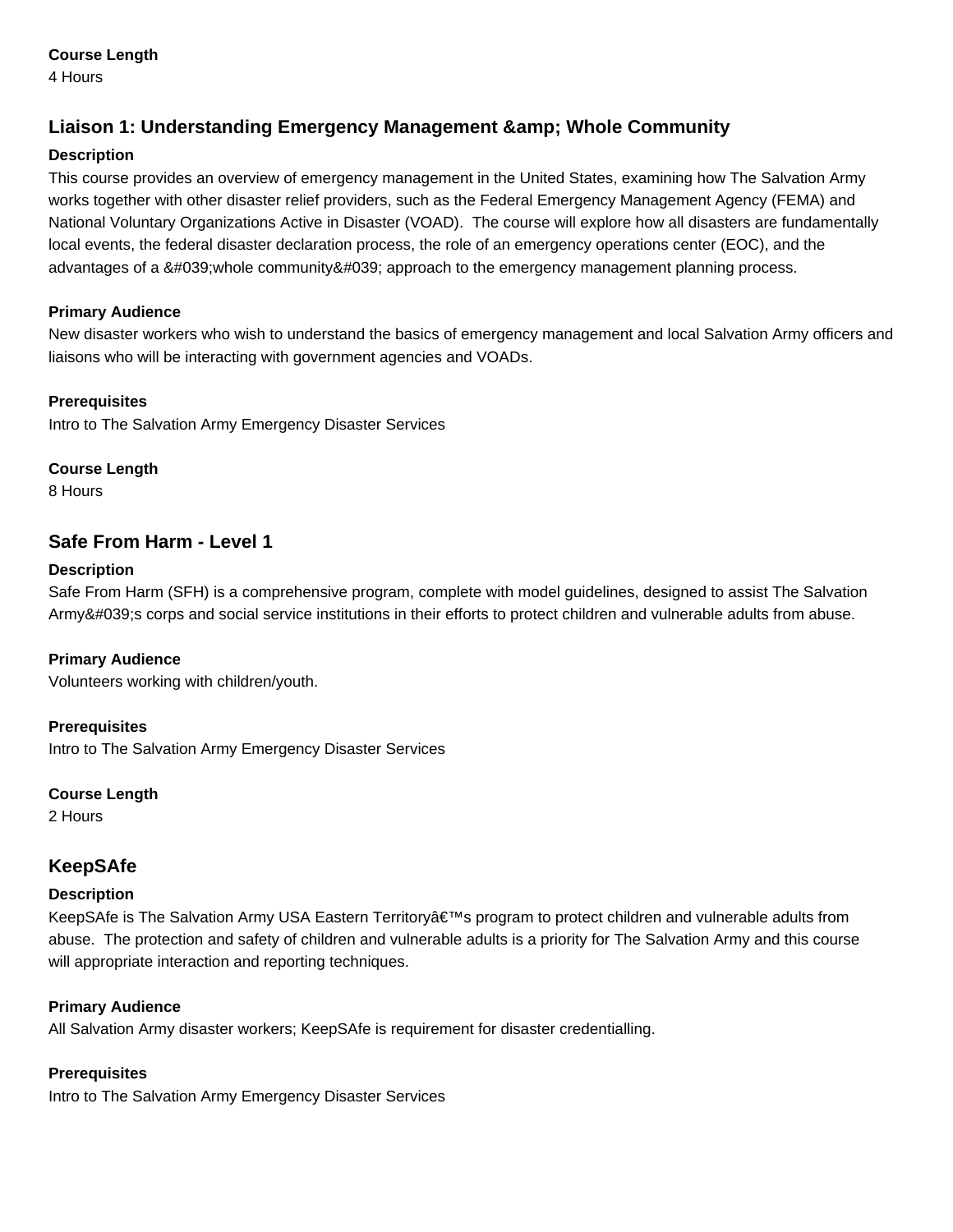### **Course Length**

4 Hours

# **Logistics**

### **Description**

The backbone of any disaster operation, the Logistics function is all about getting the right resources to the right place, at the right time, in the right quantity, at the right cost. This advanced course will cover all the essentials of the Logistics function, including the role and responsibilities of the Logistics Chief; resource acquisition; supply, facility, vehicle and technology management; in-kind donations management; and warehouse operations.

### **Primary Audience**

This advanced course is designed for experienced disaster workers who will be serving in the Logistics section during a Salvation Army disaster relief operation or as a Logistics Chief on an Incident Management Team (IMT).

### **Prerequisites**

Introduction to The Salvation Army Emergency Disaster Services, Incident Command System

### **Course Length**

8 Hours

# **Essentials of Emotional and Spiritual Care**

### **Description**

Over the past few year, there has been an increase in the focus on emotional and spiritual care. Within that realm, psychological first aid has been a primary focus of many organizations looking to provide care to disaster survivors and volunteers, alike.  $i\hbar/2$  is a hands-on, tool driven course which will give every volunteer an understanding of how and why we provide emotional and spiritual care.

### **Primary Audience**

This course should be taken by any officer, volunteer or staff interested in providing care to those we work with. The information and skill development is imperative for those looking to acquire skills and tools to provide a basic level of care. It can also be a great source of knowledge for any volunteer, as the material develops a clear understanding of the heart of disaster services ministry.

### **Prerequisites**

Introduction to The Salvation Army Emergency Disaster Services, Incident Command System

### **Course Length**

8 Hours

# **Safe From Harm - Level 3**

# **Description**

Safe From Harm (SFH) is a comprehensive program, complete with model guidelines, designed to assist The Salvation Army's corps and social service institutions in their efforts to implement The Salvation Army's National Policy Statement on Sexual Abuse of Children. Safe From Harm is a "how to" manual for implementing the policy that has implications for nearly every area of The Salvation Army's corps and social service operations.

# **Primary Audience**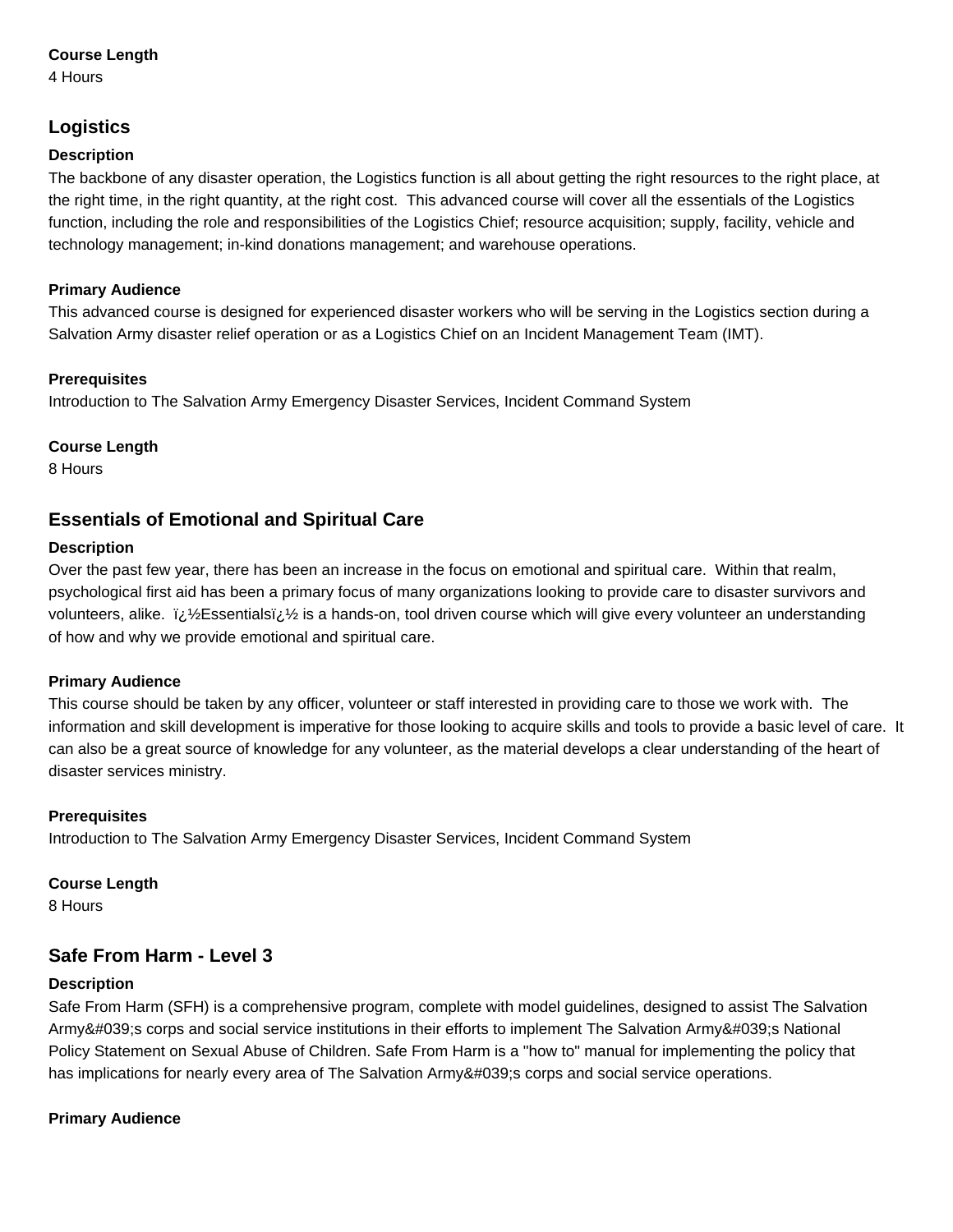Supervisors (including all officers) of personnel working with children/youth.

#### **Prerequisites**

Introduction to The Salvation Army Emergency Disaster Services, Incident Command System

#### **Course Length**

6 Hours

# **Safe From Harm - Level 2**

#### **Description**

Safe From Harm (SFH) is a comprehensive program, complete with model guidelines, designed to assist The Salvation Army's corps and social service institutions in their efforts to implement The Salvation Army's National Policy Statement on Sexual Abuse of Children. Safe From Harm is a "how to" manual for implementing the policy that has implications for nearly every area of The Salvation Army's corps and social service operations.

### **Primary Audience**

Employees working with children/youth.

**Prerequisites** Introduction to The Salvation Army Emergency Disaster Services, Incident Command System

### **Course Length**

3 Hours

# **Safe From Harm - Level 5**

### **Description**

Safe From Harm - Level 5 is specialized training designed to fit the unique context of The Salvation Army programs outside of the typical corps/community center setting. The information and guidelines match those of Level 2; however the context, scenarios and statistical information are geared toward the unique program setting.

### **Primary Audience**

Specialized Program Staff, including Camps, Boys & Girls Clubs, Shelters, etc.

### **Prerequisites**

Introduction to The Salvation Army Emergency Disaster Services, Incident Command System

#### **Course Length**

3 Hours

# **Safe From Harm - Level 4**

### **Description**

Safe From Harm (SFH) is a comprehensive program, complete with model guidelines, designed to assist The Salvation Army's corps and social service institutions in their efforts to implement The Salvation Army's National Policy Statement on Sexual Abuse of Children. Safe From Harm is a how to manual for implementing the policy that has implications for nearly every area of The Salvation Army's corps and social service operations.

### **Primary Audience**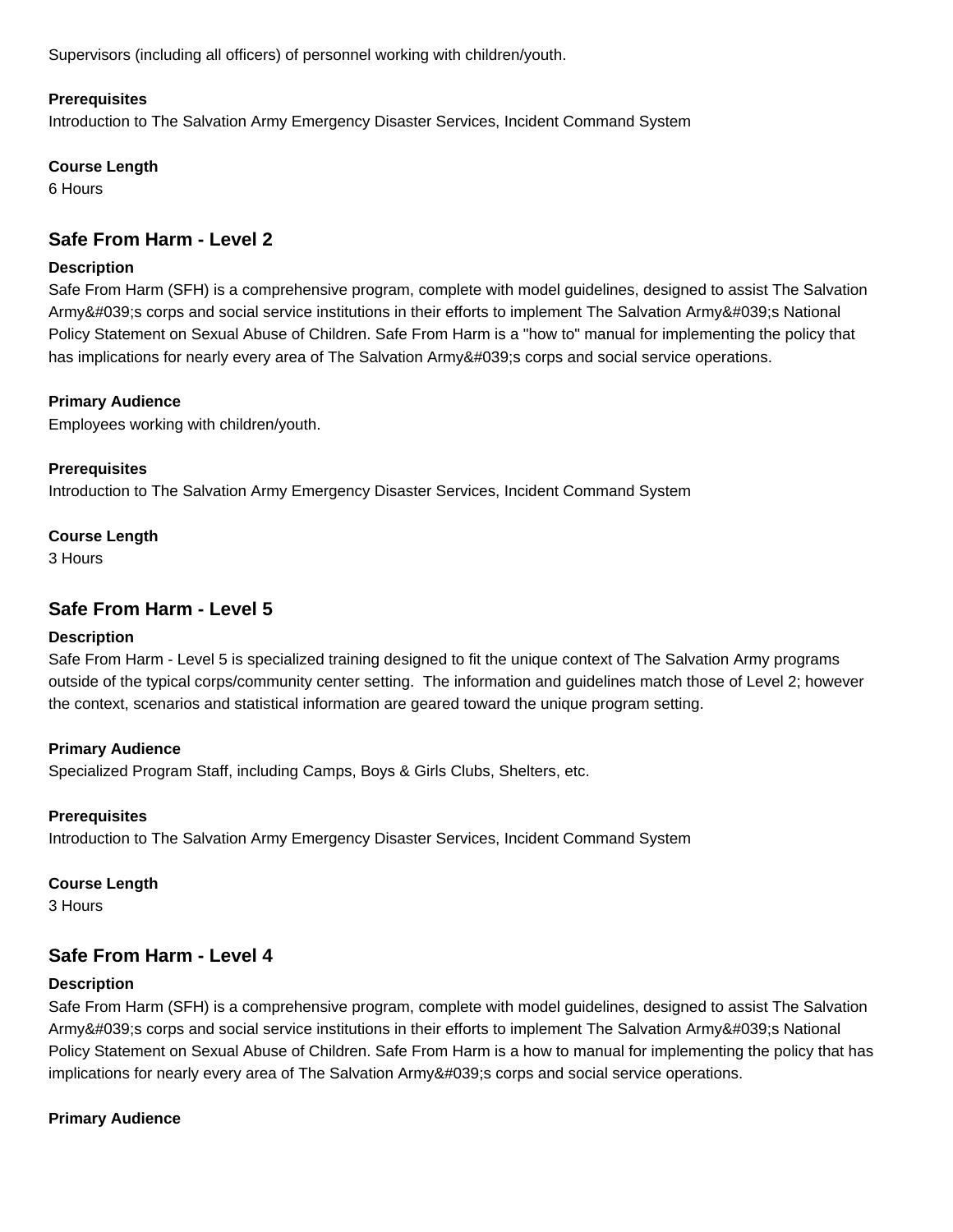Divisional SFH Trainers as selected by the Divisional SFH Coordinator.

### **Prerequisites**

Introduction to The Salvation Army Emergency Disaster Services, Incident Command System

#### **Course Length**

8 Hours

# **Introduction to The Salvation Army Emergency Disaster Services**

#### **Description**

The gateway course to The Salvation Army's disaster training program, Introduction to The Salvation Army Emergency Disaster Services, is required for all disaster workers. The course offers an overview of The Salvation Army's mission, the services it provides during a disaster, and prepares participants for their first disaster assignment, describing everything from packing to travel to self-care. This course is available in both a classroom and an online self-study version and is a prerequisite for most other Salvation Army disaster training courses.

### **Primary Audience**

New disaster workers just beginning their association with The Salvation Army.

#### **Prerequisites**

Introduction to The Salvation Army Emergency Disaster Services, Incident Command System

#### **Course Length**

4 Hours

# **Emotional and Spiritual Care in Disaster Operations - Train the Trainer Version**

### **Description**

This course trains participants to teach The Salvation Army' Emotional and Spiritual Care in Disaster Operations course, within the National Disaster Training program (NDTP). It teaches how to effectively integrate Critical Incident Stress Management (CISM) principles. It also provides effective teaching techniques and ways to facilitate an effective learning environment.

### **Primary Audience**

Participants will be trained clergy, chaplains, mental health professionals, and CISM trained crisis responders who desire to teach ESC.

### **Prerequisites**

Intro to The Salvation Army Emergency Disaster Services, Incident Command System, Emotional and Spiritual Care in Disaster Operations

### **Course Length**

16 Hours

# **Disaster Food Service & amp: Canteen Operations**

### **Description**

During a disaster, the first gesture of comfort The Salvation Army offers is often a cold drink and a hot meal from one of its mobile feeding units. The Disaster Food Service & Canteen Operations course is designed as the starting point for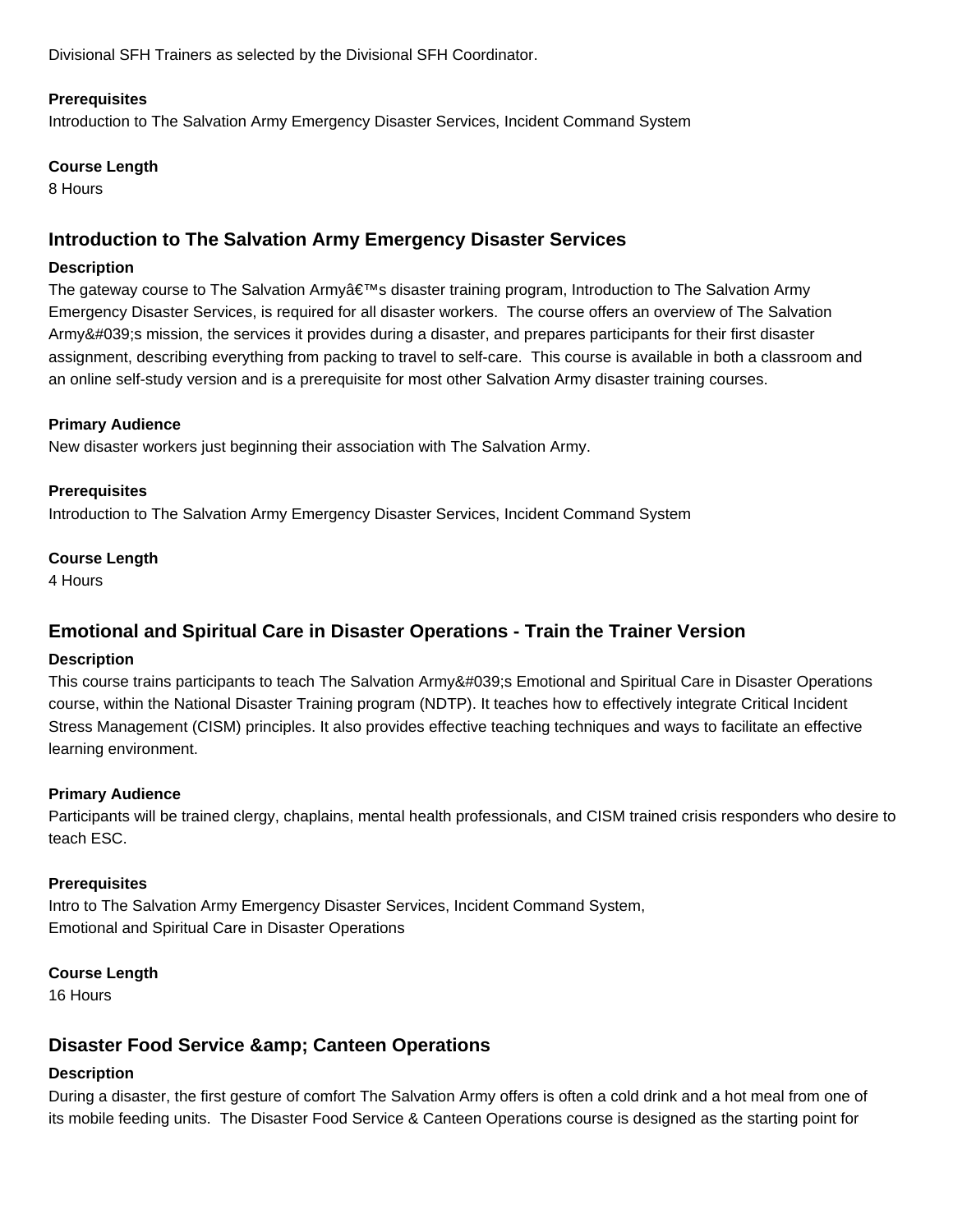any disaster worker who wishes to be a part of disaster food service operations. Participants who complete the course will learn about the different types of Salvation Army food service equipment, the essentials of building a food service team, canteen operations and maintenance, and the basics of menu planning.

### **Primary Audience**

This course is designed to introduce participants to the fundamentals of disaster food service operations. Anyone interested in food service delivery or serving on a Salvation Army canteen should take this course. Any version of ServSafe® Handlers acts as a prerequisites.

### **Prerequisites**

Introduction to The Salvation Army Emergency Disaster Services, ServSafe® Handler (5th Edition)

### **Course Length**

8 Hours

# **Public Information 1: The First 24 Hours**

### **Description**

This course is designed to introduce participants to the essentials of the public information function on local disaster events. Disasters generate intense interest from the media, the general public, our donors, and our volunteers. Disseminating accurate information - particularly in the first 24-hours after an incident - is essential. This course will cover the basics of good public information practices and discuss strategies for developing positive media relationships.

### **Primary Audience**

This course is designed for local Salvation Army leaders and public relations professionals who will serves as spokespersons during a disaster and work with media.

**Prerequisites** Intro to The Salvation Army Emergency Disaster Services

### **Course Length**

8 Hours

# **Public Information 2: The Public Information Officer**

### **Description**

This course is designed for experienced communications professionals, who have master based public information skills, and who are ready to serve as a Public Information Officer (PIO) on large disaster operations. Participants will learn how to establish, staff, and manage a Public Information team on a large disaster operation, support disaster-related communications in preparedness, response, recovery and mitigation phases of a disaster event and learn how to proactively address potentially negative public relations issues.

### **Primary Audience**

This emergency disaster course is designed for communications professionals and Salvation Army officers who will serve as the Public Information Officer on a Salvation Army disaster relief operation

### **Prerequisites**

Introduction to The Salvation Army Emergency Disaster Services, Incident Command System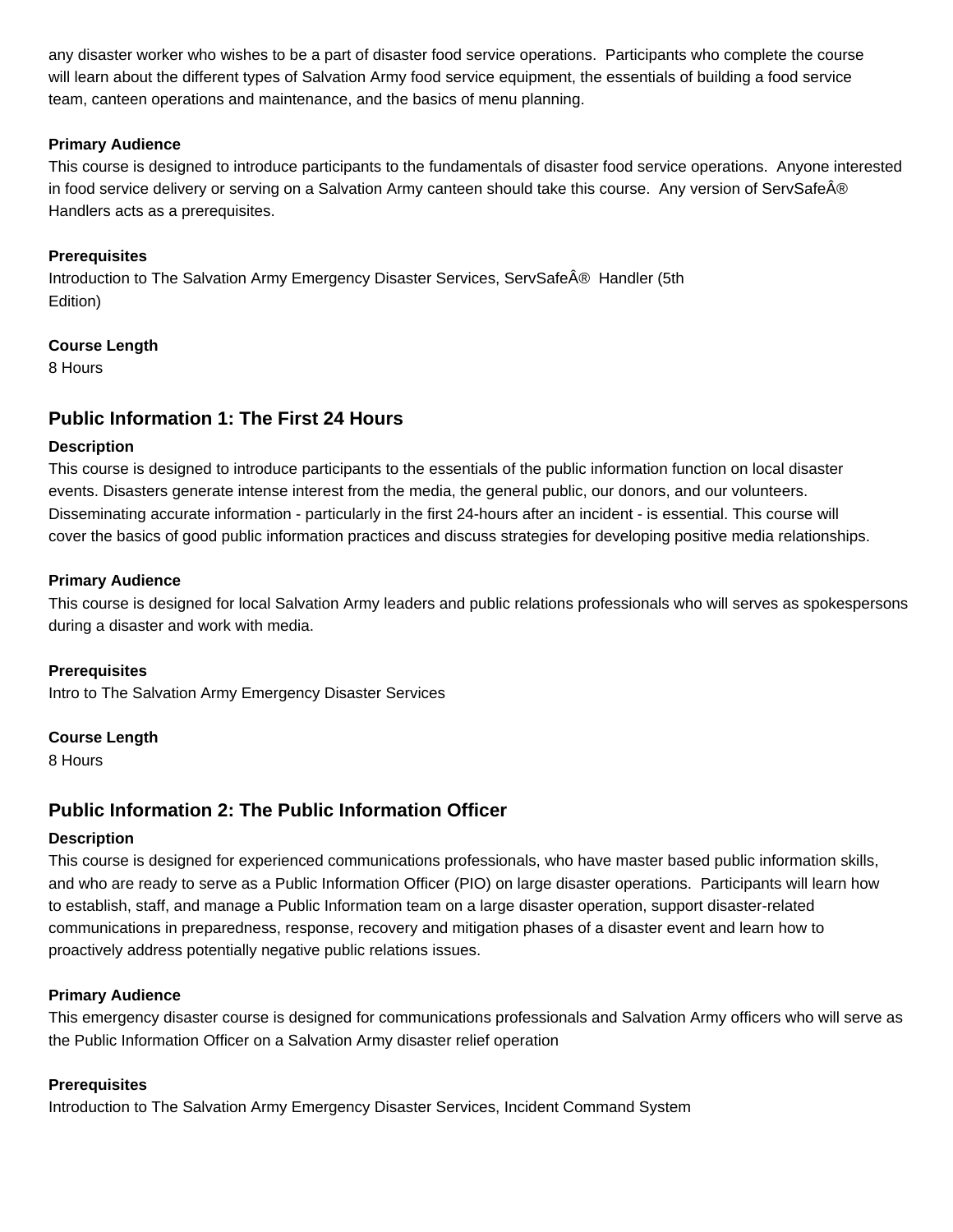### **Course Length**

8 Hours

# **Finance and Administration**

### **Description**

This course is designed to introduce participants to the Finance and Administration section as it pertains to the Incident Command System. Participants will learn how to interact with other members of the Incident Management Team and be introduced to the three major responsibilities of the F&A function (disaster worker management, statistics, and finances). Participants will explore the different policies and procedures regarding disaster worker deployments, general command administration and how to navigate the EDS Database.

### **Primary Audience**

This advanced course is designed for experienced disaster workers and Salvation Army officers and employees who will be serving in the Finance and Administration section during a Salvation Army disaster relief operation.

### **Prerequisites**

Intro to The Salvation Army Emergency Disaster Services, Incident Command System

#### **Course Length**

8 Hours

# **Emotional & amp; Spiritual Care: The ESC Specialist**

#### **Description**

Introduction to Emotional and Spiritual Care (ESC) is designed to train all Salvation Army disaster workers with the basic skills necessary to offer emotional and spiritual care, as needed, to disaster survivors and first responders. Participants will explore how their cultural and religious practices may influence their responses to disaster survivors and first responders who have different cultural and religious beliefs. Participants will also review the most current research regarding the spiritual climate in the United States and will reflect on how to provide spiritual care for those individuals with different beliefs. Finally participants will be introduced to three approaches for offering emotional and spiritual care during a disaster: ministry of presence, ministry of listening, and the ministry of caring. Each approach is similar and yet different and take into account the comfort level of disaster workers as well as the needs of survivors and first responders.

### **Primary Audience**

This course is designed for new disaster workers who are interested in understanding the basic principles of responsible and appropriate emotional and spiritual care on disaster operations. The target audience includes anyone who is interested in emotional and spiritual care and is not limited to clergy.

### **Prerequisites**

Intro to The Salvation Army Emergency Disaster Services

### **Course Length**

8 Hours

# **Operating Utility Terrain Vehicles (UTV) In A Disaster Response**

### **Description**

This hands on course is designed to introduce participants to The Salvation Army policies regarding the use of Utility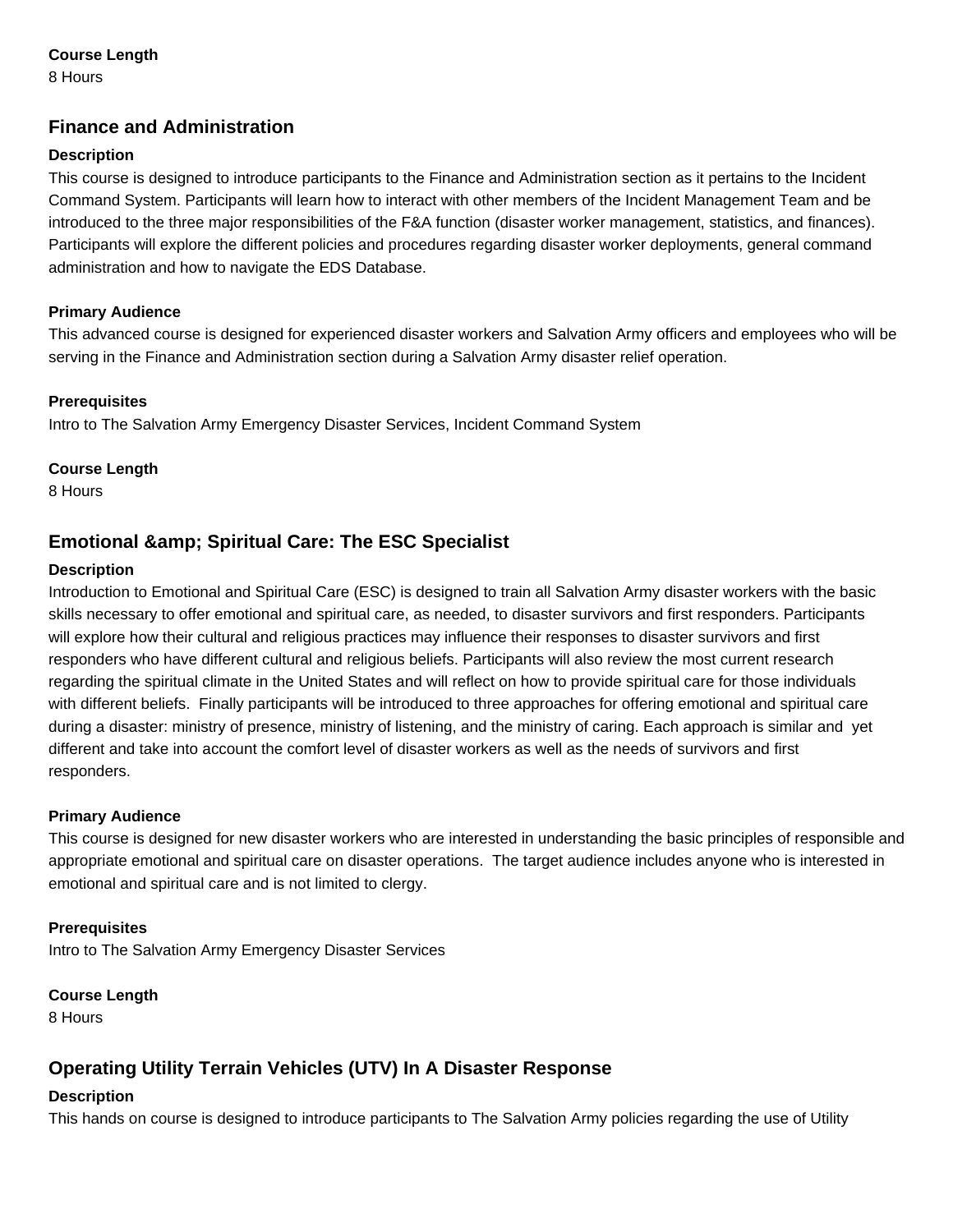Terrain Vehicles (UTVs) during a disaster operation. Safely operating these vehicles is of utmost importance and this course is required for anyone who may be called upon to drive a vehicle. Participants will be given guidelines regarding transporting UTVs, conducting pre-ride inspections, securing cargo, and carrying passengers. Most importantly, Safe and responsible driving will be covered in the course, including the required safety gear for the various types of UTVs. Participants are required to pass both a written and driving exam in order to operate these vehicles during a Salvation Army disaster response.

#### **Primary Audience**

Any disaster worker on The Salvation Army's Approved Drivers' list who will be assigned to operate a UTV on a disaster relief operation.

#### **Prerequisites**

Intro to The Salvation Army Emergency Disaster Services

#### **Course Length**

3 Hours

# **Operations (A)**

#### **Description**

The Operations Section, whether small or large scale, is the heart of any disaster operation. All of the services provided by organizations in disaster relief are coordinated through the operations function within an incident command team.

This course will cover the critical components of coordinating an uninterrupted disaster operation from pre-incident preparedness through the post-incident demobilization

### **Primary Audience**

This advanced course is designed for experienced disaster workers who will be serving in the Operations section during a Salvation Army disaster relief operation or as a Operations Chief on an Incident Management Team (IMT).

#### **Prerequisites**

Intro to The Salvation Army Emergency Disaster Services, Incident Command System

#### **Course Length**

8 Hours

# **Operations**

#### **Description**

This course is designed to introduce participants to the Operations section as it pertains to the Incident Command and will prepare participants to serve in a leadership role within the Operations section on an Incident Management Team. It will cover the role and responsibilities of the Operations Chief, provide an overview of the subordinate positions found within the Operations section and will look at how service delivery  $\hat{a} \in \hat{f}$  from food service to disaster social services to bulk distribution -- is set-up, managed, coordinated, and demobilized through the Operations section.

### **Primary Audience**

This advanced course is designed for experienced disaster workers and Salvation Army officers and employees who will be serving in the Operations section during a Salvation Army disaster relief operation.

### **Prerequisites**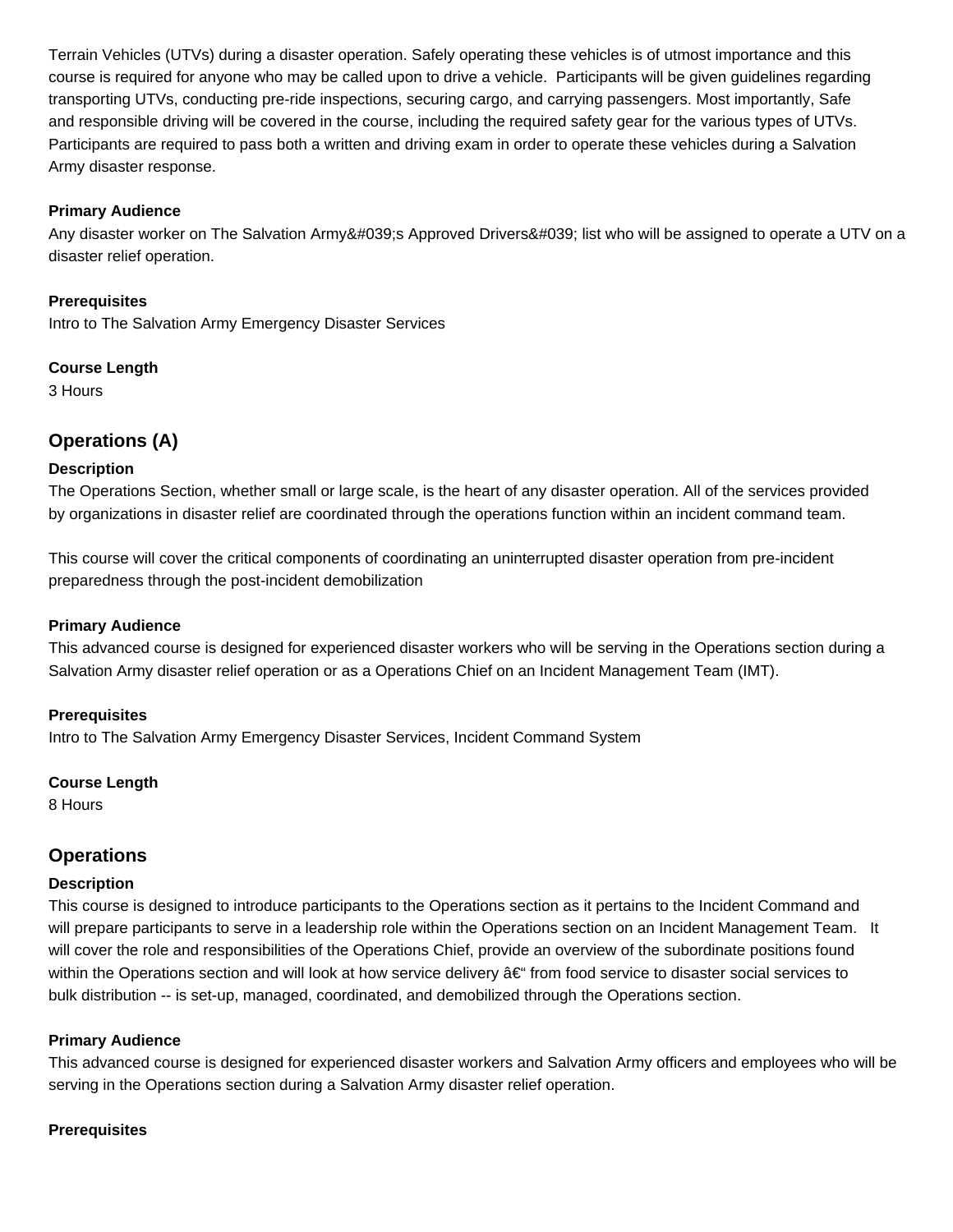### **Course Length**

8 Hours

# **Leadership and Supervision In ICS**

### **Description**

This course is designed for individuals who will be operating as functional leads within the Incident Command System. Participants will explore the role and responsibilities of the supervisor during a disaster response. This includes, but is not limited to, clearly articulating job responsibilities, providing constructive feedback, adhering to Salvation Army policies and procedures, and providing conflict management solutions as it pertains to disaster deployments.

### **Primary Audience**

This advanced course is designed for experience disaster workers who will be serving on an Incident Management Team or in a supervisory role. Participants should have at completed at least on ICS Position Course such as Operations, Logistics, Safety, Public Information Officer, or Finance and Administration.

### **Prerequisites**

Intro to The Salvation Army Emergency Disaster Services, Incident Command System

### **Course Length**

8 Hours

# **Safety**

### **Description**

"Safety First" is a core consideration on any disaster relief operation and this course will examine the role and responsibilities of the Safety Officer on a Salvation Army Incident Management Team (IMT). The class will focus on hazard recognition, corrective action, and incident reporting with a special emphasis on the most common safety hazards on a Salvation Army Disaster relief operation.

### **Primary Audience**

This advanced course is designed for experienced disaster workers who will be serving in the Safety section of a Salvation Army disaster relief operation or as a Safety Officer on an Incident Management Team (IMT). Ideally, participants will have experience in OSHA General Industry safety practices, ServSafe® food handling procedures, and be certified in general first aid.

### **Prerequisites**

Intro to The Salvation Army Emergency Disaster Services, Incident Command System

### **Course Length**

8 Hours

# **Planning**

# **Description**

This course trains experienced disaster workers who will deploy as the Planning Chief on a disaster operation. The course outlines the key responsibilities and tasks associated with the planning function.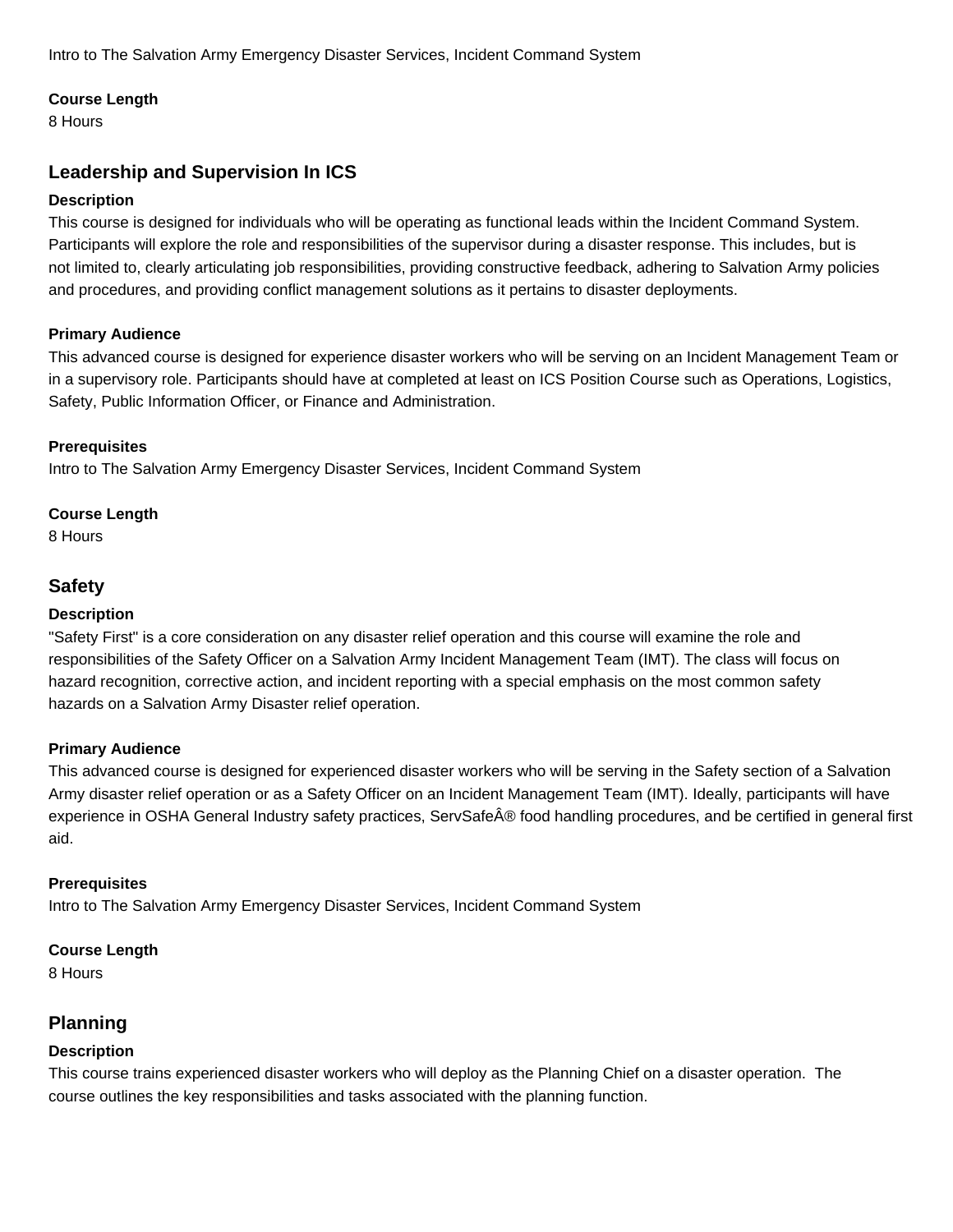### **Primary Audience**

Anyone interested in the planning function and serving in the planning section on a disaster operation. Experienced disaster workers who have served as the chief in other ICS functional areas.

### **Prerequisites**

Intro to The Salvation Army Emergency Disaster Services, Incident Command System

### **Course Length**

8 Hours

# **All Hazards Facility Preparedness Planning**

### **Description**

This course is designed to explore how to make work spaces and places of worship safer. It takes participants through an assessment of their facility space and allows them to create an emergency operations plan.

### **Primary Audience**

Anyone interested in making their work space or place of worship safer.

### **Prerequisites**

Intro to The Salvation Army Emergency Disaster Services, Incident Command System

### **Course Length**

8 Hours

# **Planning**

### **Description**

This course has been developed to provide advanced level training for those interested in serving in the Salvation Army's Planning Section within the Incident Command System. The course provides participants with an in-depth look at the role of the Planning Chief and the intricacies of the roles and responsibilities of the Planning Section participants will also be taught how to use the various tools and forms associated with this role.

### **Primary Audience**

Experienced disaster workers interested in working in the Planning section and who have previously served in another Incident Management Team position.

### **Prerequisites**

Intro to The Salvation Army Emergency Disaster Services, Incident Command System

### **Course Length**

8 Hours

# **Cleaning, Sanitizing & amp; Field Kitchens**

# **Description**

Created in conjunction with our partners, Southern Baptist Disaster Relief, this course is designed to take an in depth look at what goes into cleaning and sanitizing cooking and serving equipment. It also looks at the design of field kitchens and how they are used on large disaster operations. This course is very hands on and includes cooking and cleaning demonstrations and practice.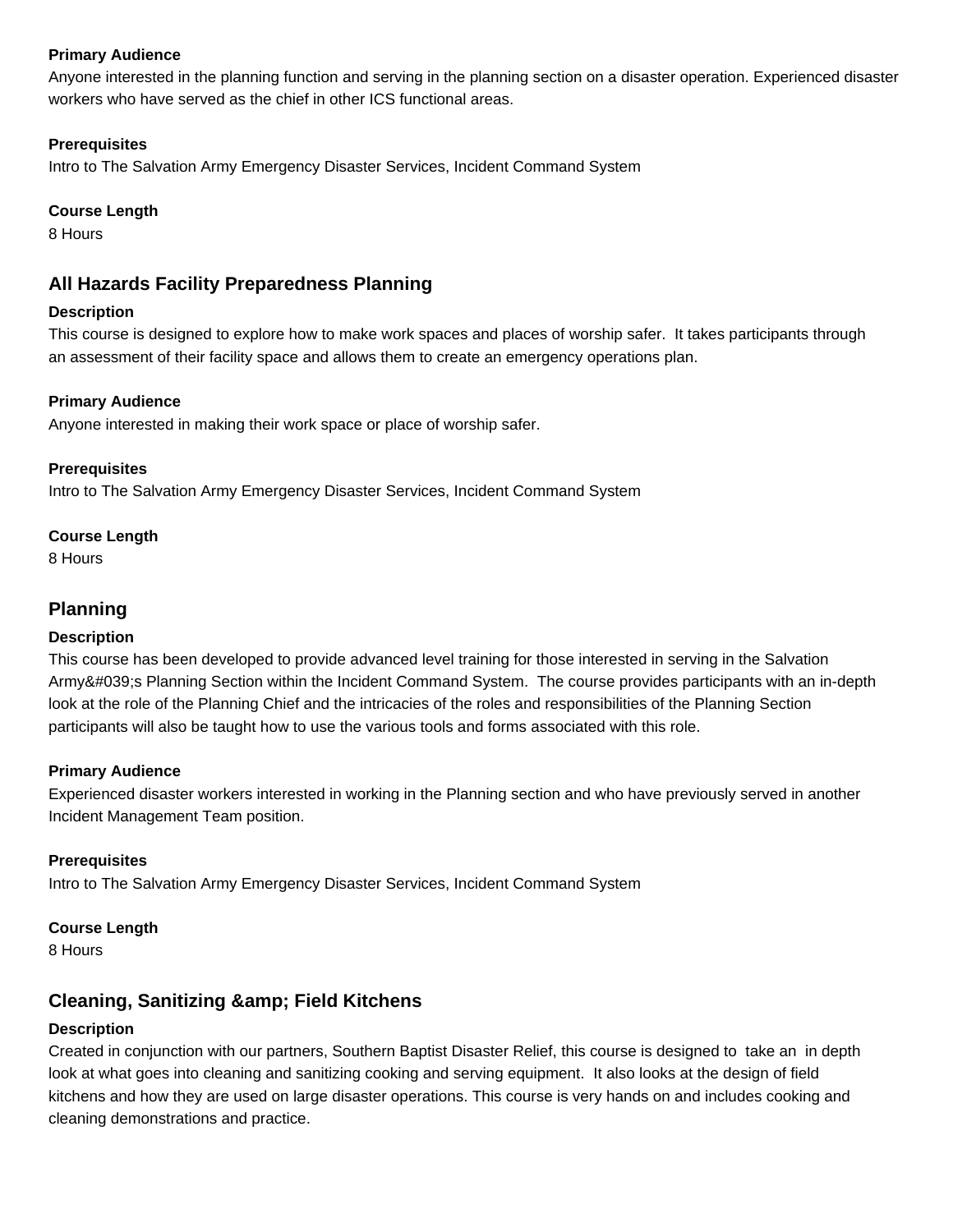### **Primary Audience**

Any disaster worker who works in food service or is interested in working in food service.

### **Prerequisites**

Intro to The Salvation Army Emergency Disaster Services, ServSafe® Food Handler (6th Edition), Disaster Food Service & Canteen Operations

### **Course Length**

4 Hours

# **Imaging and Interviewing: Media in Disasters**

### **Description**

Social media plays a strategic role in disaster response. Often, The Salvation Army can tell their story through Facebook and Twitter. How can these platforms be leveraged so that more people see what is happening in the impacted areas? This course is designed to look at the use of technology in disasters. Participants will look at the advantages and disadvantages of Facebook Live, drone usage, and how to interview disaster survivors and first responders to tell the story.

### **Primary Audience**

This course is an advanced level course for those individuals who will be deployed within the Public Information Officer section during a disaster. This individual should have some background in public or media relations.

### **Prerequisites**

Intro to The Salvation Army Emergency Disaster Services, Public Information 1: The First 24 **Hours** 

### **Course Length**

8 Hours

# **Compassion Resilience: A Toolkit for Preventing Burnout in Work and Ministry**

# **Description**

This class invites participates to recognize the signs and symptoms of compassion fatigue and burnout and how it impacts their work and personal life. More importantly, this course offers effective self-care strategies for promoting compassion resiliency.

# **Primary Audience**

Anyone

# **Prerequisites**

Intro to The Salvation Army Emergency Disaster Services, Public Information 1: The First 24 **Hours** 

# **Course Length**

4 Hours

**Fundamentals of Diversity, Equity, and Inclusion**

**Description**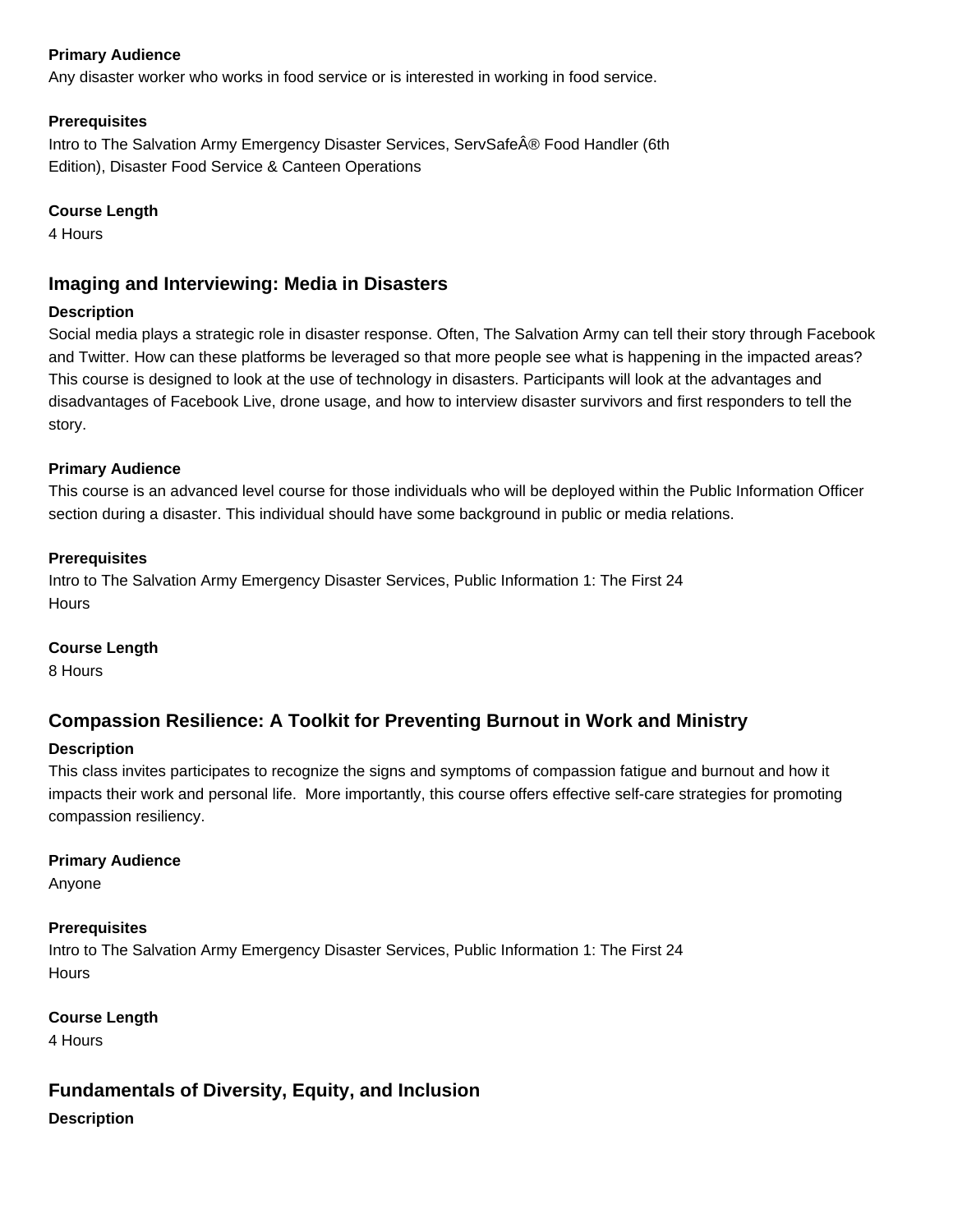This course is designed to introduce disaster workers to the fundamentals related to diversity, equity, inclusion, and trust building. This course defines terms like bias, microaggression, prejudice and discrimination and highlights the importance of belonging and acceptance.

#### **Primary Audience**

Anyone

### **Prerequisites**

Intro to The Salvation Army Emergency Disaster Services, Public Information 1: The First 24 **Hours** 

### **Course Length**

8 Hours

# **ServSafe® Manager**

### **Description**

This course teaches food service managers about the dangers of foodborne illness, how to prevent it, and the keys to food safety. The course also covers specifics on how to safely receive, store, prepare, cool, heat, and serve food, emphasizing active managerial control as a critical component in reducing the risk of a foodborne illness outbreak. To receive credit for this course, participants must pass an multiple choice examination, administered in accordance with national ServSafe® standards.

### **Primary Audience**

Supervisors of Operations, Safety, mobile canteens and kitchens, and others in food service management.

### **Prerequisites**

Intro to The Salvation Army Emergency Disaster Services, Public Information 1: The First 24 **Hours** 

### **Course Length**

16 Hours

# **ServSafe® Handler (5th Edition)**

### **Description**

This course introduces participants to the basics of safe food handling. The course explains how food can become unsafe through time-temperature abuse, cross-contamination, and improper cleaning and sanitizing, and the importance good personal hygiene plays in limiting the spread of bacteria and other dangerous pathogens.

### **Primary Audience**

All disaster workers involved in food service or preparation.

### **Prerequisites**

Intro to The Salvation Army Emergency Disaster Services, Public Information 1: The First 24 **Hours** 

### **Course Length**

4 Hours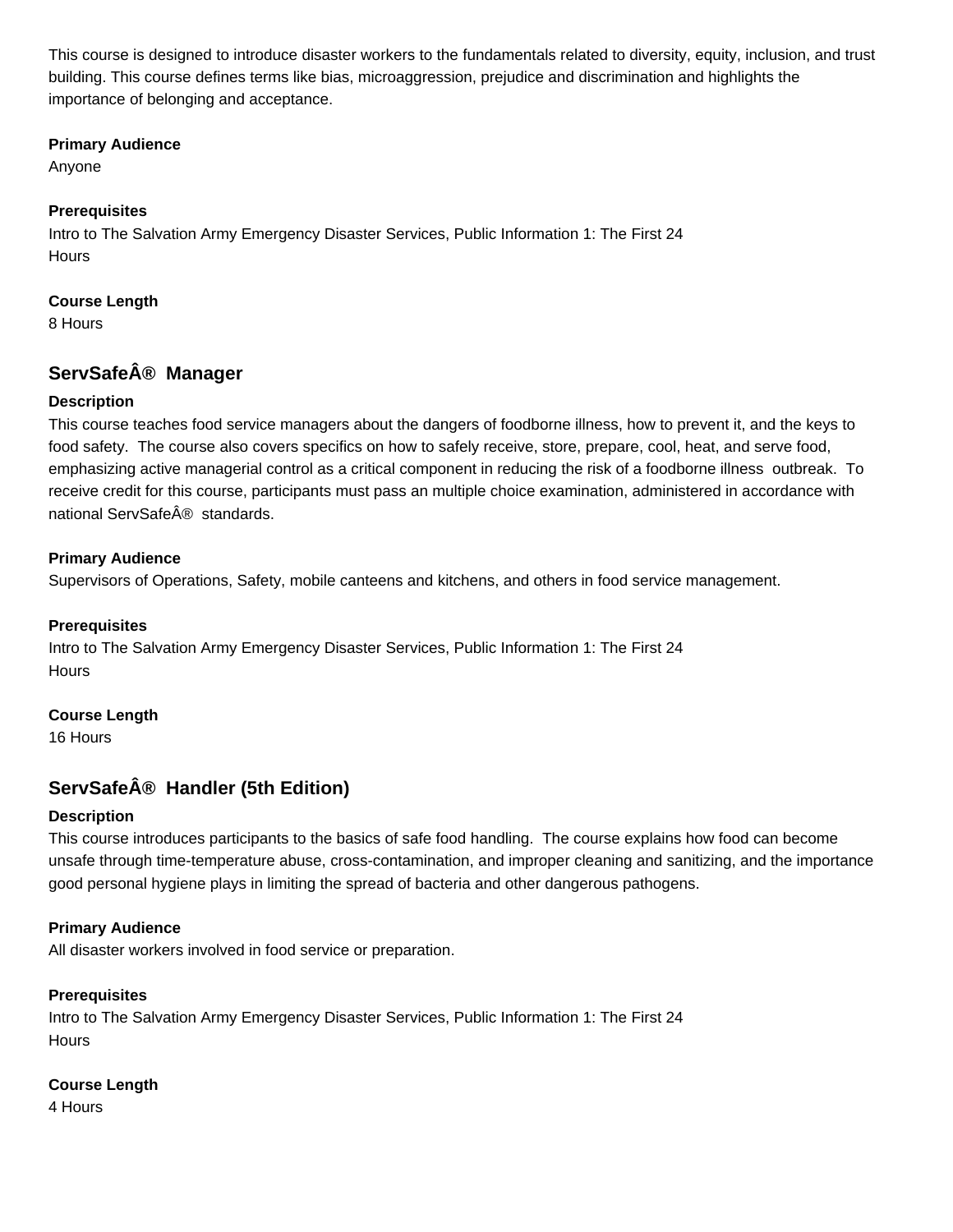# **ServSafe® Food Handler (6th Edition)**

#### **Description**

This course introduces participants to the basics of safe food handling. The course explains how food can become unsafe through time-temperature abuse, cross-contamination, and improper cleaning and sanitizing, and emphasizes the importance good personal hygiene plays in limiting the spread of dangerous pathogens.

#### **Primary Audience**

All disaster workers involved in food service or preparation.

### **Prerequisites**

Intro to The Salvation Army Emergency Disaster Services, Public Information 1: The First 24 **Hours** 

#### **Course Length**

4 Hours

# **Psychological First Aid: Helping Others in Times of Stress**

#### **Description**

This basic level Disaster Services course consists of five separate segments and a self-review questionnaire which is completed after the training has been completed. The course provides a framework for understanding the factors that affect stress responses in disaster relief workers and the clients they serve. In addition, it provides practical suggestions about what you can say and do as you practice the principles of Psychological First Aid.

#### **Primary Audience**

Any potential disaster volunteers and members of local agencies interested in supporting the role of the Red Cross in the community's actions in preparing for, responding to and recovering from emergencies and disasters.

#### **Prerequisites**

Intro to The Salvation Army Emergency Disaster Services, Public Information 1: The First 24 **Hours** 

#### **Course Length**

4 Hours

# **Volunteer and Donations Management**

### **Description**

This FEMA course is designed to provide participants with guidance on how to plan and prepare for spontaneous volunteers and unsolicited donations following a disaster. Best practices of how to manage volunteers and donations will be emphasized. This course can be used as an Elective Course for the FEMA Advanced Professional Series (APS).

### **Primary Audience**

Individuals interested in having a better understanding of the management of spontaneous volunteers and/or unsolicited donations following a disaster.

### **Prerequisites**

Intro to The Salvation Army Emergency Disaster Services, Public Information 1: The First 24 **Hours**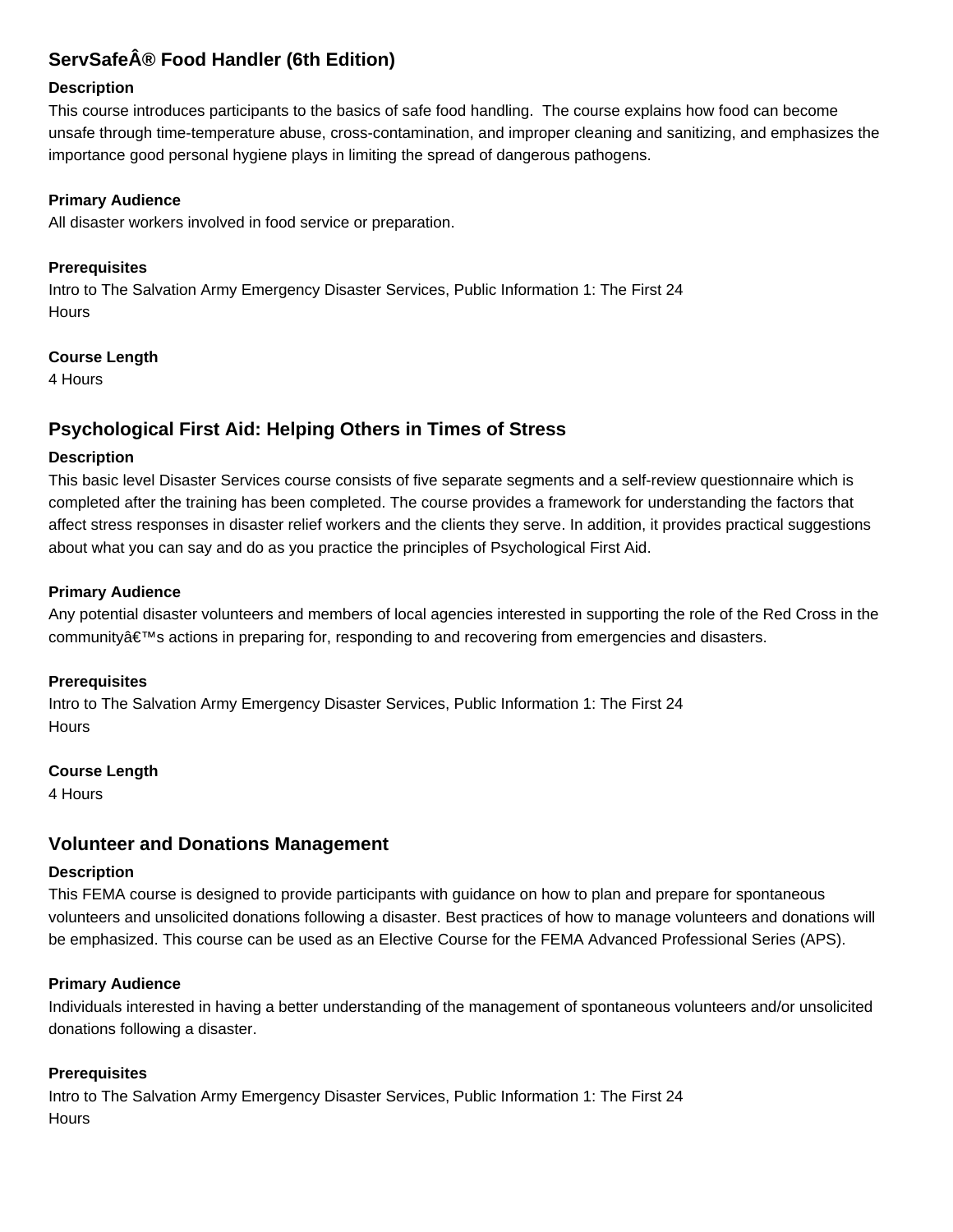### **Course Length**

16 Hours

# **Religious and Cultural Literacy and Competency in Disaster**

### **Description**

Religious and cultural communities are key partners in building a culture of preparedness. Collaborating with these vital community members will allow emergency managers to access a multitude of local resources and ensure members of the whole community can contribute to disaster resilience efforts. This course provides emergency management professionals and faith and community leaders active in disaster with the religious literacy and competency tools needed to learn how to effectively engage religious and cultural groups and their leaders throughout the disaster lifecycle.

### **Primary Audience**

Anyone interested in working with people on a disaster operation

### **Prerequisites**

Intro to The Salvation Army Emergency Disaster Services, Public Information 1: The First 24 **Hours** 

### **Course Length**

8 Hours

# **Individual Crisis Intervention and Peer Support**

### **Description**

This course teaches participants the fundamentals of a specific protocol for individual intervention. The audience for this class includes emergency services, military, and business / industrial peer support personnel without formal training in mental health, as well as mental health professionals, who desire to increase their knowledge of individual crisis intervention techniques.

# **Primary Audience**

Anyone who desires to increase their knowledge of individual (one-on-one) crisis intervention techniques in the fields of Emotional and Spiritual Care, Disaster Response, Business & Industry, Crisis Intervention, Employee Assistance, Healthcare, Mental Health, and Traumatic Stress.

# **Prerequisites**

Intro to The Salvation Army Emergency Disaster Services, Public Information 1: The First 24 Hours

### **Course Length**

13 Hours

# **Advanced Group Crisis Intervention**

# **Description**

Designed to provide participants with the latest information on critical incident stress management techniques and post-trauma syndromes, the Advanced Group Crisis Intervention course builds upon principles and concepts introduced in the Group Crisis Intervention course. Participants will be introduced to intervention strategies and advanced defusing and debriefing techniques specifically designed to assist those exposed to traumatic situations.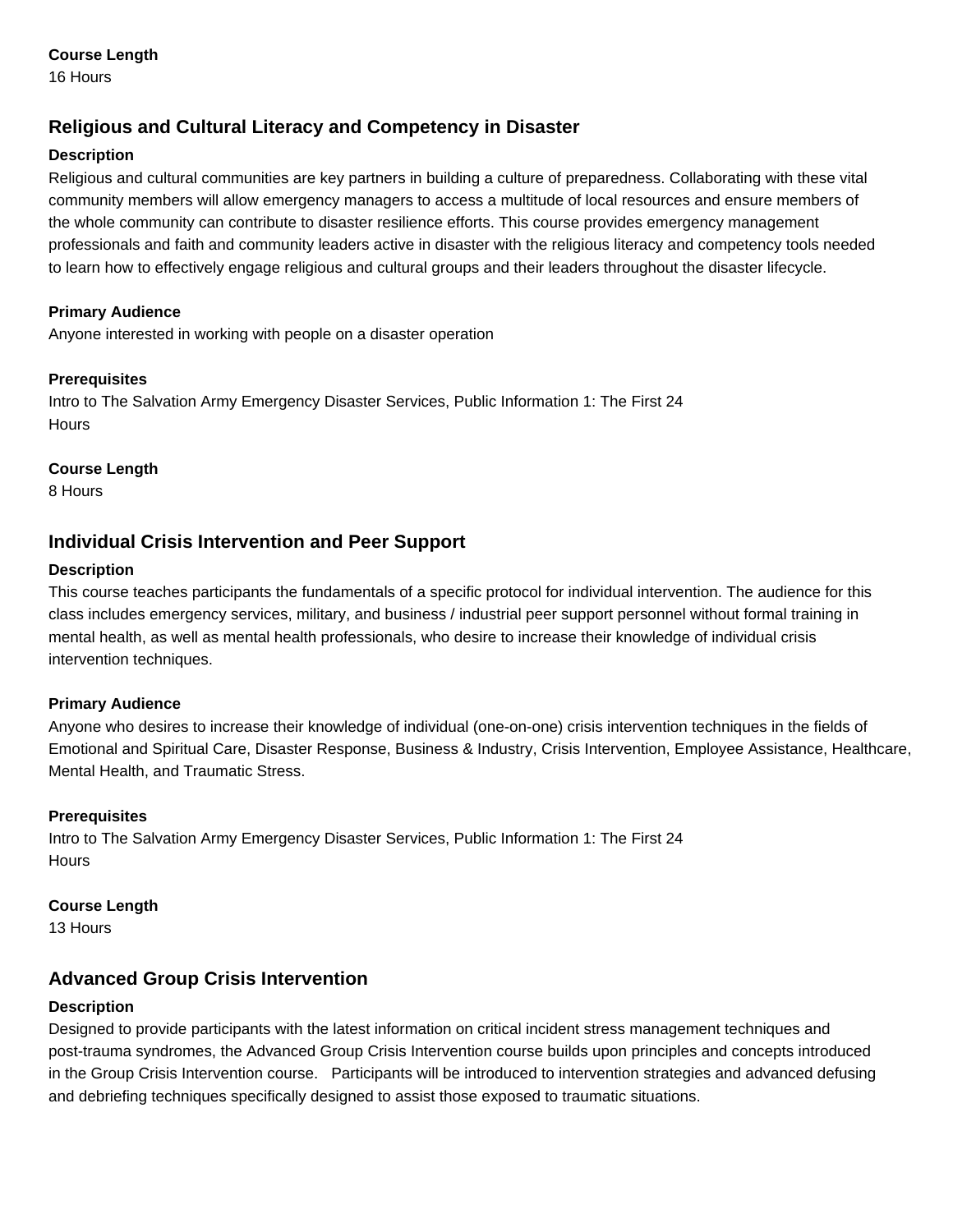### **Primary Audience**

Emotional and spiritual care specialists, mental health professionals, and others already trained in the critical incident stress debriefing format. This course requires previous training and experience.

### **Prerequisites**

Group Crisis Intervention

### **Course Length**

14 Hours

# **Group Crisis Intervention**

### **Description**

Designed to present the core elements of a comprehensive, systematic and multi-component crisis intervention curriculum, the Group Crisis Intervention course will prepare participants to understand a wide range of crisis intervention services. Fundamentals of Critical Incident Stress Management (CISM) will be outlined and participants will leave with the knowledge and tools to provide several group crisis interventions, specifically demobilizations, defusings and the Critical Incident Stress Debriefing (CISD). The need for appropriate follow-up services and referrals when necessary will also be discussed.

### **Primary Audience**

This course is designed for anyone in the fields of Business & Industry Crisis Intervention, Disaster Response, Education, Emergency Services, Employee Assistance, Healthcare, Homeland Security, Mental Health, Military, Spiritual Care, and Traumatic Stress.

### **Prerequisites**

Group Crisis Intervention

### **Course Length**

13 Hours

# **Pastoral Crisis Intervention**

### **Description**

Pastoral crisis intervention represents a powerful addition to traditional community and organizational psychological support resources. This two-day course assists participants in learning how pastoral interventions and traditional psychological crisis interventions may be effectively integrated.

### **Primary Audience**

Emotional and Spiritual Care Officers, chaplains, pastoral counselors, mental health professionals, ministers, and anyone interested in the use of faith-based resources in healing should find this course of interest

**Prerequisites** Group Crisis Intervention

**Course Length** 13 Hours

# **Suicide Prevention Intervention & amp: Postvention**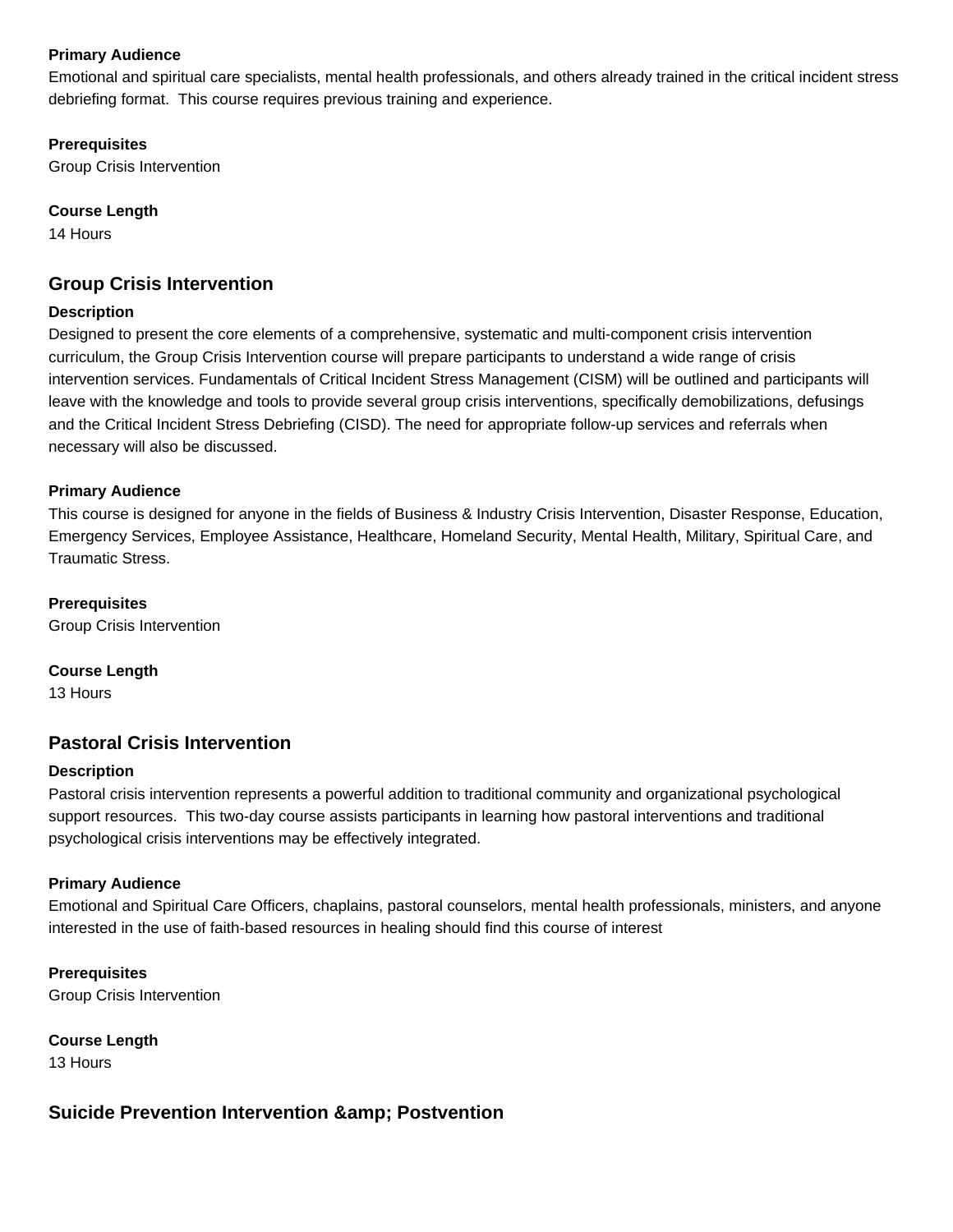### **Description**

Why do people kill themselves? How do I ask someone if they are feeling suicidal? What do I do if they say they ARE suicidal? How do I deal with the strong emotions suicide generates? This course will provide answers for these and other questions many of crisis interventionists have about suicide. It will provide participants with basic information about suicide as well as help participants develop practical skills for prevention, intervention and postvention. Small group role plays will allow participants to apply the suggested techniques as they are learned.

### **Primary Audience**

This course is open to anyone who wishes to learn more about intervening across the suicide spectrum. Professionals from the fields of Business & Industry Crisis Intervention, Disaster Response, Education, Emergency Services, Employee Assistance, Healthcare, Homeland Security, Mental Health, Military, Spiritual Care, and Traumatic Stress may all benefit.

### **Prerequisites**

Group Crisis Intervention

### **Course Length**

14 Hours

# **Grief Following Trauma**

### **Description**

This Course Is Designed To Help People Develop A Basic Understanding Of How To Help Grieving People Following Trauma. Course Content Includes How To Identify Characteristics Of Trauma And Traumatic Events, The Normalcy Of Traumatic Grief Reactions, Learn Helpful Death Notification And Body Identification Techniques, Become Skilled At Identifying Warning Signs Of Complications, And Learn The Importance Of Early Interventions And Support Utilizing The Safer-r Model. Participants Will Increase Their Knowledge Of How Trauma Impacts The Grief Process And Will Gain Skills For Evaluating And Supporting Persons Who Have Experienced Traumatic Loss. Upon Completion, Participants Will Be Able To: Identify Types Of Traumatic Events And The Characteristics Of Trauma And Grief; Describe Normal Responses To Trauma And Normal Grief Responses; Describe Factors That May Complicate The Traumatic Grief Process; Learn Practical And Effective Methods Of Death Notification And Preparation For Body Identification; Identify The Primary Needs Of People Experiencing Grief Following Trauma; Outline Techniques For Supporting People Grieving A Trauma; And Self-care Assessment And Techniques.

### **Primary Audience**

Targeted participants will be trained clergy, chaplains, mental health professionals, and CISM trained crisis responders who work with people who experience grief and loss following a traumatic event.

# **Prerequisites**

Group Crisis Intervention

# **Course Length**

14 Hours

# **Compassion Fatigue**

# **Description**

This workshop involves hands on solutions which can make a dramatic difference in the professional and private lives of those working with and around trauma. It is an intensive learning experience relating to all aspects of the care giver's life and the critical work they are being asked to do. It impacts the emotional, psychological, physical, social and spiritual well being of the individual. It offers an understanding of how these areas are affected by the work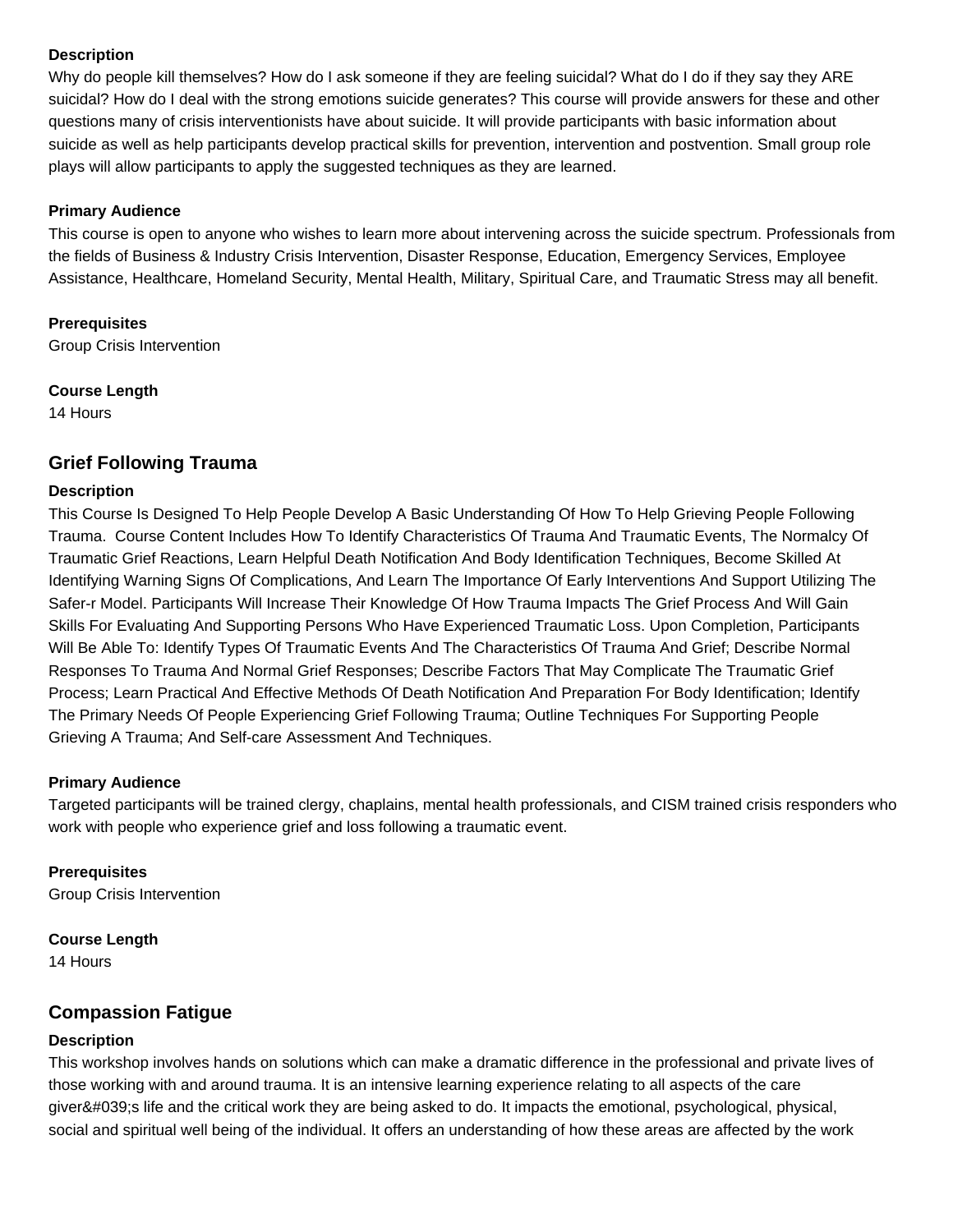they are doing and tools to prevent and treat any negative effects of this critical work.

### **Primary Audience**

**Prerequisites** Group Crisis Intervention

**Course Length**

14 Hours

# **Stress Management for the Trauma Service Provider**

### **Description**

This important course is for all who work with traumatized people. Explore the  $\hat{\alpha} \in \mathbb{C}$ Stress Continuum, $\hat{\alpha} \in \mathbb{R}$  the levels of stress including eustress (i.e., beneficial, motivating stress), traumatic stress, burnout, countertransference, compassion fatigue or secondary PTSD, and vicarious traumatization which may occur as a result of helping others. A discussion of coping strategies for those who work with traumatized children will also be offered. Individual self-report exercises and an experiential group support session will assist the participating trauma provider in assessing their own level of stress through sharing personal experiences with others. Stress management self care techniques will be presented, experienced and discussed.

### **Primary Audience**

This course is appropriate for all mental health professionals, emergency services personnel, and peer counselors.

**Prerequisites** Group Crisis Intervention

**Course Length**

**Hours** 

# **Pastoral Crisis Intervention II**

### **Description**

This course builds on the foundations of ICISF's Pastoral Crisis Intervention class. More specific advanced concepts and specific field applications where pastoral crisis intervention is applied will be covered. Confirmation of full attendance in ICISF'S course Pastoral Crisis Intervention is a prerequisite to attend this class. A copy of your certificate for ICISF's Pastoral Crisis Intervention class indicating full attendance (13 Contact Hours) must be submitted with all fax and mail registrations. If registering on-line, upon completion of the registration, a copy of your registration confirmation along with a copy of your certificate for ICISFs Pastoral Crisis Intervention class indicating full attendance (13 Contact Hours) must be mailed to ICISF prior to the class start date. If registering and attending Pastoral Crisis Intervention and Pastoral Crisis Intervention II at same conference there is no need to send in confirmation of prerequisite.

**Primary Audience**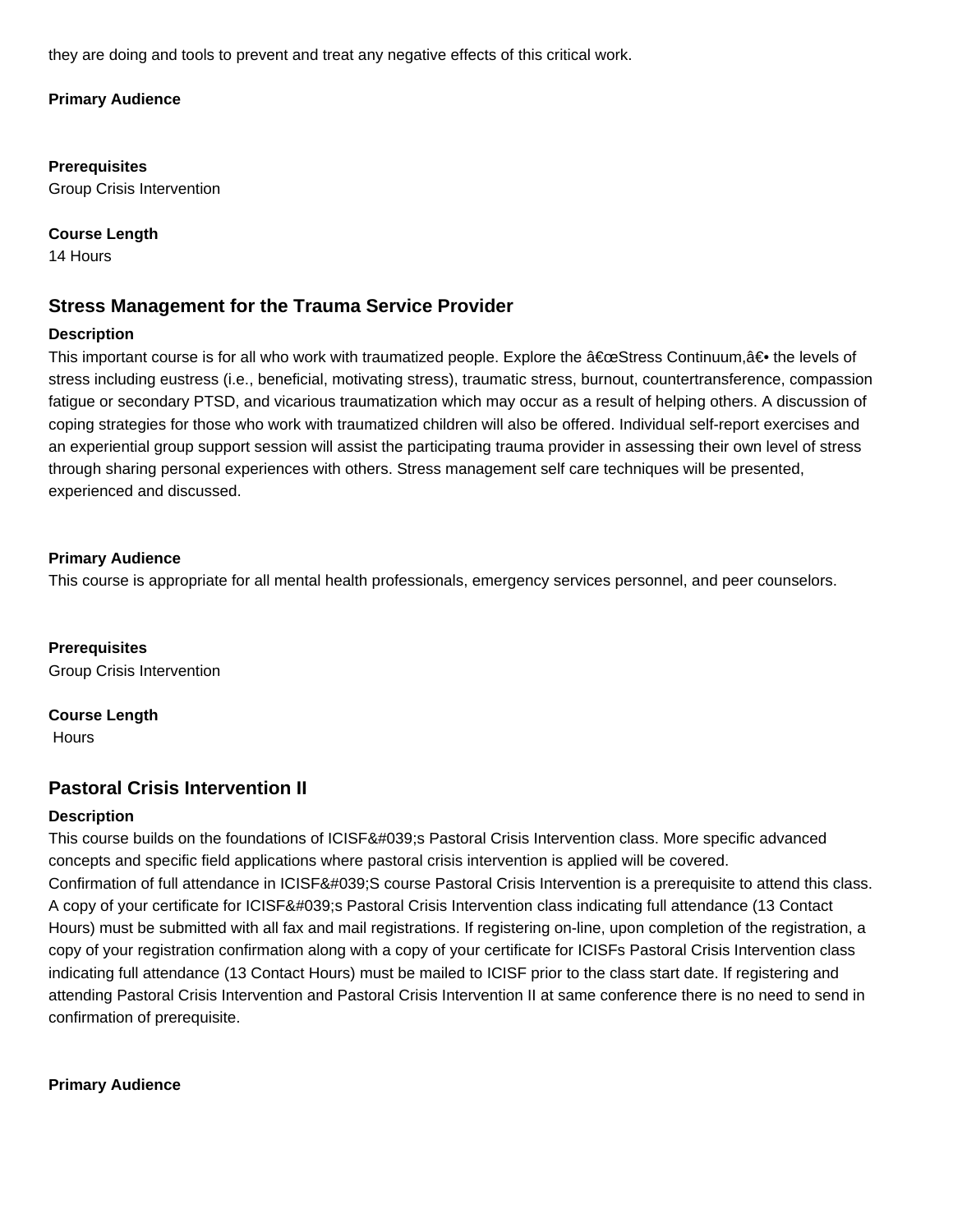# **Prerequisites**

Pastoral Crisis Intervention

### **Course Length**

13 Hours

# **Strategic Response to Crisis**

### **Description**

Knowing what sequence of crisis intervention processes to use for which individuals or groups, at what times, and under what circumstances is crucial to all effective early intervention programs. The course will present essential information for the assessment of both crisis situations and the effects of critical incidents on people involved in those situations. Learn to create an effective plan of action to assist those in crisis and complete a series of exercises designed to sharpen assessment and crisis planning skills. Strategic planning and tactical decision making are emphasized, as are rationales for choosing one set of crisis intervention processes over another.

This course builds confidence that crisis interventionists will make the right choices of interventions for the populations they are assisting under specific circumstances.

### **Primary Audience**

### **Prerequisites**

Group Crisis Intervention, Individual Crisis Intervention and Peer Support

**Course Length**

14 Hours

# **Trainer - Emotional and Spiritual Care in Disasters**

### **Description**

This advanced level ICISF train-the-trainer course trains participants to instruct the Emotional and Spiritual Care (ESC) in Disasters course. The ESC course is designed to enhance participants' emotional and spiritual care sklls to better meet the disaster-related needs of disaster responders and disaster affected families and individuals within disaster operations. This course builds on the crisis intervention principles taught in the Critical Incident Stress Management (CISM) core courses to effectively integrate these principles within ESC teams for appropriate care throughout the disaster continuum from the immediate to long-term recovery process.

# **Primary Audience**

Participants must have completed ICISF's Approved Instructor Candidate Program to teach this curriculum to others. Continuing education through ICISF is required to maintain your instructor status.

**Prerequisites** Group Crisis Intervention, Individual Crisis Intervention and Peer Support

**Course Length** 16 Hours

# **CISM Application with Children**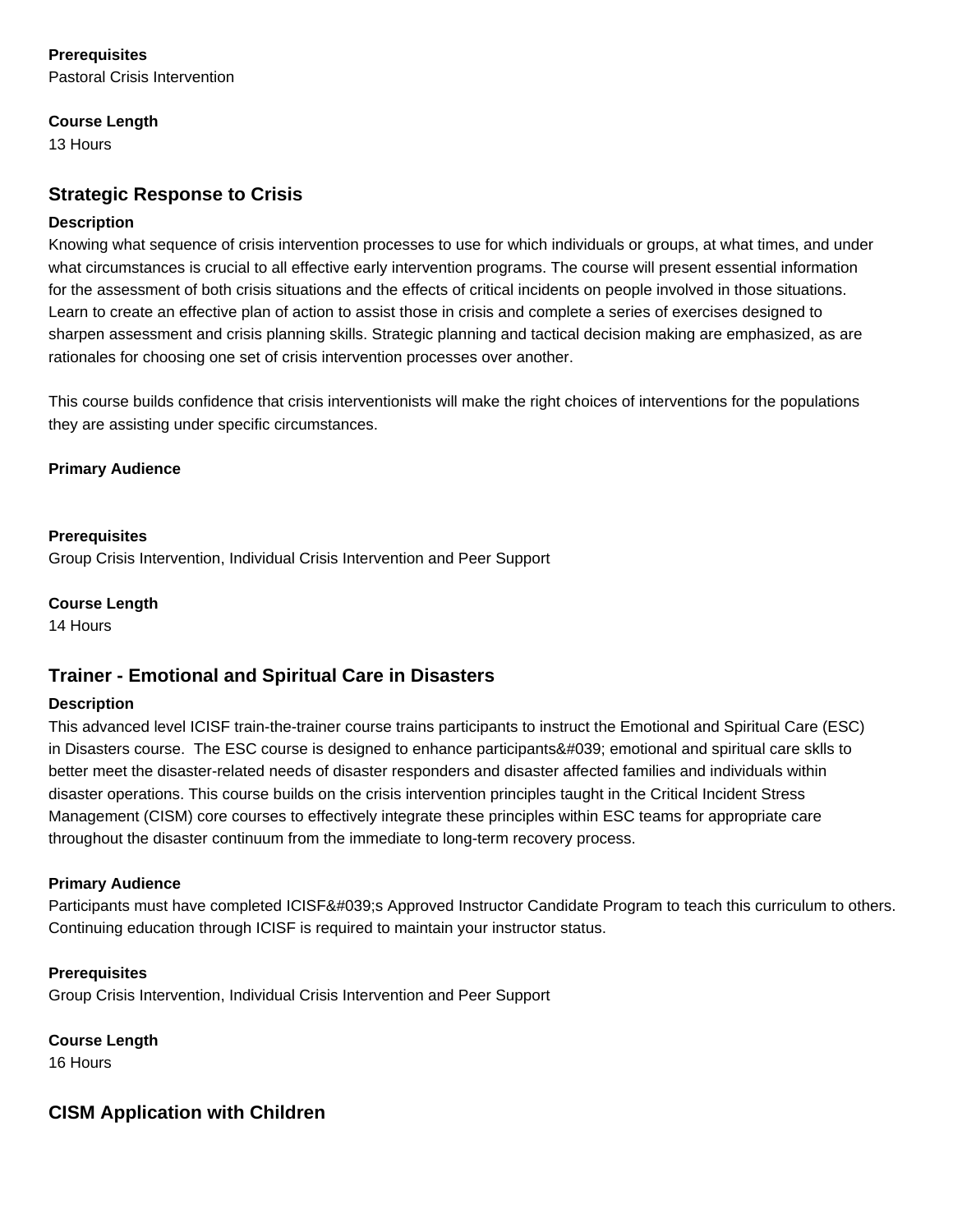### **Description**

Traumatic events involving children disturb and confuse both the children involved and the adult responders. Our children deserve the opportunity to heal from the frightening complications of childhood trauma. This course explores the developmental considerations and children's trauma response from infancy through adolescence. Preventive, intervention and recovery strategies will assist the adult responding to traumatized children. This course will provide a venue for adults to gain comfort in their capability to assist traumatized children through a discussion of crisis management principles and the necessary modifications for children. Self-care for adult caregivers who recognize the need to heal our children is emphasized. Adults working with traumatized children must deal with their feelings of inadequacy as they seek to assist a child in crisis. Most adults do not feel prepared to deal with the intense reactions of children.

#### **Primary Audience**

Parents, caregivers, educators, crisis management professionals and emergency service CISM peer team members can benefit from the preventive and intervention guidelines and practical crisis management strategies offered in this course.

#### **Prerequisites**

Group Crisis Intervention, Individual Crisis Intervention and Peer Support

### **Course Length**

14 Hours

# **Assisting Individuals in Crisis**

#### **Description**

This course, previously known as Individual Crisis Intervention and Peer Support, teaches participants the fundamentals of crisis intervention. Sometimes called  $\hat{a} \in \hat{c}$ eemotional first aid," crisis Intervention is NOT psychotherapy; rather, it is a specialized, emergency mental health practice which requires specialized training. Participants will learn about psychological crisis and psychological crisis intervention; the resistance, resiliency, recovery continuum; basic crisis communication techniques; and the SAFER-Revised model.

### **Primary Audience**

Emotional and spiritual care specialists, mental health professionals, and others who work one-to-one with individuals in crisis.

### **Prerequisites**

Group Crisis Intervention, Individual Crisis Intervention and Peer Support

#### **Course Length**

13 Hours

# **Building Skills for Crisis Intervention Teams**

#### **Description**

After learning the CISM techniques it is important to get the experience in using and maintaining the skills necessary to do quality interventions. This course has been designed to provide participants with direct application and practice of skills of crisis intervention techniques. The course emphasizes a broadening of the knowledge base concerning critical incident stress management interventions as well as the practice of each application. Participants will learn some training techniques and activities that they might use to assist their teams in additional skill building.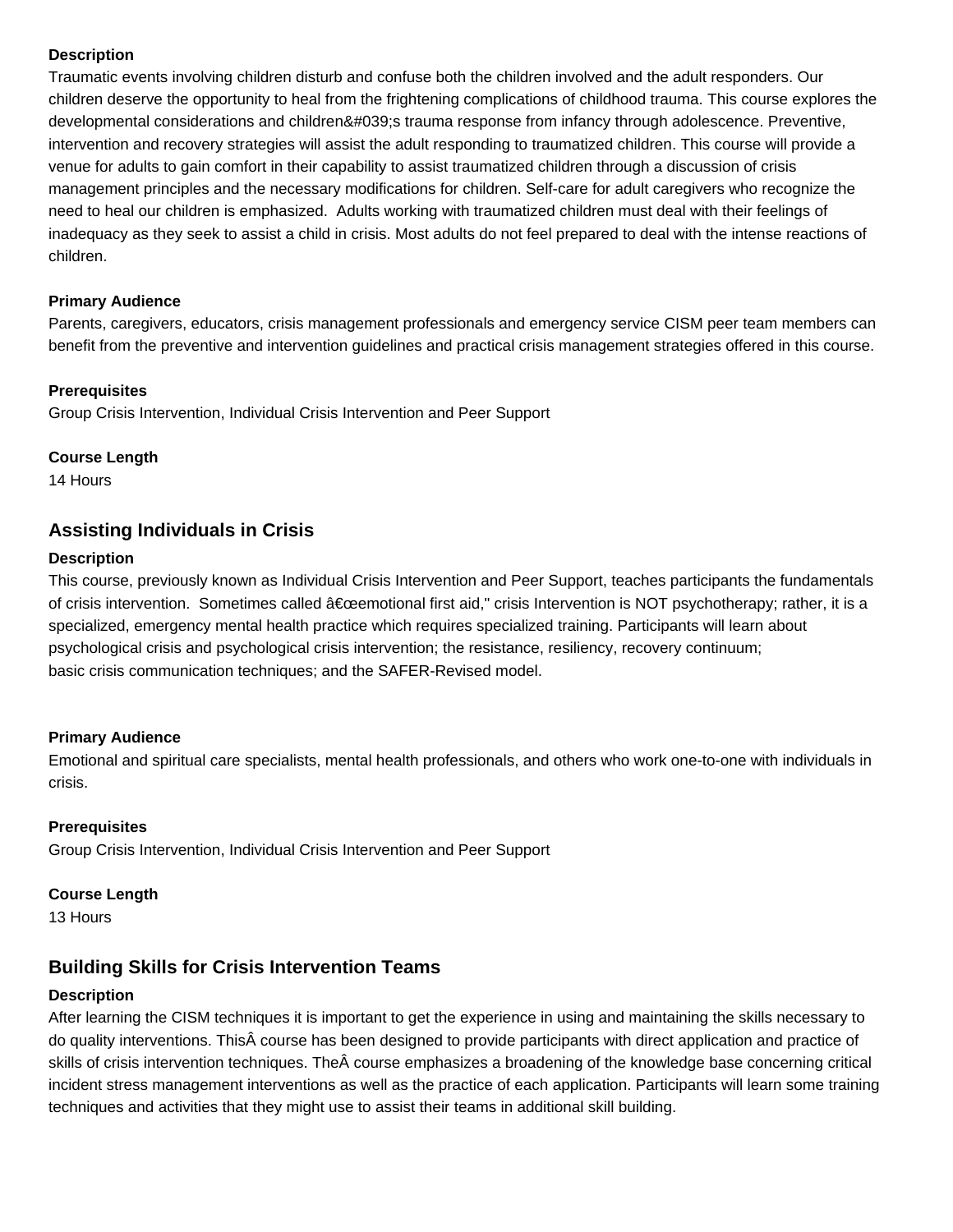### **Primary Audience**

Emotional and Spiritual Care Officers, Disaster workers who are already trained in the critical incident stress debriefing format, chaplains, mental health professionals, EAP, human resources and public safety personnel, emergency medical services providers, firefighters, physicians, police officers, nurses, dispatchers and airline personnel. It will also be useful for those working extensively with traumatized victims for various walks of life.

#### **Prerequisites**

Group Crisis Intervention, Individual Crisis Intervention and Peer Support

#### **Course Length**

13 Hours

# **Assisting Individuals in Crisis Approved Instructor Program**

#### **Description**

Train the Trainer Course to train to teach Assisting Individuals in Crisis.

#### **Primary Audience**

#### **Prerequisites**

Group Crisis Intervention, Individual Crisis Intervention and Peer Support

#### **Course Length**

17 Hours

# **Emotional & amp; Spiritual Care in Disaster Operations**

### **Description**

The purpose of this advanced level course is to enhance the skills of clergy, chaplains, mental health professionals, and trained crisis responders to provide effective emotional and spiritual care (ESC) to meet the disaster-related needs of disaster responders and disaster affected families and individuals within disaster operations. This course builds on the crisis intervention principles taught in the Critical Incident Stress Management (CISM) core courses to effectively integrate these principles within ESC teams for appropriate care throughout the disaster continuum from the immediate to long-term recovery process. This course examines the unique ministry The Salvation Army offers during a disaster event and identifies appropriate spiritual care support techniques for traumatized disaster survivor.

### **Primary Audience**

#### **Prerequisites** Group Crisis Intervention, Individual Crisis Intervention and Peer Support

### **Course Length**

14 Hours

# **Strategic Response to Crisis**

### **Description**

Knowing what sequence of crisis intervention processes to use for which individuals or groups, at what times, and under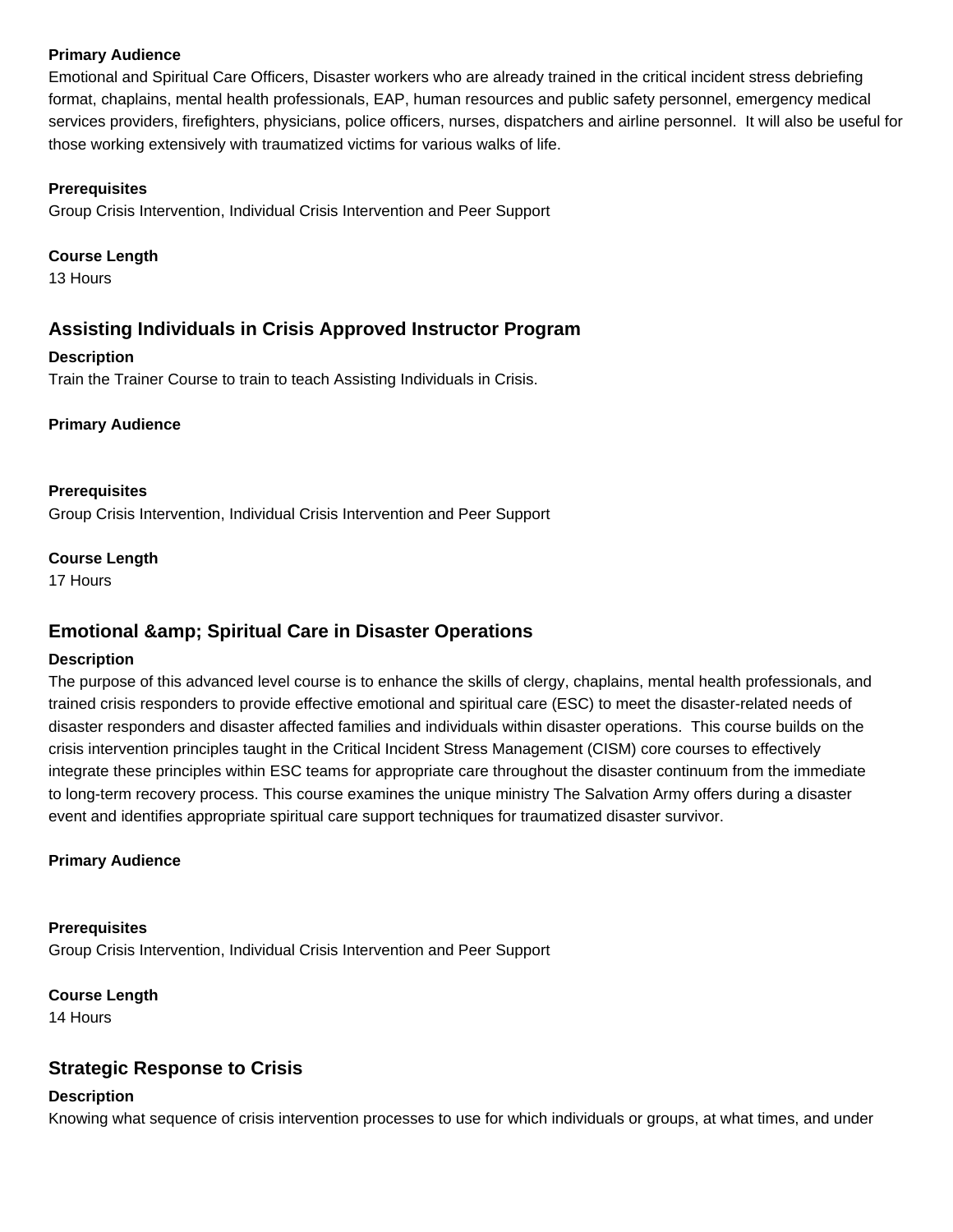what circumstances is crucial to all effective early intervention programs. The course will present essential information for the assessment of both crisis situations and the effects of critical incidents on people involved in those situations. Learn to create an effective plan of action to assist those in crisis and complete a series of exercises designed to sharpen assessment and crisis planning skills. Strategic planning and tactical decision making are emphasized, as are rationales for choosing one set of crisis intervention processes over another.

This course builds confidence that crisis interventionists will make the right choices of interventions for the populations they are assisting under specific circumstances. This course requires previous training and experience. ICISF's "Group Crisis Intervention― and "Assisting Individuals in Crisis― (formerly Individual Crisis Intervention and Peer Support) should be viewed as prerequisites.

### **Primary Audience**

#### **Prerequisites**

Group Crisis Intervention, Assisting Individuals in Crisis

#### **Course Length**

14 Hours

# **Spiritual aand Psychological First Aid**

### **Description**

This two-day course endeavors to build helping skills and a better understanding of the unique role of the crisis responder and trains participants in the fundamental principles of spiritual and psychological first aid (SPFA). Care provided in SPFA may be defined as practical, compassionate, supportive presence designed to mitigate acute distress, assess needs, provide essential supportive care, and link with other support systems as needed for ongoing spiritual, emotional, and mental health care.

### **Primary Audience**

This course is designed for anyone who wants to enhance their skills in providing SPFA to survivors of loss, disaster, emergency, trauma, and crisis setting. This course is especially helpful for individuals who serve as emotional and spiritual care givers on a disaster operation.

### **Prerequisites**

Group Crisis Intervention, Assisting Individuals in Crisis

# **Course Length**

16 Hours

# **Volunteer Reception Center**

### **Description**

This workshop will prepare participants to effectively manage volunteers, including spontaneous unaffiliated volunteers, during a disaster or other emergency. The concept of Volunteer Reception Centers and their role in context of the overall response to an emergency will be introduced. The workshop will conclude with an exercise to allow participants to practice what they have learned in a realistic scenario.

### **Primary Audience**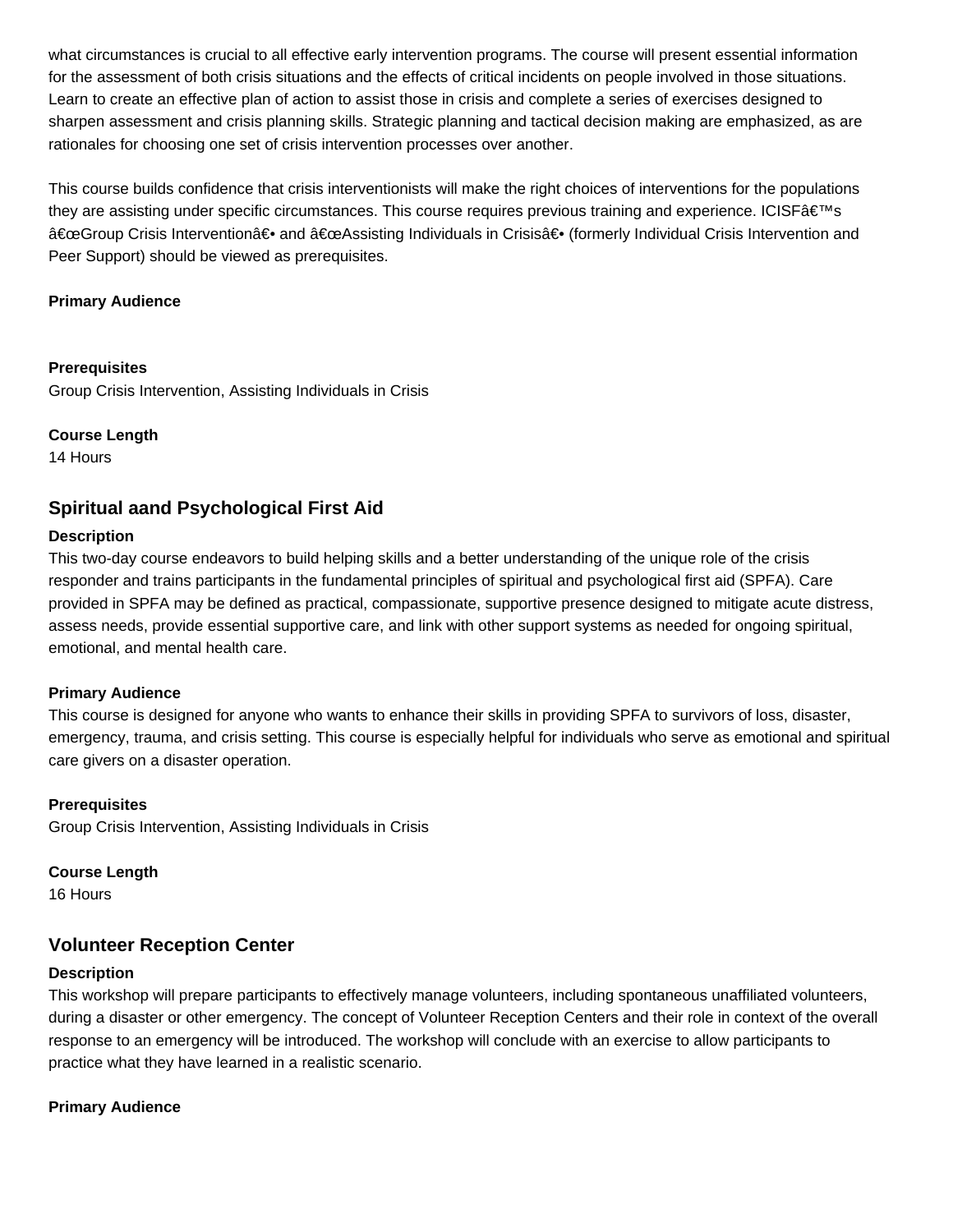### **Prerequisites**

Group Crisis Intervention, Assisting Individuals in Crisis

### **Course Length**

8 Hours

# **Hydration For First Responders/Fire Ground Basic**

### **Description**

Cheif Craig Haigh, WMNI EDS Camp Little Pine Island Camp

### **Primary Audience**

### **Prerequisites**

Group Crisis Intervention, Assisting Individuals in Crisis

### **Course Length**

8 Hours

# **Disaster Operations CENTRAL**

**Description** Overview of the Disaster Operations function and the various positions

### **Primary Audience**

Seasoned personnel who might be Operations Chief or other coordinating position in the Operations section

### **Prerequisites**

Intro to The Salvation Army Emergency Disaster Services

### **Course Length**

8 Hours

# **Spiritual and Psychological First Aid Train The Trainer**

# **Description**

Research validates that the help and support people receive in times of crisis matters. Providing effective emotional and spiritual care to individuals, families, and communities in difficult times is critical and can help promote resiliency. This two day course endeavors to build helping skills and a better understanding of the unique role of the crisis responder and trains participants in the fundamental principles of spiritual and psychological first aid (SPFA). Care provided in SPFA may be defined as a practical, compassionate and supportive presence designed to mitigate acute distress, assess needs, provide essential supportive care, and link with other support systems as needed for ongoing spiritual, emotional, and mental health care.

### **Primary Audience**

This course is for those who are trained in SPFA and would like to be considered Train The Trainers in SPFA

Who Should Take This Course: Anyone interesting in ministering to people in crisis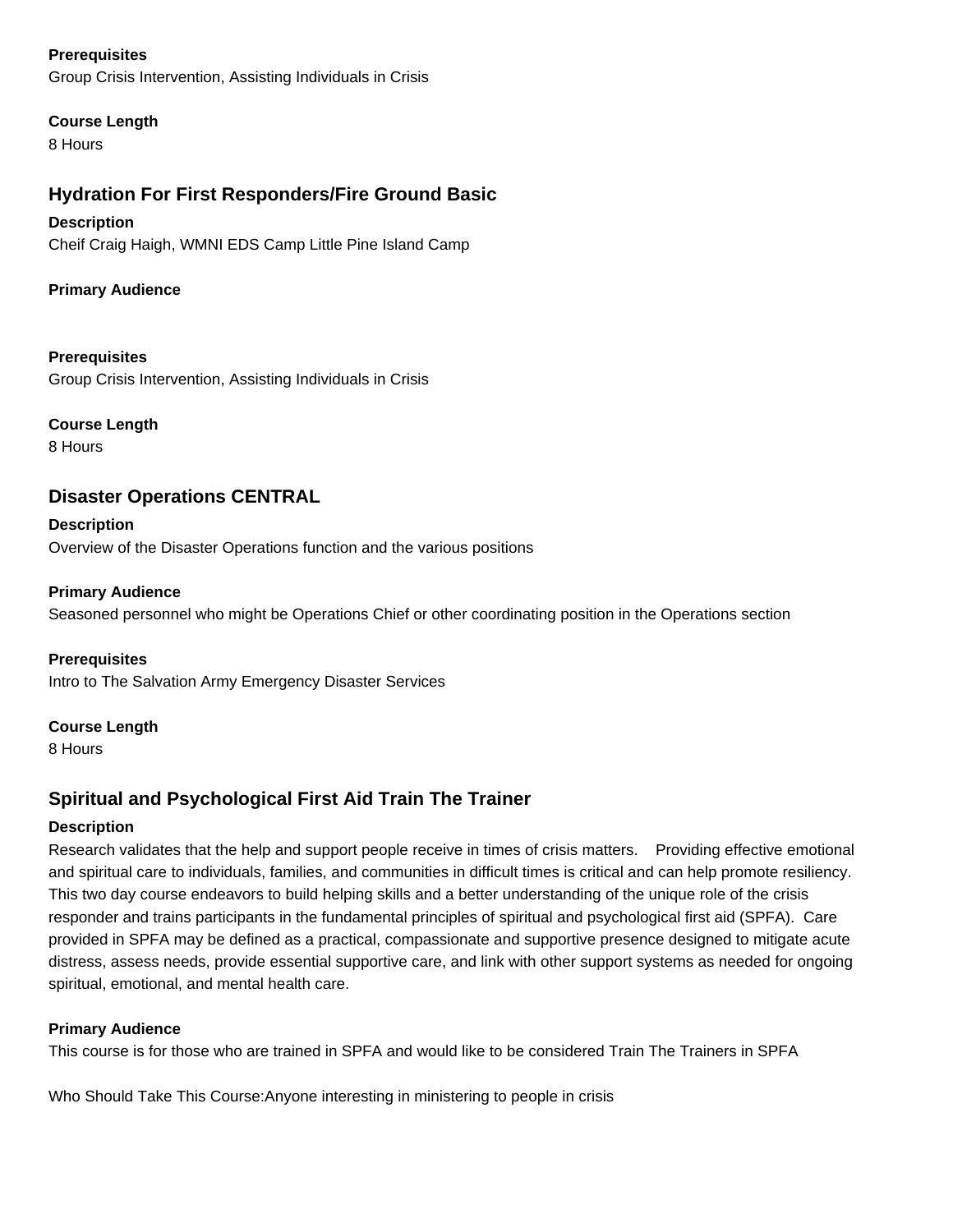### **Prerequisites**

Spiritual and Psychological First Aid, Emotional and Spiritual Care in Disaster Operations

### **Course Length**

18 Hours

# **Hydration\_Fire Ground**

### **Description**

Hydration Rehab and Fire Ground procedures and protocol.

**Primary Audience** canteen volunteers responding to fires

### **Prerequisites**

Spiritual and Psychological First Aid, Emotional and Spiritual Care in Disaster Operations

### **Course Length**

8 Hours

# **Safe From Harm**

### **Description**

Safe From Harm (SFH) is a comprehensive program, complete with model guidelines, designed to assist The Salvation Army's corps and social service institutions in their efforts to protect children and vulnerable adults from abuse.

### **Primary Audience**

**Prerequisites** Spiritual and Psychological First Aid, Emotional and Spiritual Care in Disaster Operations

### **Course Length**

4 Hours

.

# **Disaster Case Management In Long Term Recovery**

**Description**

### **Primary Audience**

**Prerequisites** Spiritual and Psychological First Aid, Emotional and Spiritual Care in Disaster Operations

**Course Length** 8 Hours

# **Spiritual and Psychological First Aid**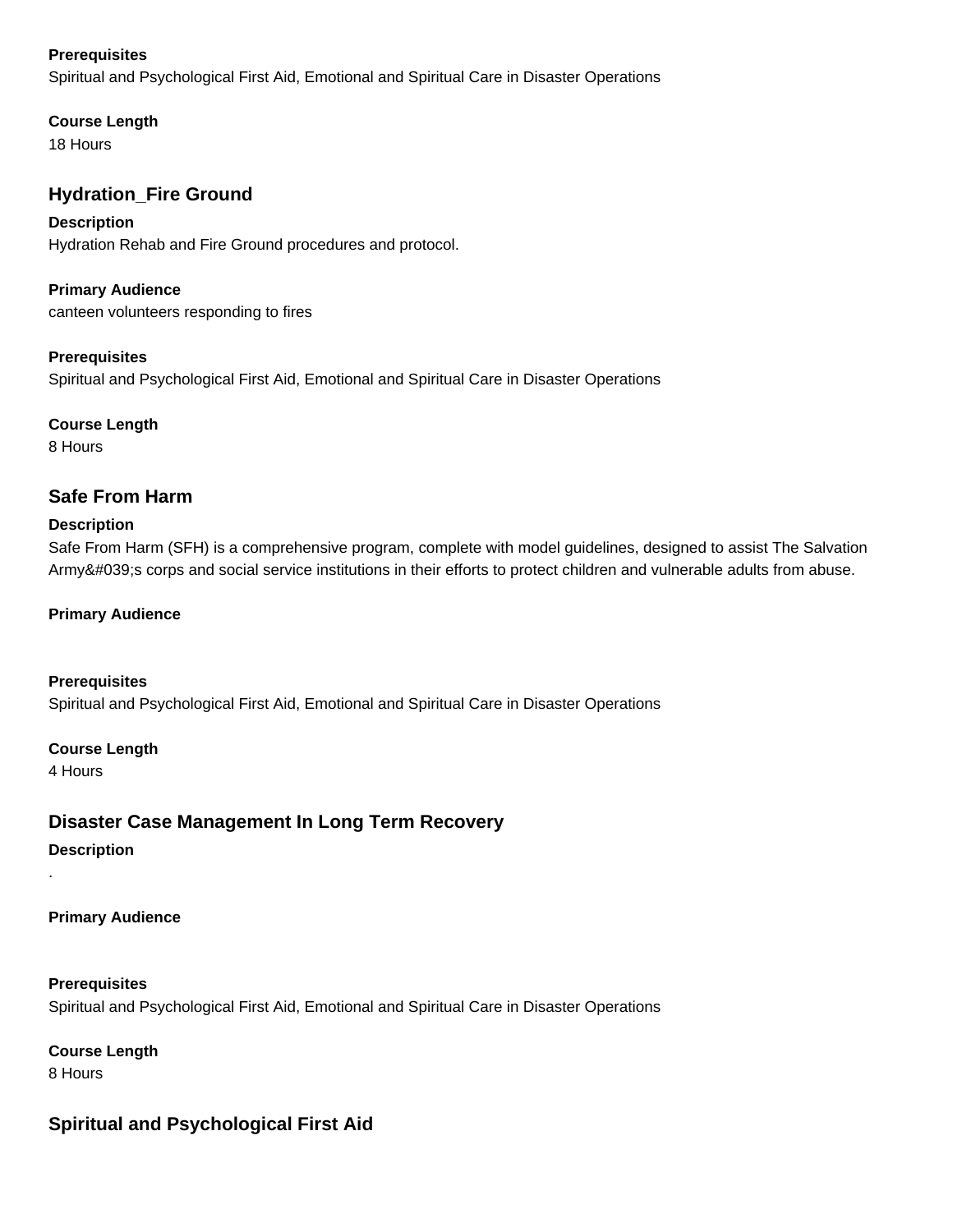### **Description**

Research validates that the help and support people receive in times of crisis matters. Providing effective emotional and spiritual care to individuals, families, and communities in difficult times is critical and can help promote resiliency. This two day course endeavors to build helping skills and a better understanding of the unique role of the crisis responder and trains participants in the fundamental principles of spiritual and psychological first aid (SPFA). Care provided in SPFA may be defined as a practical, compassionate and supportive presence designed to mitigate acute distress, assess needs, provide essential supportive care, and link with other support systems as needed for ongoing spiritual, emotional, and mental health care.

#### **Primary Audience**

#### **Prerequisites**

Spiritual and Psychological First Aid, Emotional and Spiritual Care in Disaster Operations

#### **Course Length**

14 Hours

# **Suicide Awareness: An Introduction for Crisis Responders**

#### **Description**

The ability to recognize and effectively intervene with suicidal individuals is one of the most challenging aspects of crisis intervention. This course is recommended for those without formal mental health training. The course is designed to increase awareness of suicide, and equip participants with information and basic skills to respond to a person considering suicide. Discussions, demonstrations, and scenarios will be used to facilitate learning. This is an introductory level course.

#### **Primary Audience**

This course should be taken by anyone who is responsible for responding to care for someone who is threatening suicide or who has attempted to commit suicide.

#### **Prerequisites**

Spiritual and Psychological First Aid, Emotional and Spiritual Care in Disaster Operations

### **Course Length**

16 Hours

# **Forklift Certification**

**Description** This class outlines the guidelines for operating a Forklift in a Salvation Army facility.

#### **Primary Audience** Anyone who desires to operate a forklift

**Prerequisites** Intro to The Salvation Army Emergency Disaster Services

### **Course Length**

4 Hours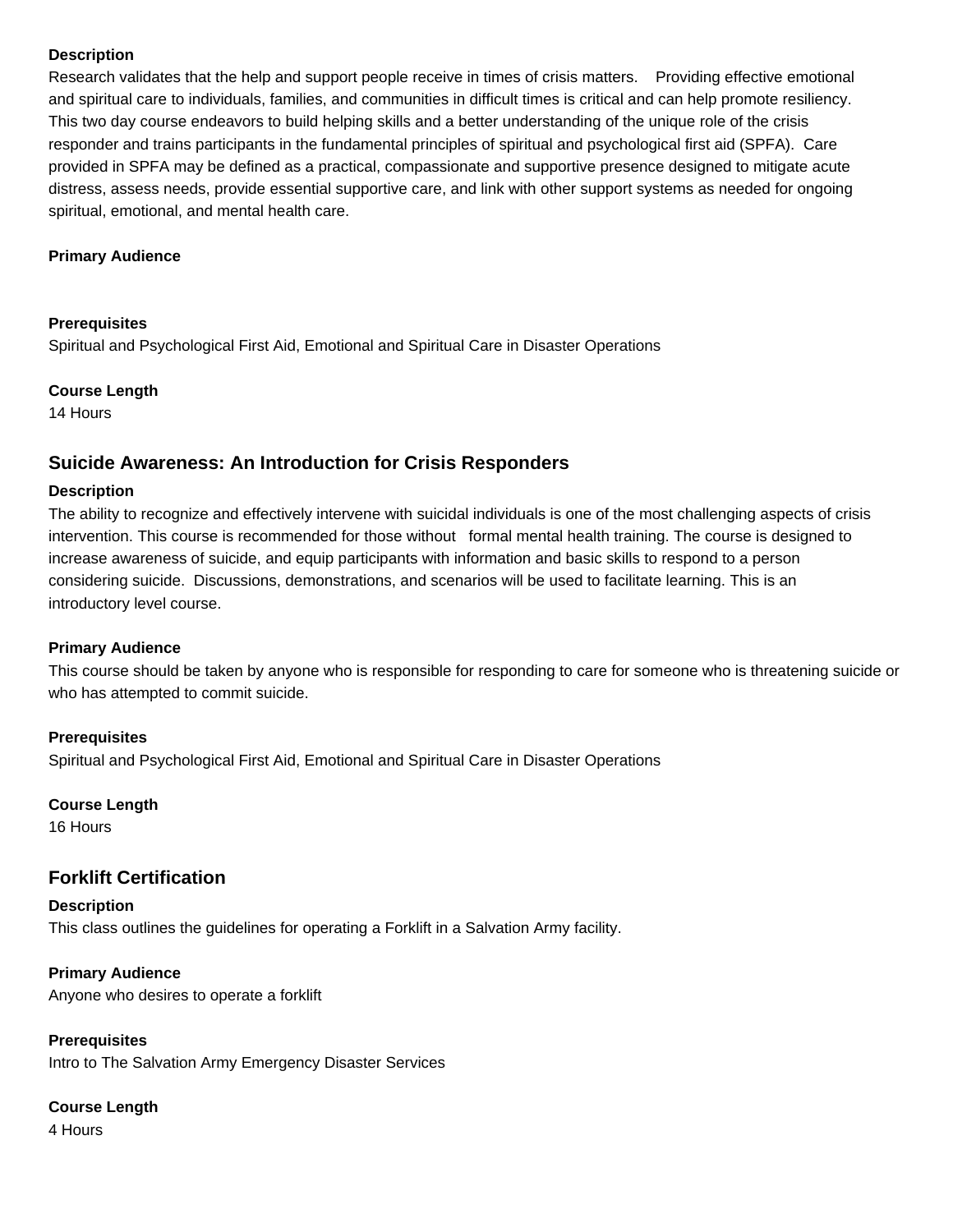# **Disaster Shelter Operation**

### **Description**

TSA Shelter Operations.

### **Primary Audience**

Those who will be operating a Shelter.

# **Prerequisites**

Intro to The Salvation Army Emergency Disaster Services, Safe From Harm

# **Course Length**

8 Hours

# **Food Service & amp; Canteen Ops TTT**

**Description** Food Service/Canteen Ops Train the Trainer

**Primary Audience**

### **Prerequisites**

Disaster Food Service & Canteen Operations, Incident Command System, Train the Trainer

# **Course Length**

6 Hours

# **Understanding Suicide: Effective Tools for Prevention, Intervention and Survivor Support**

### **Description**

Developed for those who may be tasked to assist someone who is suicidal.

### **Primary Audience**

Developed for those who may be tasked to assist someone who is suicidal.

### **Prerequisites**

Disaster Food Service & Canteen Operations, Incident Command System, Train the Trainer

### **Course Length**

14 Hours

# **Disaster Policy Group**

**Description** For those who serve or may serve on a Disaster Policy Group

# **Primary Audience**

For those who serve or may serve on a Disaster Policy Group

# **Prerequisites**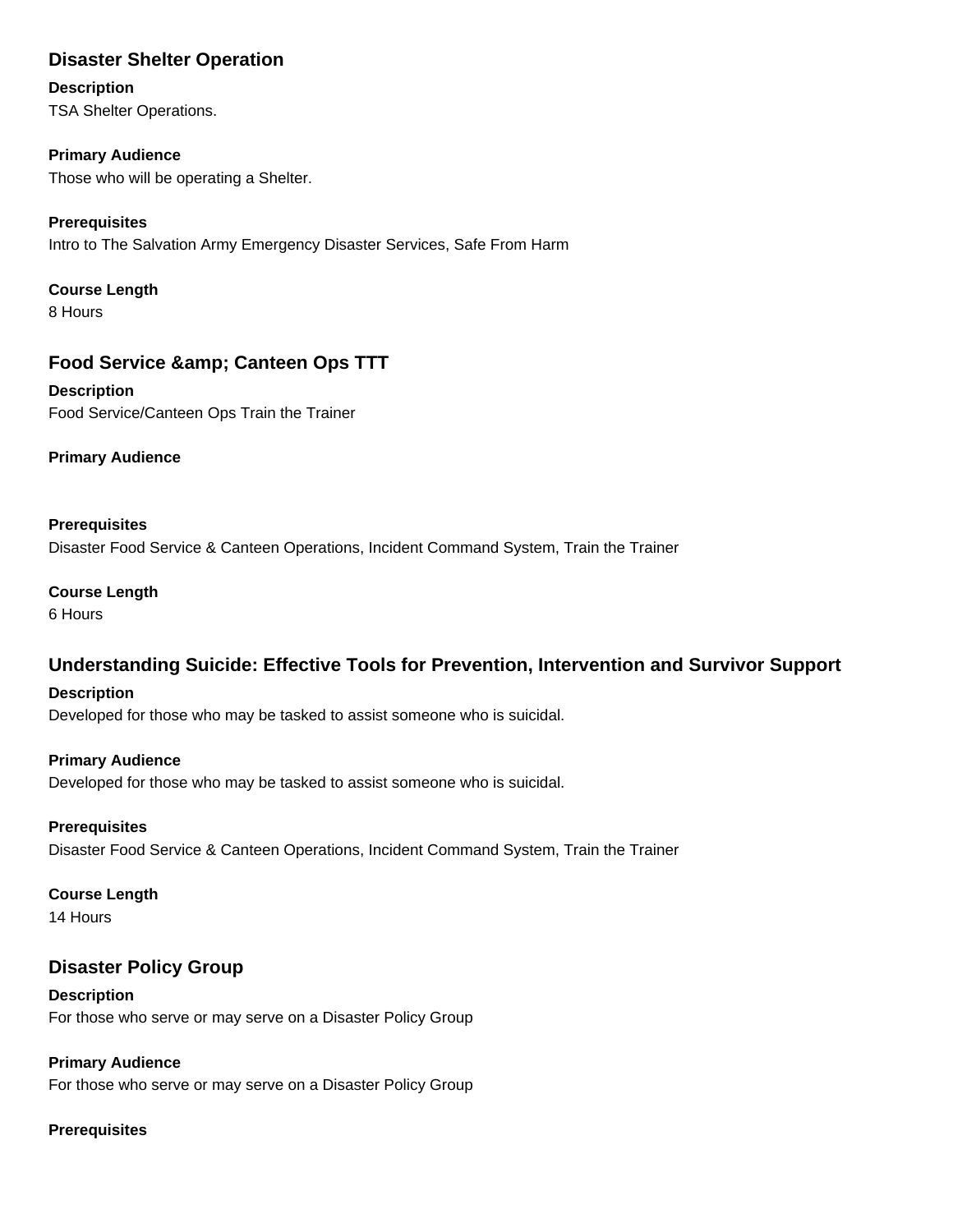Intro to The Salvation Army Emergency Disaster Services, Incident Command System

### **Course Length**

8 Hours

# **UTV (Utility-Terrain Vehicle) Introduction and Driver's Safety**

### **Description**

The Utility-Terrain Vehicle (UTV) Introduction and Driver's Safety course provides a fast-paced, half-day, hands-on training session which includes pre-ride inspection, starting and stopping, quick turns, hill riding, emergency stopping and swerving, and riding over obstacles. You will also learn about protective gear, local regulations, places to ride, and environmental concerns.

### **Primary Audience**

Anyone who may be required to operate an UTV.

### **Prerequisites**

Intro to The Salvation Army Emergency Disaster Services, Incident Command System

### **Course Length**

4 Hours

# **General Class Ham Radio Course**

### **Description**

The General Class License is the middle level of amateur radio licenses and has vastly-increased privileges on the HF bandwidth

# **Primary Audience**

Those that hold a Technician Class license or have recently passed the Technician license exam

# **Prerequisites**

Radio Technician

# **Course Length**

24 Hours

# **Technician Class Ham Radio Course**

# **Description** This is the level 2 Ham Radio Course Technichian Class License

**Primary Audience** Level 1 Ham Radio operators

**Prerequisites** Radio Technician

# **Course Length**

24 Hours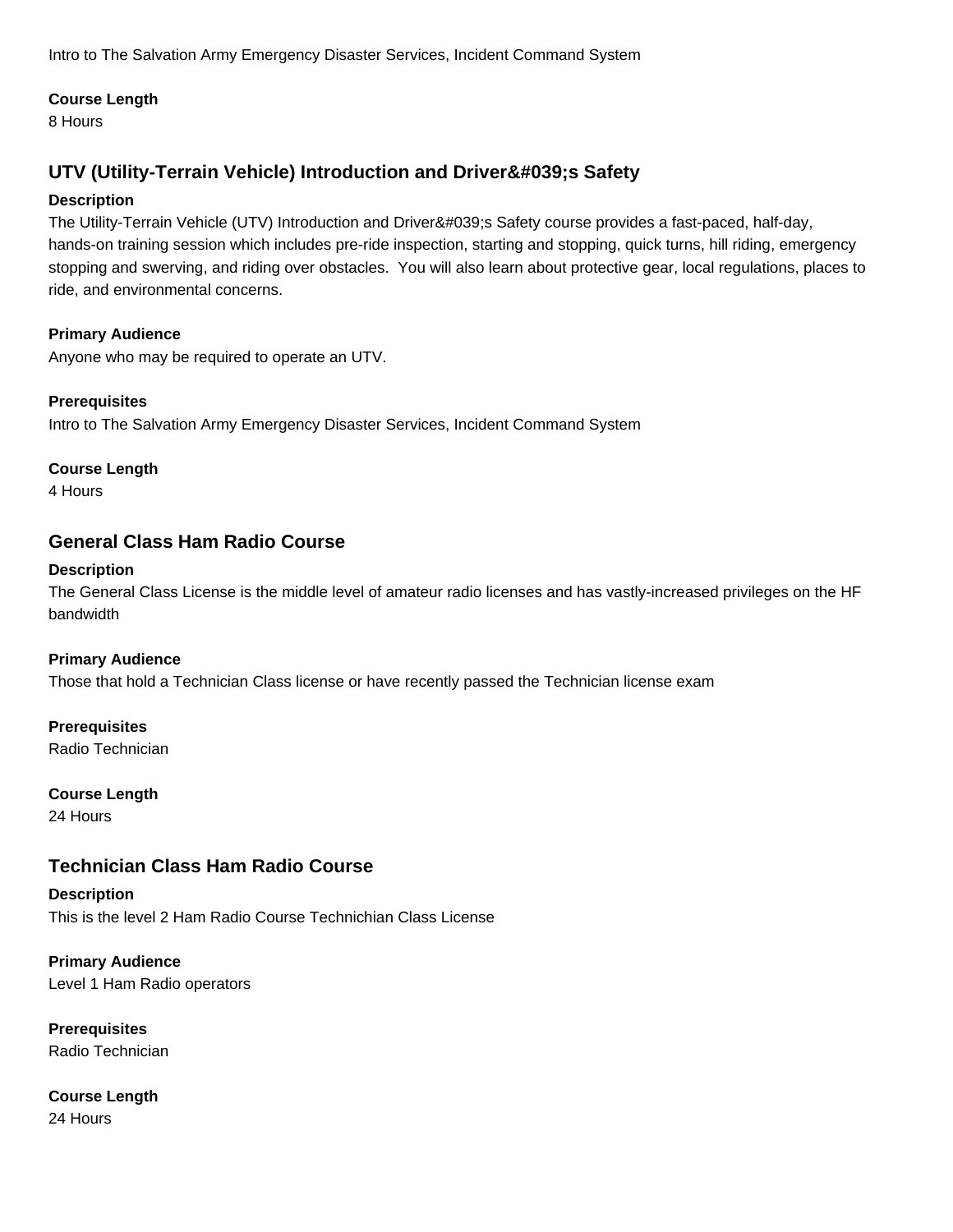# **Stress, Compassion Fatigue & amp; Resilience**

### **Description**

Compassion fatigue is known to professionals by many names  $a \in \mathbb{C}^*$  secondary victimization, secondary traumatic stress disorder, vicarious traumatization. It is, simply expressed, a byproduct of care giving. The more intense and personal care given, the more vulnerable the care giver is to compassion fatigue. Professionals who work with severely traumatized individuals are at high risk. Family and friends of trauma victims are susceptible to traumatic stress, as well as the professionals who treat the victims. Police, fire fighters, EMTâ  $\epsilon$ <sup>m</sup>s, and other emergency workers report that they are most vulnerable to compassion fatigue when dealing with the pain of children. While empathy is a major resource for therapists in the assessment and treatment of trauma, it is also a key factor in the development of secondary trauma in therapists.This course involves hands on solutions which can make a dramatic difference in the professional and private lives of those working with and around trauma. It is an intensive learning experience relating to all aspects of the care giver's life and the critical work they are being asked to do. It impacts the emotional, psychological, physical, social and spiritual well being of the individual. It offers an understanding of how these areas are affected by the work they are doing and tools to prevent and treat any negative effects of this critical work.

#### **Primary Audience**

Individuals who are interested in serving as a chaplain in Emergency Disaster Response

**Prerequisites** Radio Technician

#### **Course Length**

14 Hours

# **ATV (All - Terrain Vehicle) Introduction and Driver's Safety**

### **Description**

The All-Terrain Vehicle (ATV) Introduction and Driver's Safety course starts out with a Manufacturers Safety Video which covers safety, age limitations, pre-ride inspection, proper riding gear duting off road activity, starting and stopping, quick turns, hill riding, emergency stopping and swerving. Following the video there is a hands-on training session which includes performance of a pre-ride inspection of the vehical they are driving. Going through the driving test to show proficiency that the student understands the ATV .

### **Primary Audience**

Anyone who may be required to operate an ATV.

**Prerequisites** Radio Technician

**Course Length**

4 Hours

# **Chaplaincy with First Responders**

### **Description**

This class helps prepare individuals to provide chaplaincy in emergency and crisis situations in coordination with emergency reponders. It covers the unique cultural aspects of emergency services and key concepts relating to effective chaplaincy duties.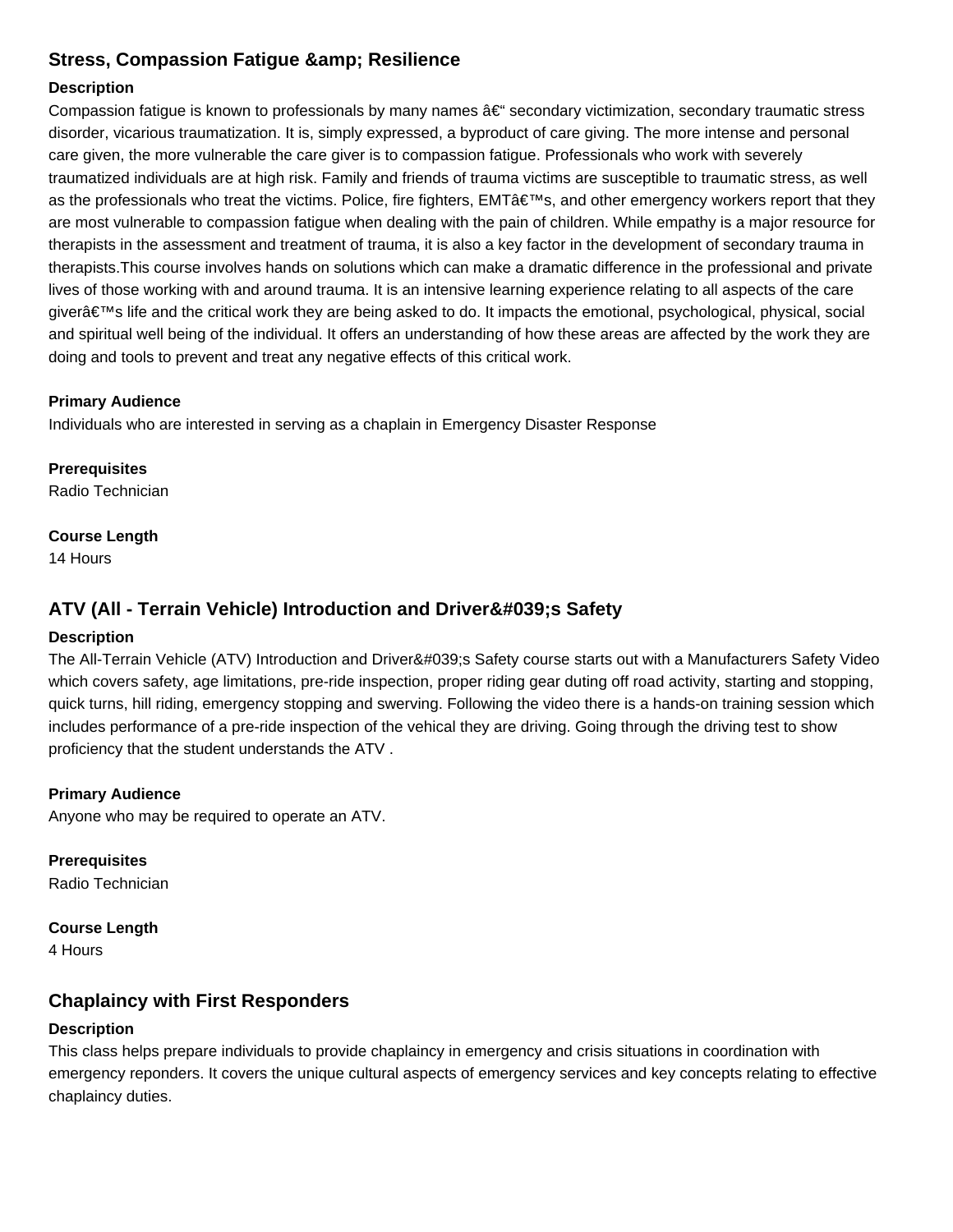### **Primary Audience**

Individuals desiring to provide chaplaincy in coordination with first responders

**Prerequisites**

Radio Technician

### **Course Length**

2 Hours

# **Disaster Case Management**

#### **Description**

Provide case managers the knowledge and skills necessary to begin the work of Disaster Case Management. Provide interactive and table top exercises which will allow the practice and reinforcement of skills learned throughout the training. Share Disaster Case Management forms which may be customized for future use.

### **Primary Audience**

Disaster workers who may work in case management during the disaster

**Prerequisites** Radio Technician

# **Course Length**

12 Hours

# **Automatic Position Reporting System**

### **Description**

APRS breakout is a session about using Automatic Positioning Reporting System needed and its use with The Salvation Army. The presnter will have equipment on display and provide the necessary information to get you started with APRS

### **Primary Audience**

All Ham radio and SATERN members wanting to improve there knowledge about this subject.

**Prerequisites**

Radio Technician

**Course Length**

1 Hours

# **Illinois Introduction to AUXCOMM**

### **Description**

INTRO TO AUXCOMM is a new 4 hour class developed in cooperation with the State Agencies and Amateur Radio Operators for Illinois as an introduction to the 20 hour full AUXCOMM training. The course is not a replacement for the full 20 hour program but is intended as an introduction for those who may serve in a non-leadership role covering what you need to know when providing communications support to public safety agencies. For a certificate bring you FEMA student ID and a copy of your ICS 100 and ICS 700 completion certificates. Must have an FCC License.

### **Primary Audience**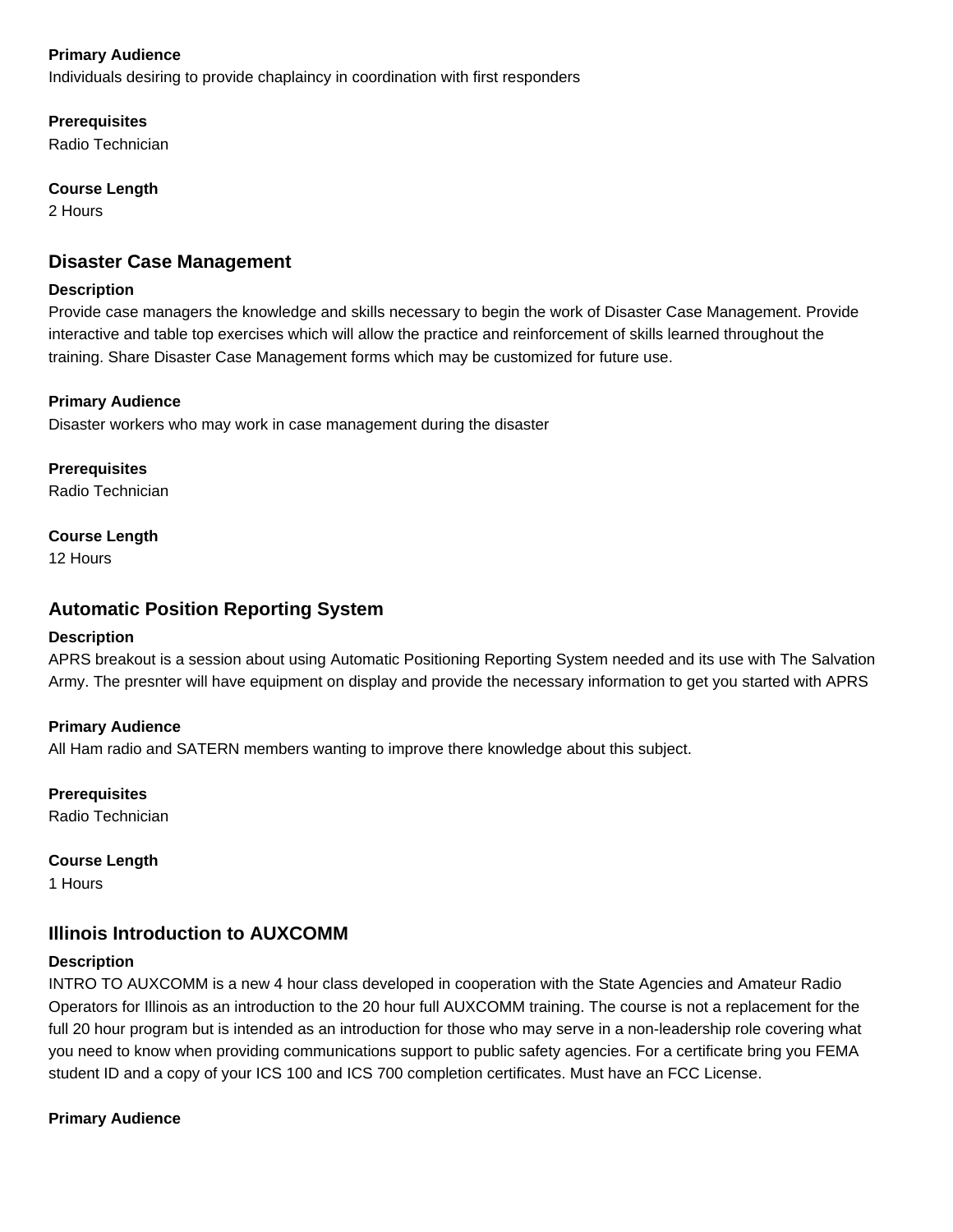### **Prerequisites**

Radio Technician

### **Course Length**

4 Hours

# **Critical Incident Desensitization Protocols**

### **Description**

CIDP is an effective, immediate crisis intervention that can be used by mental health and non-mental health professionals in times of acute crisis. CIDP uses short bursts of rapid eye movements (Research has shown that short bursts of rapid eye movements significantly reduce the vividness of traumatic incidents and emotional disturbance). CIDP was developed by Roy Kiessling, a mental health professional with over 20 years of experience in the field of acute trauma. While no research on CIDP has been accumulated to date, its protocols have been utilized since 2013 by mental health professionals, firefighters, police, and school counselors.

# **Primary Audience**

Front line chaplains and crisis responders

# **Prerequisites**

Spiritual and Psychological First Aid, Emotional and Spiritual Care in Disaster Operations

**Course Length**

8 Hours

# **ICISF - Emotional & amp; Spiritual Care in Disaster Operations**

**Description** ICISF - Emotional & Spiritual Care in Disaster Operations

# **Primary Audience**

# **Prerequisites**

Spiritual and Psychological First Aid, Emotional and Spiritual Care in Disaster Operations

### **Course Length**

**Hours** 

# **Salvation Army Bloodborne Pathogens**

### **Description** Salvation Army Blood Borne Pathogens

**Primary Audience**

### **Prerequisites**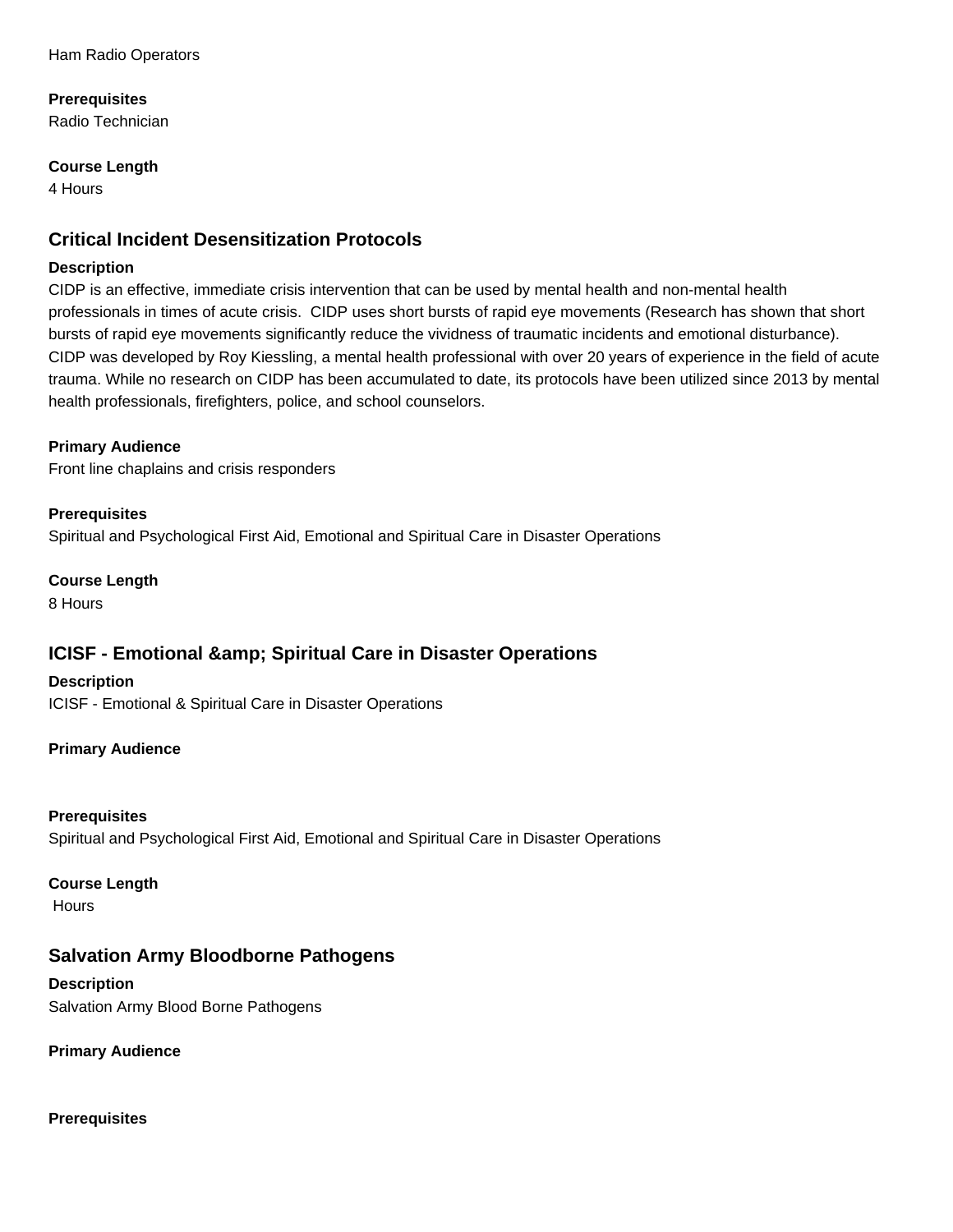Spiritual and Psychological First Aid, Emotional and Spiritual Care in Disaster Operations

### **Course Length**

**Hours** 

# **Local Community Response**

### **Description**

Over the past few years, there has been an extreme interest in local community involvement. Superstorm Sandy provided opportunity for dozens of community groups and churches to spring into action to aid their respective communities. Although these efforts are well intentioned and have produced some excellent outcomes, there is still work to be done to educate and coordinate these efforts into a much more effective force.

The goal in providing this information is to educate community organizations on how to work with The Salvation Army and with emergency management. Some of the material is written from the perspective of The Salvation Army at The work in collaborating with other churches, agencies and neighborhood groups to serve those impacted by emergencies of all kinds.

### **Primary Audience**

The Local Community Response Course has two versions; one is a generic, multi agency approach which is ideal when training with our partners and community organizations and churches. The other is a more TSA centric version which can be used to provide orientation for potential new volunteers.

### **Prerequisites**

Spiritual and Psychological First Aid, Emotional and Spiritual Care in Disaster Operations

### **Course Length**

4 Hours

# **Applications of Emotional and Spiritual Care**

### **Description**

The Applications of Emotional and Spiritual Care course might best be described as the final course in the Eastern Territories Disaster Chaplaincy certification. It is the final course in the series which includes Foundations of ESC and Essentials of ESC.

Also, included as part of the two day course is time for reflection to strengthen your inner depth and power, as we consider thoughts, attitudes, biases and various beliefs that may impact your capacity to serve in an advanced ESC role.

### **Primary Audience**

Within the material assembled there is a great deal of theoretical and practical information that will provide knowledge and understanding needed to perform in the field. That information is balanced by exercises, role plays and group discussion to enhance the participants level of experience, which in turn should create a greater sense of confidence and poise when interacting with those in need.

### **Prerequisites**

Essentials of Emotional and Spiritual Care, Foundations of Emotional and Spiritual Care

# **Course Length**

16 Hours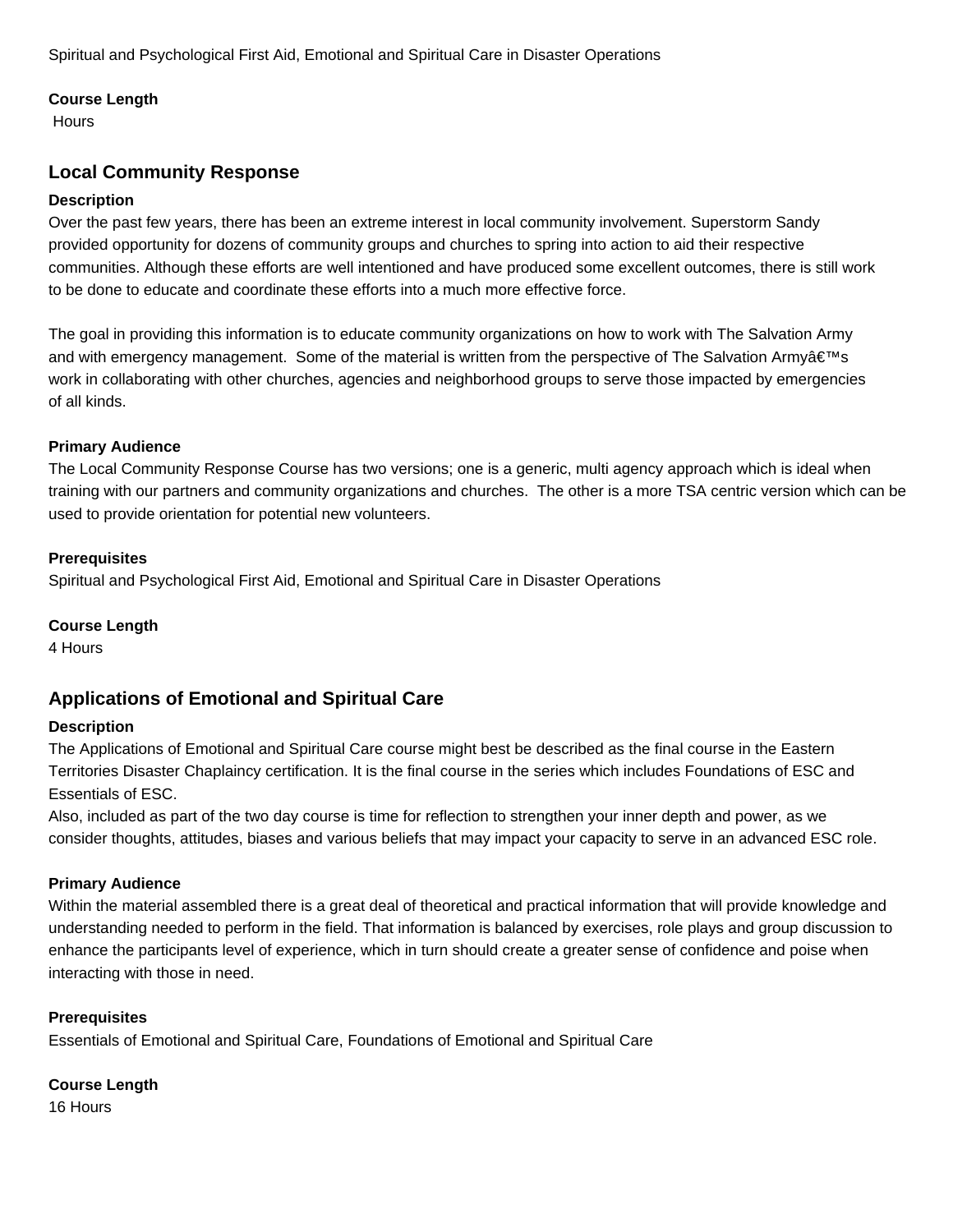# **Basic Life Support**

#### **Description**

Since 2005, the territory has used the Medic First Aid (MFA) training for first aid and CPR in many applications, with great success. In the past year, a number of states would not recognize the basic or pediatric MFA courses for camp and shelter purposes, as they required a "professional level" training.

### **Primary Audience**

From the parent company, Health and Safety Institute came the Basic Life Support course which is just that, first aid and CPR for healthcare providers and professional rescuers.

### **Prerequisites**

Essentials of Emotional and Spiritual Care, Foundations of Emotional and Spiritual Care

### **Course Length**

8 Hours

# **Disaster Chaplaincy Skills (Advanced)**

### **Description**

This 8 hour course focuses on further developing the requisite skills and understandings to provide critical support as a disaster chaplain. Core subjects are expanding the knowledge of the impact of trauma ( including vicarious and trauma reminders) , strengthening immediate resiliency, verbal de-escalation, basic pediatric care tools, and supporting death notifications. This course also includes a focus on team management, providing Post Deployment Interviews, and further self-awareness of your own strengths and weaknesses as key aspects of being an equipped disaster chaplain.

### **Primary Audience**

ESC Specialist ESC Officers Incident Command General Staff

**Prerequisites** Essentials of Emotional and Spiritual Care

**Course Length** 8 Hours

# **Forklift Certification**

### **Description**

Includes the following classes: Forklift Training Module 1: Equipment Basics Forklift Training Module 2: Equipment Inspections Forklift Training Module 3: Operating Procedures Forklift Training Module 4: Maintaining Your Forklift

**Primary Audience**

**Prerequisites**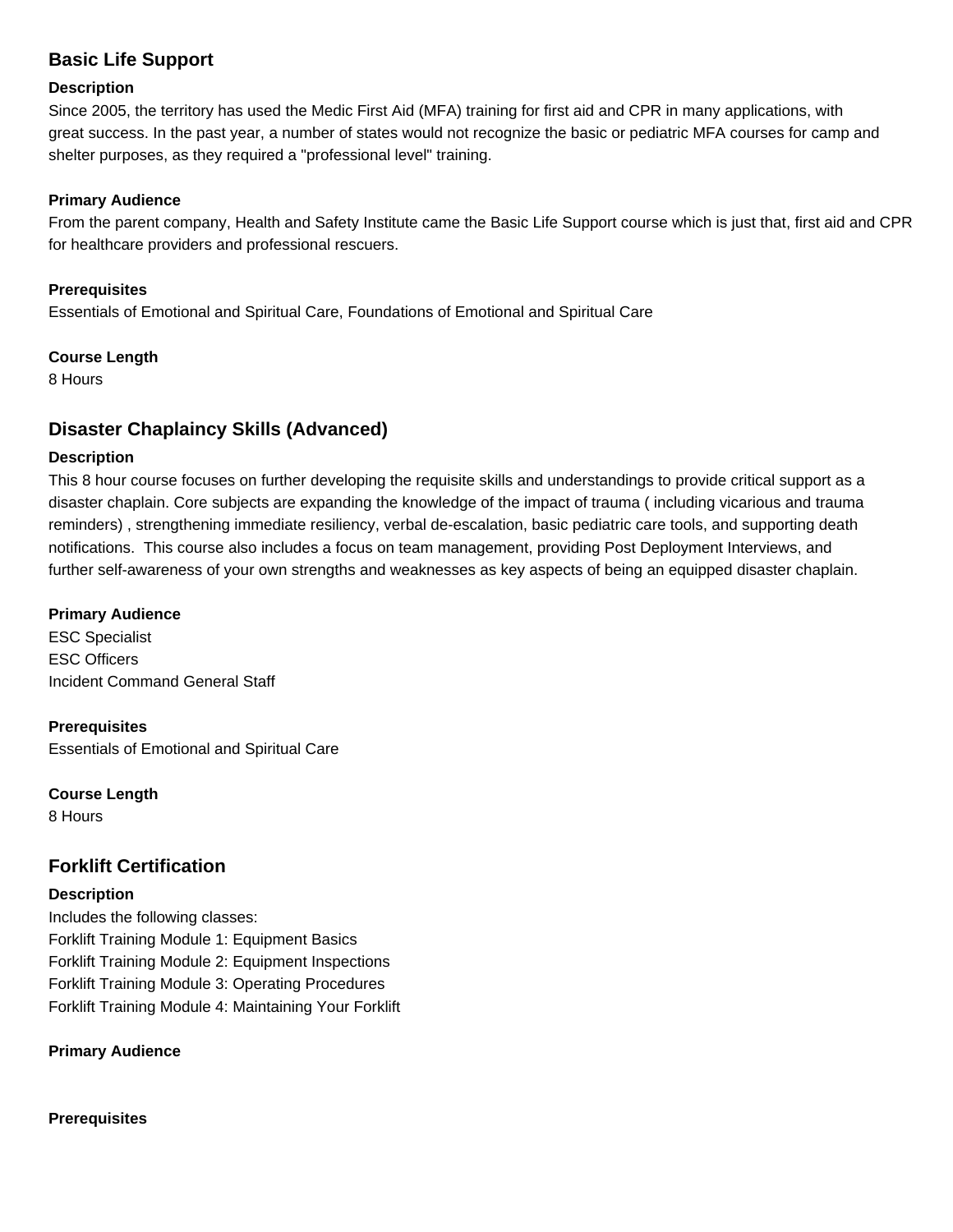### **Course Length**

**Hours** 

# **PREPARE**

### **Description**

The P.R.E.P.A.R.E. training curriculum introduces participants to The Salvation Army's International Emergency Services (IES) program and provides basic training for all personnel interested in overseas disaster relief deployments. This course may be offered in two, three or five-day sequences.

### **Primary Audience**

Salvation Army personnel interested in serving on international disaster relief operations. Participants should be in good physical health and must be able to live and work under intense physical conditions during overseas deployments.

### **Prerequisites**

Essentials of Emotional and Spiritual Care

### **Course Length**

36 Hours

# **International Deployment**

### **Description**

Training that will prepare The Salvation Army Emergency Disaster Services (EDS) worker for an International Deployment to serve during an EDS event (It should also be noted that this training offers no guarantee of International Deployment rather an awareness of the specifics there of).

### **Primary Audience**

EDS workers who would need to be deployed internationally.

### **Prerequisites**

Intro to The Salvation Army Emergency Disaster Services, Safe From Harm - Level 1

### **Course Length**

8 Hours

# **Right Place, Right Stuff, Right Time: Resource Management**

**Description** National Social Services and Disaster Management EDS Institute

# **Primary Audience**

# **Prerequisites**

Intro to The Salvation Army Emergency Disaster Services, Safe From Harm - Level 1

# **Course Length**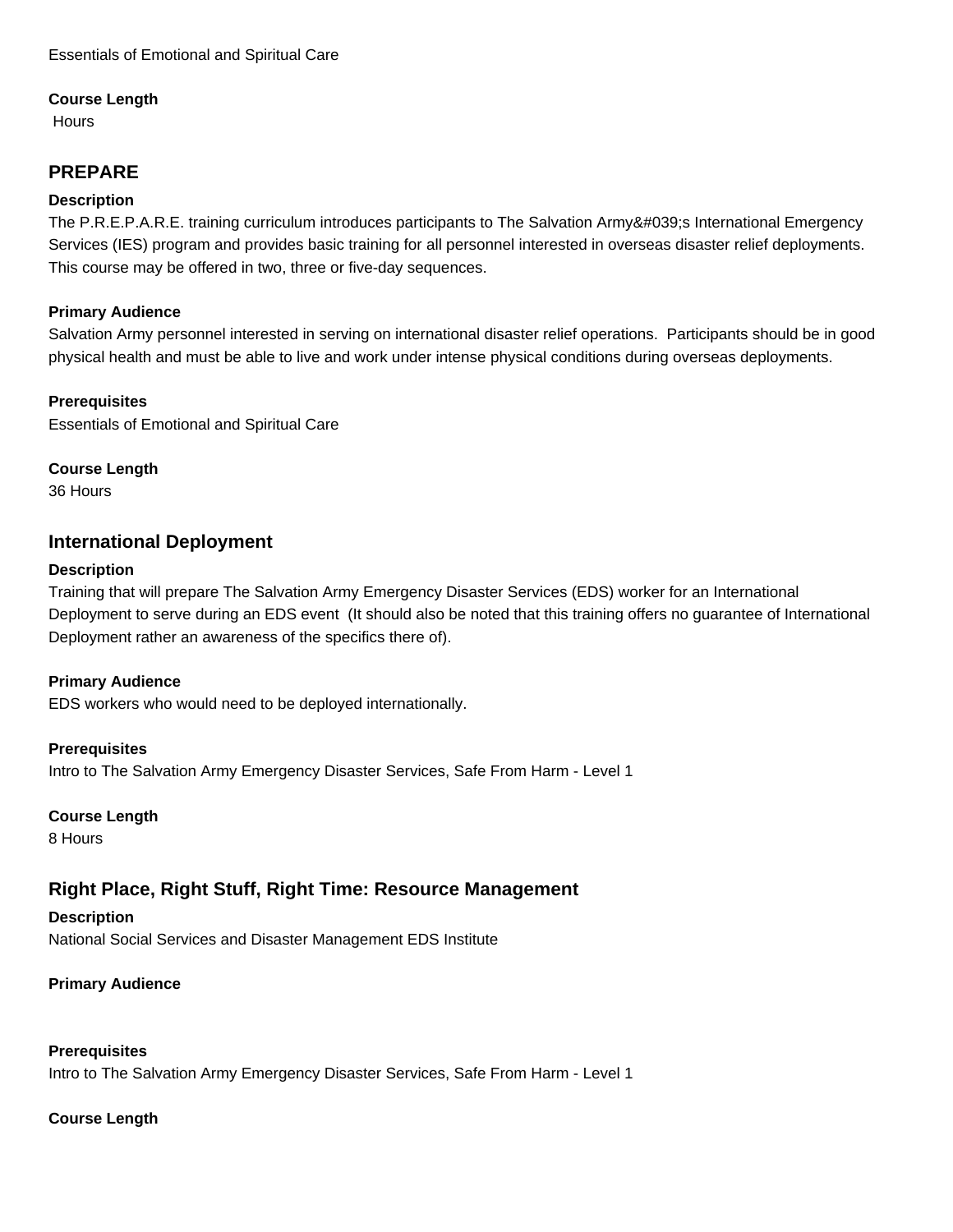2 Hours

# **Roadmap: Service Delivery Planning for Disaster Events**

### **Description**

.

**Primary Audience**

**Prerequisites** Intro to The Salvation Army Emergency Disaster Services, Safe From Harm - Level 1

### **Course Length**

2 Hours

.

.

# **Partnerships: The Good, The Bad & amp; The Ugly**

**Description**

**Primary Audience**

**Prerequisites** Intro to The Salvation Army Emergency Disaster Services, Safe From Harm - Level 1

**Course Length** 2 Hours

# **Theological Foundations for Ministering to Survivors in Crisis - Part 1**

### **Description**

Have you ever wondered why people say hurtful things to people in crisis and grief? The presenter in this institute will encourage participants to develop a theology of suffering and to understand key biblical principles relating to pain and suffering essential to providing appropriate spiritual care.

# **Primary Audience**

**Prerequisites** Intro to The Salvation Army Emergency Disaster Services, Safe From Harm - Level 1

### **Course Length**

2 Hours

# **Theological Foundations for Ministering to Survivors in Crisis - Part 2**

# **Description**

Have you ever wondered why people say hurtful things to people in crisis and grief? The presenter in this institute will encourage participants to develop a theology of suffering and to understand key biblical principles relating to pain and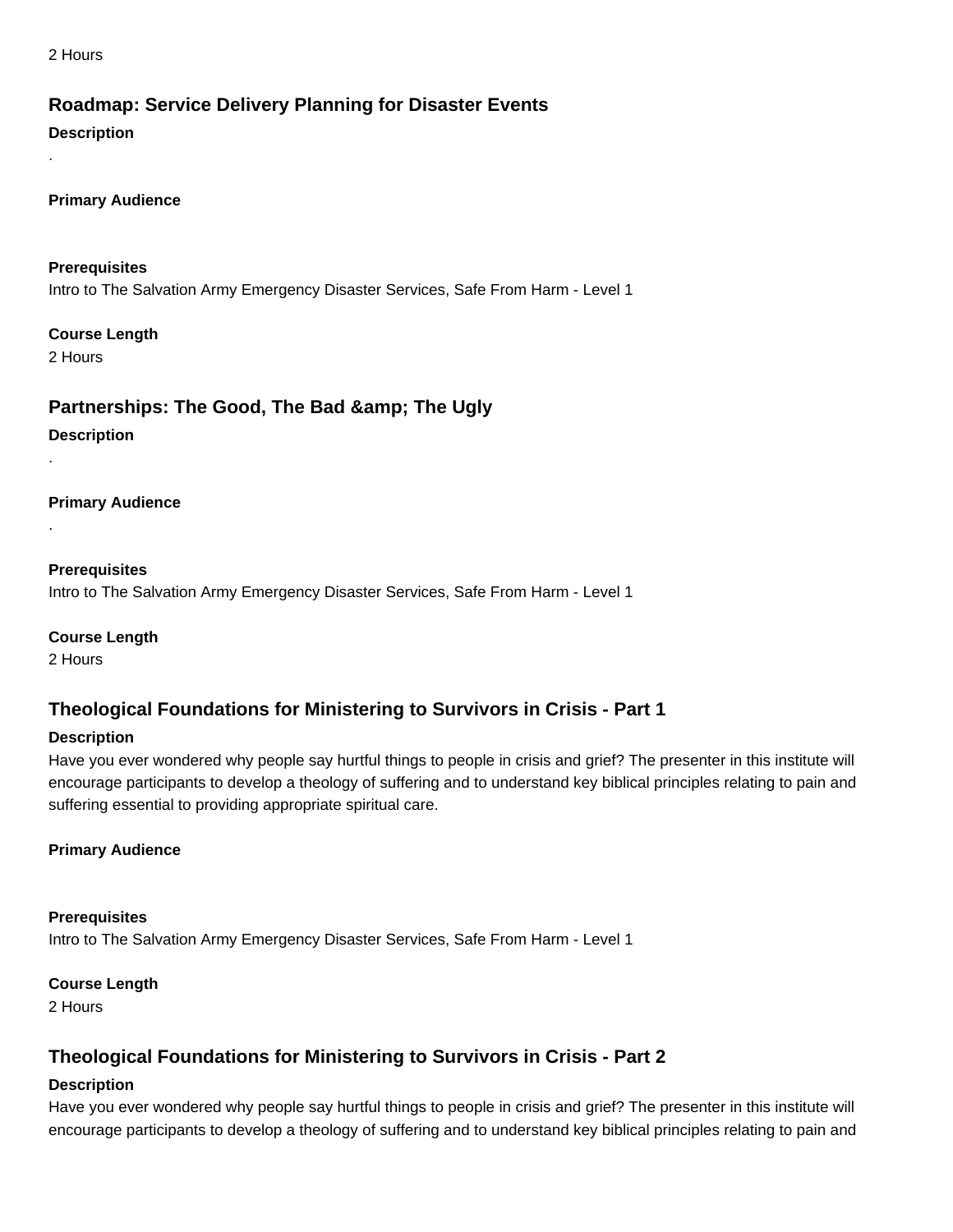suffering essential to providing appropriate spiritual care.

### **Primary Audience**

### **Prerequisites**

Intro to The Salvation Army Emergency Disaster Services, Safe From Harm - Level 1

### **Course Length**

2 Hours

# **Alabama Regional Workshop**

**Description** This regional workshop is for disaster workers in the ALM Division and will provide an overview of ICS section areas.

### **Primary Audience**

Disaster workers- Officers, Employees, and Volunteers

### **Prerequisites**

Intro to The Salvation Army Emergency Disaster Services, Safe From Harm - Level 1

### **Course Length**

**Hours** 

# **Mississippi Regional Workshop**

# **Description**

This workshop is designed for disaster workers in the ALM Division and will cover the ICS structure and positions.

# **Primary Audience**

Disaster Workers--Officers, Employees and Volunteers

### **Prerequisites**

Intro to The Salvation Army Emergency Disaster Services, Safe From Harm - Level 1

### **Course Length**

Hours

# **Louisiana Regional Workshop**

### **Description**

This workshop is designed for disaster workers in the ALM Division. The workshop will focus on the Incident Command System and each of the sections.

### **Primary Audience**

Disaster Workers- Officers, Employees, Volunteers

# **Prerequisites**

Intro to The Salvation Army Emergency Disaster Services, Safe From Harm - Level 1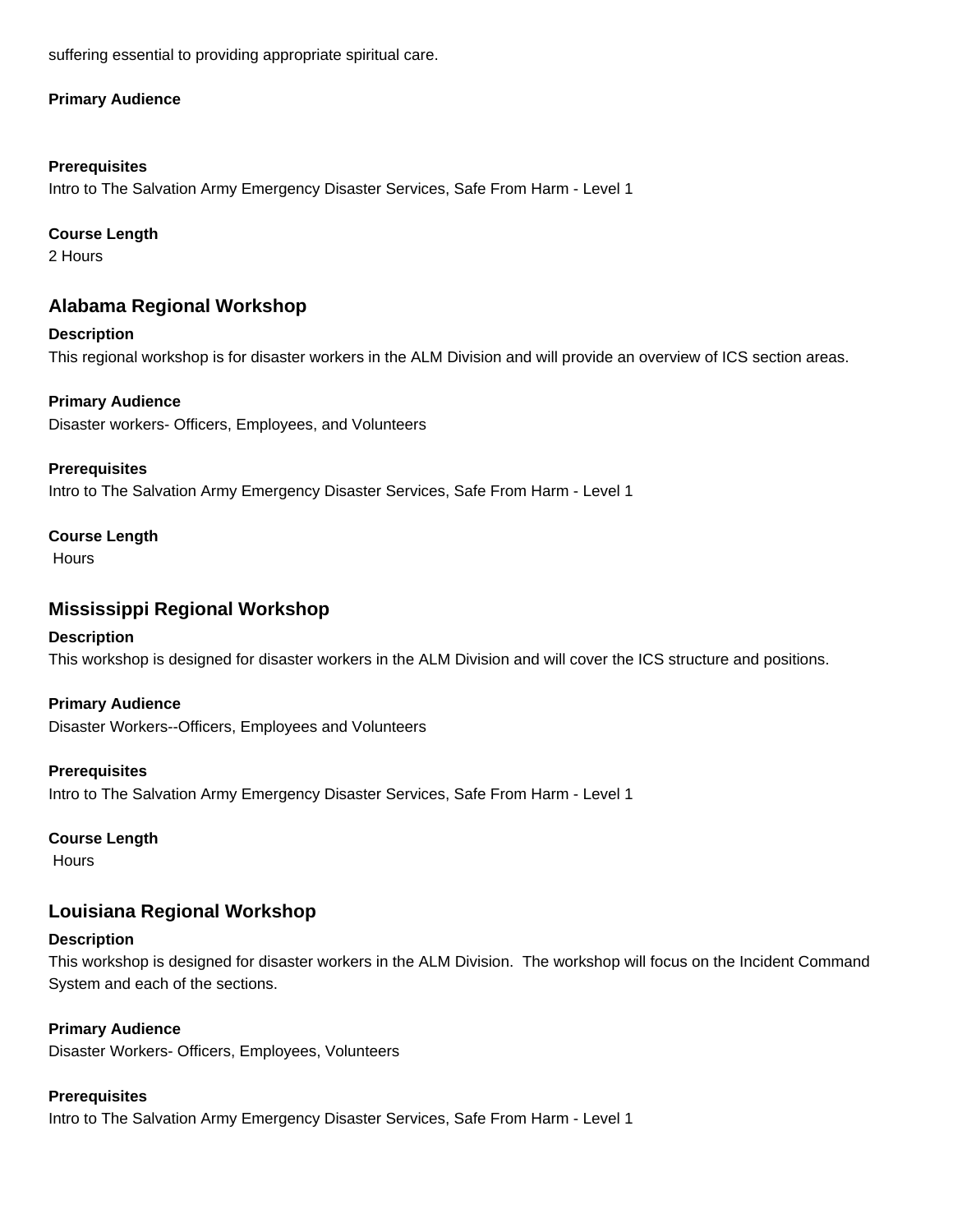### **Course Length**

**Hours** 

# **NSC Canteen Workshop**

### **Description**

This Workshop is for disaster workers in the North and South Carolina Division.

### **Primary Audience**

EDS workers.

**Prerequisites** Intro to The Salvation Army Emergency Disaster Services, Safe From Harm - Level 1

### **Course Length**

**Hours** 

# **TEX--Incident Command System Workshop**

### **Description**

This course if for the Texas Divisional Incident Command Team members.

### **Primary Audience**

### **Prerequisites**

Intro to The Salvation Army Emergency Disaster Services, Safe From Harm - Level 1

### **Course Length**

8 Hours

# **AOK--Incident Command System Workshop**

### **Description**

This is an advanced level course designed for personnel who service on the AOK Divisional Incident Management Team

### **Primary Audience**

**Prerequisites** Intro to The Salvation Army Emergency Disaster Services, Safe From Harm - Level 1

### **Course Length**

8 Hours

# **TEX-Home Preparedness**

### **Description**

This workshop is designed to give individuals and families tips for preparing for an emergency or disaster. It will address questions regarding what should go into an emergency preparedness kit, how to create a communications plan, what to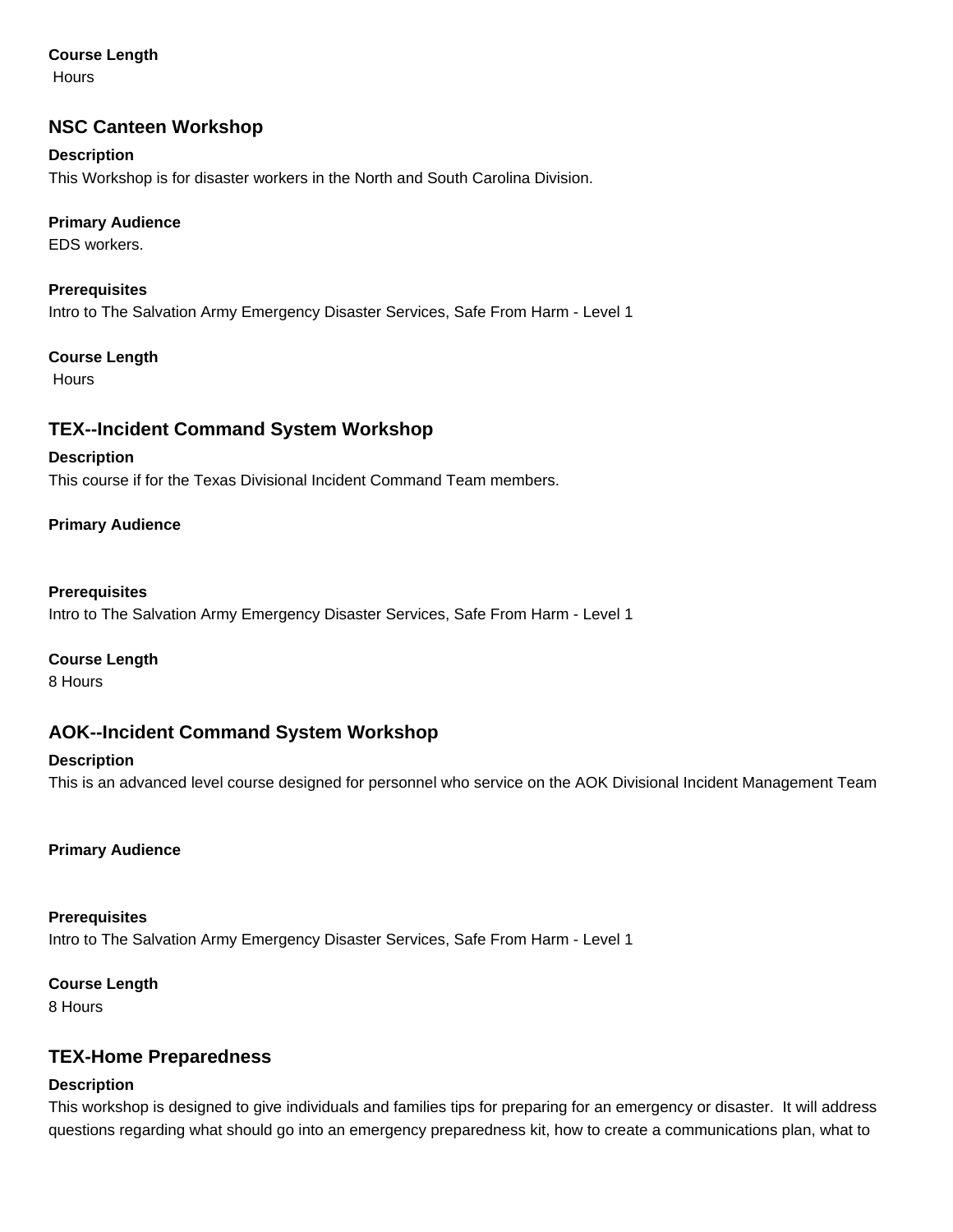do with pets, and how to store important documents.

#### **Primary Audience**

Anyone!

### **Prerequisites**

Intro to The Salvation Army Emergency Disaster Services, Safe From Harm - Level 1

### **Course Length**

3 Hours

# **TX Volunteer Preparedness Workshop**

### **Description**

Volunteers will learn how to become a Salvation Army Disaster Volunteer and what to expect when deployed and how we manage disasters. They will also learn about the different services we provide and how they could be involved. Volunteers will be given the opportunity to ask questions during the workshop.

### **Primary Audience**

### **Prerequisites**

Intro to The Salvation Army Emergency Disaster Services, Safe From Harm - Level 1

### **Course Length**

3 Hours

# **TX Food Service Workshop**

### **Description**

Volunteers will learn about The Salvation Army's disaster food services and working on a canteen. This will include a tour of the canteen and onsite field exercise serving in the community.

# **Primary Audience**

### **Prerequisites**

Intro to The Salvation Army Emergency Disaster Services, Safe From Harm - Level 1

### **Course Length**

3 Hours

# **ServSafe® Manager**

# **Description**

This course teaches food service managers about the dangers of foodborne illness, how to prevent it, and the keys to food safety. The course also covers specifics on how to safely receive, store, prepare, cool, heat, and serve food, emphasizing active managerial control as a critical component in reducing the risk of a foodborne illness outbreak. To receive credit for this course, participants must pass an multiple choice examination, administered in accordance with national ServSafe® standards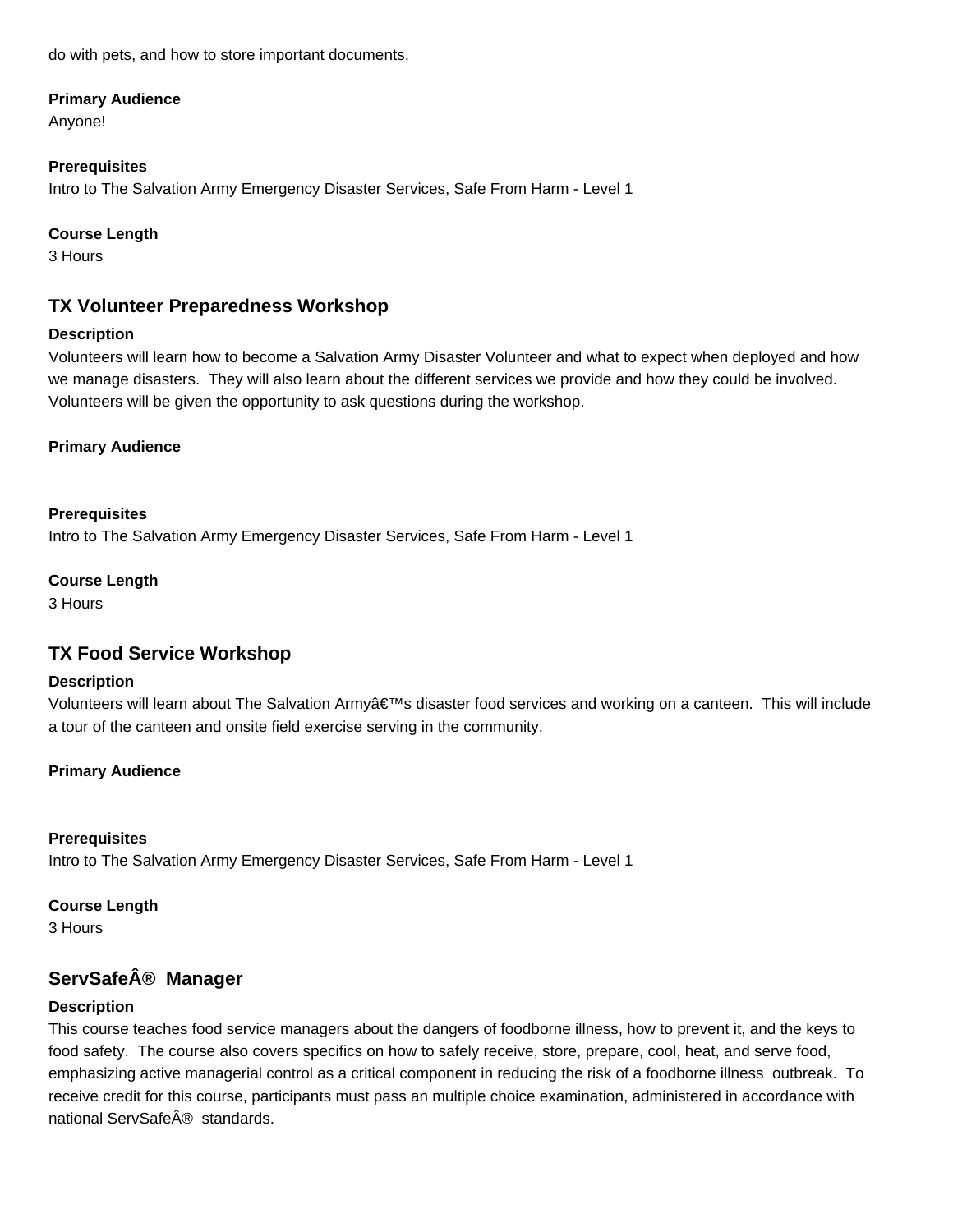### **Primary Audience**

Supervisors of Operations, Safety, mobile canteens and kitchens, and others in food service management.

### **Prerequisites**

Intro to The Salvation Army Emergency Disaster Services, Safe From Harm - Level 1

### **Course Length**

16 Hours

# **ServSafe® Handler (5th Edition)**

### **Description**

This course introduces participants to the basics of safe food handling. The course explains how food can become unsafe through time-temperature abuse, cross-contamination, and improper cleaning and sanitizing, and the importance good personal hygiene plays in limiting the spread of bacteria and other dangerous pathogens.

### **Primary Audience**

All disaster workers involved in food service or preparation.

**Prerequisites** Intro to The Salvation Army Emergency Disaster Services, Safe From Harm - Level 1

### **Course Length**

4 Hours

# **ServSafe® Food Handler (6th Edition)**

### **Description**

This course introduces participants to the basics of safe food handling. The course explains how food can become unsafe through time-temperature abuse, cross-contamination, and improper cleaning and sanitizing, and emphasizes the importance good personal hygiene plays in limiting the spread of dangerous pathogens.

### **Primary Audience**

All disaster workers involved in food service or preparation.

# **Prerequisites**

Intro to The Salvation Army Emergency Disaster Services, Safe From Harm - Level 1

### **Course Length**

4 Hours

# **Mental Health First Aid - Adult**

### **Description**

Mental Health First Aid is an in-person training that teaches you how to help people developing a mental illness or in a crisis. The adult Mental Health First Aid course is appropriate for anyone 18 years and older who wants to learn how to help a person who may be experiencing a mental health related crisis or problem. Topics covered include anxiety, depression, psychosis, and addictions.

### **Primary Audience**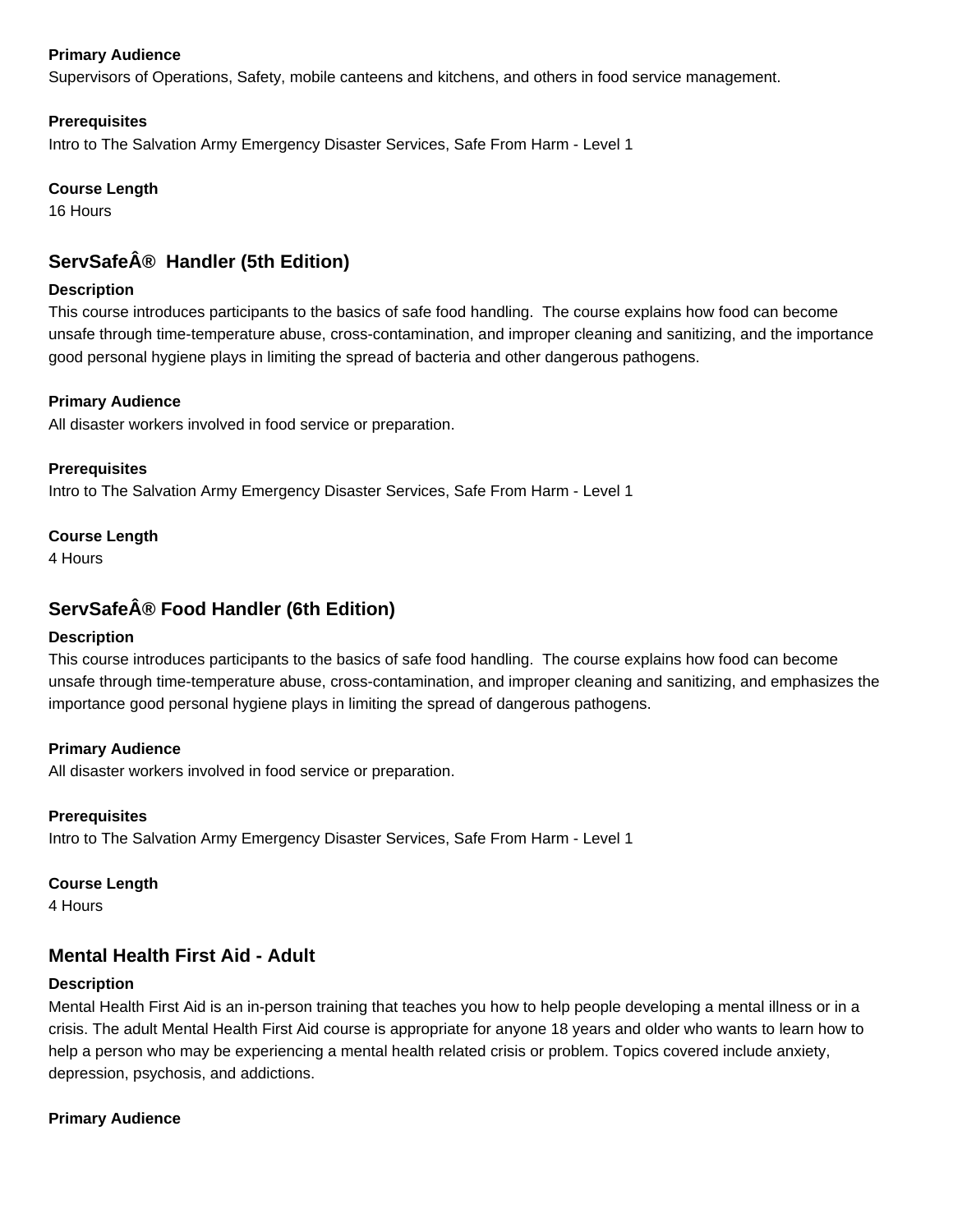#### **Prerequisites**

Intro to The Salvation Army Emergency Disaster Services, Safe From Harm - Level 1

#### **Course Length**

8 Hours

# **Mental Health First Aid - Youth**

#### **Description**

Mental Health First Aid is an in-person training that teaches you how to help people developing a mental illness or in a crisis. Youth Mental Health First Aid is designed to teach parents, family members, caregivers, teachers, school staff, peers, neighbors, health and human services workers, and other caring citizens how to help an adolescent (age 12-18) who is experiencing a mental health or addictions challenge or is in crisis. Youth Mental Health First Aid is primarily designed for adults who regularly interact with young people. The course introduces common mental health challenges for youth, reviews typical adolescent development, and teaches a 5-step action plan for how to help young people in both crisis and non-crisis situations. Topics covered include anxiety, depression, substance use, disorders in which psychosis may occur, disruptive behavior disorders (including AD/HD), and eating disorders.

### **Primary Audience**

#### **Prerequisites**

Intro to The Salvation Army Emergency Disaster Services, Safe From Harm - Level 1

#### **Course Length**

8 Hours

# **General Industry Procedures**

#### **Description**

The OSHA Outreach Training Program provides training for workers and employers on the recognition, avoidance, abatement, and prevention of safety and health hazards in workplaces. The program also provides information regarding workers' rights, employer responsibilities, and how to file a complaint. The 10-hour class is intended for entry level workers and will be delivered by OSHA-authorized trainers.

### **Primary Audience**

This course is essential for anyone interested in serving as a Safety Officer on a Salvation Army disaster operation.

#### **Prerequisites**

Intro to The Salvation Army Emergency Disaster Services, Safe From Harm - Level 1

#### **Course Length**

16 Hours

# **Skywarn Spotter**

#### **Description**

SKYWARN storm spotters are part of the ranks of citizens, who form the Nation's first line of defense against severe